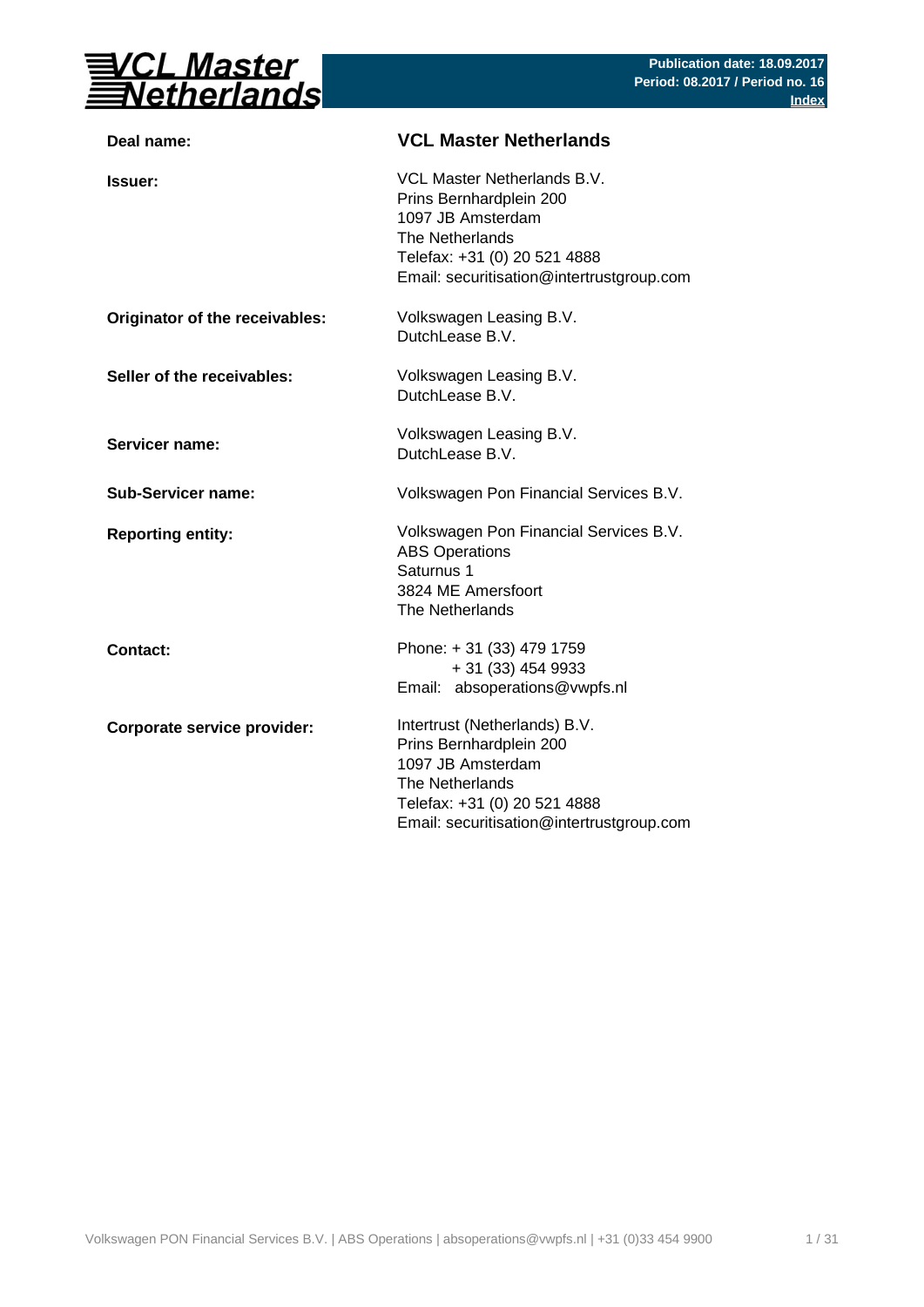

## **Contents**

| Page           | <b>Table of contents</b>           |
|----------------|------------------------------------|
| 1              | <b>Cover</b>                       |
| $\overline{2}$ | <b>Contents</b>                    |
| 3              | <b>Reporting details</b>           |
| 4              | <b>Parties overview</b>            |
| 5              | <b>Transaction events I</b>        |
| 6              | <b>Transaction events II</b>       |
| $\overline{7}$ | <b>Transaction events III</b>      |
| 8              | Information regarding the notes I  |
| 9              | Information regarding the notes II |
| 10             | Cash collateral account            |
| 11             | Swap fixing / Waterfall            |
| 12             | <b>Retention</b>                   |
| 13             | <b>Amortisation profile I</b>      |
| 14             | <b>Amortisation profile II</b>     |
| 15             | Run out schedule I                 |
| 16             | Run out schedule II                |
| 17             | <b>Outstanding contracts</b>       |
| 18             | Delinquencies & defaults I         |
| 19             | Delinquencies & defaults II        |
| 20             | Delinquencies & defaults III       |
| 21             | <b>Write-Offs</b>                  |
| 22             | <b>Prepayments</b>                 |
| 23             | Pool data I                        |
| 24             | Pool data II                       |
| 25             | Pool data III                      |
| 26             | Pool data IV                       |
| 27<br>28       | Pool data V<br>Pool data VI        |
|                |                                    |
| 29             | Lease level data                   |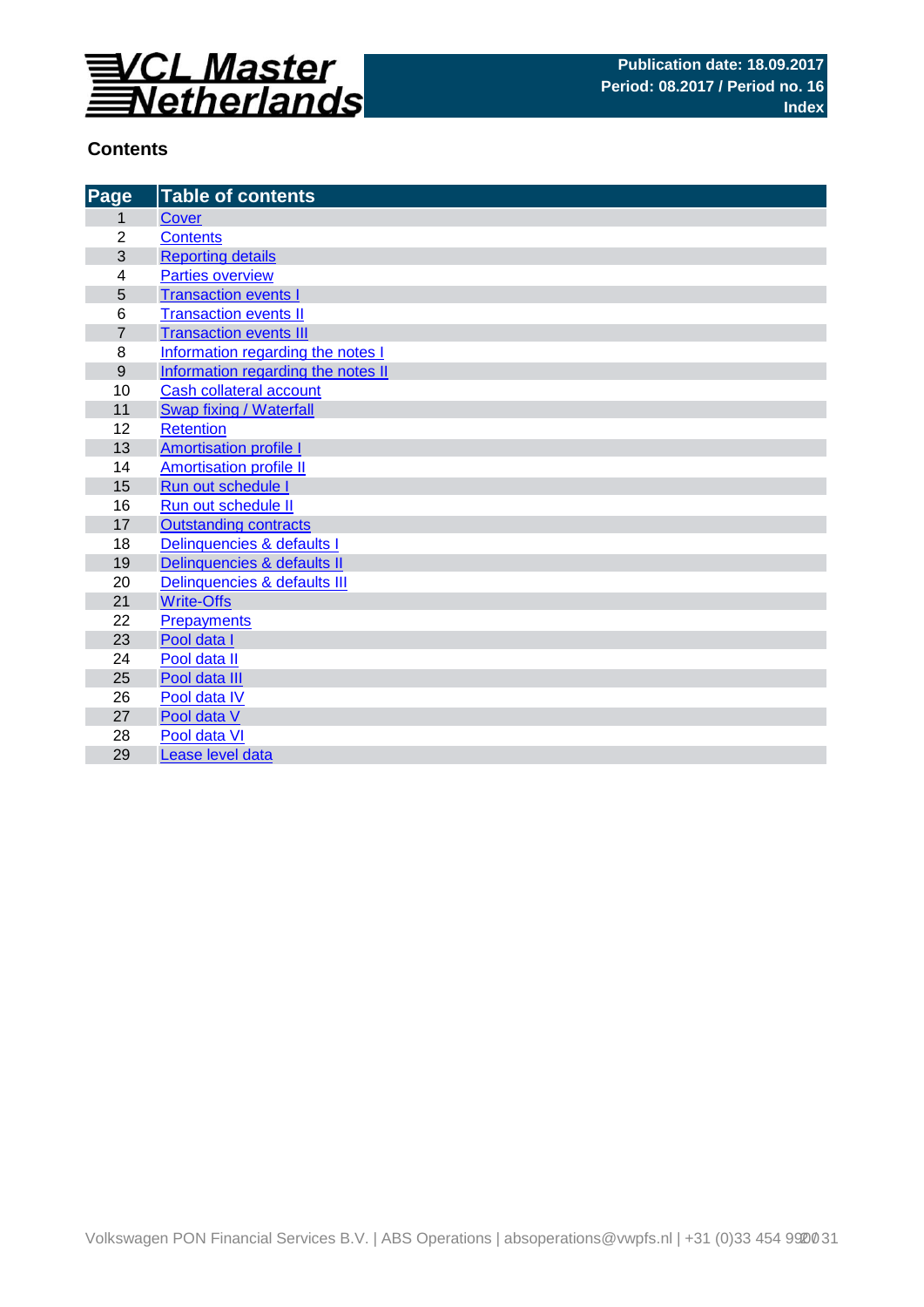

### **Reporting details**

| Deal overview                       |                                    |                                     |
|-------------------------------------|------------------------------------|-------------------------------------|
| Cut-Off-Date                        | 30-4-2016 Publication date:        | 18.09.2017 (18th of each month)     |
| Scheduled date of Clean-Up-<br>Call | n.a. Payment date:                 | 25.09.2017 (25th of each month)     |
| Legal final maturity date           | 25-11-2024 Reporting date:         | 31.08.2017 (last day of each month) |
| <b>Issue date</b>                   | 31-5-2016 Asset collection period: | from 01.08.2017 until 31.08.2017    |
| Period no.:                         | 16 Interest accrual period         | from 25.08.2017 until 25.09.2017    |
| Reporting frequency:                | Monthly Note payment period:       | from 25.08.2017 until 25.09.2017    |
| Next payment date:                  | 25-10-2017 Days accrued:           | 31                                  |

| Type of car at pool cut | Number of<br>contracts | Percentage of<br>contracts | Outstanding<br>discounted<br>balance | <b>Percentage outstanding</b><br>discounted balance |
|-------------------------|------------------------|----------------------------|--------------------------------------|-----------------------------------------------------|
| New cars                | 13.108                 | 94.62%                     | €244.342.851.74                      | 96,01%                                              |
| Used cars               | 746                    | 5.38%                      | €10.167.048.13                       | 3.99%                                               |
| <b>Total</b>            | 13.854                 | 100.00%                    | €254.509.899.87                      | 100,00%                                             |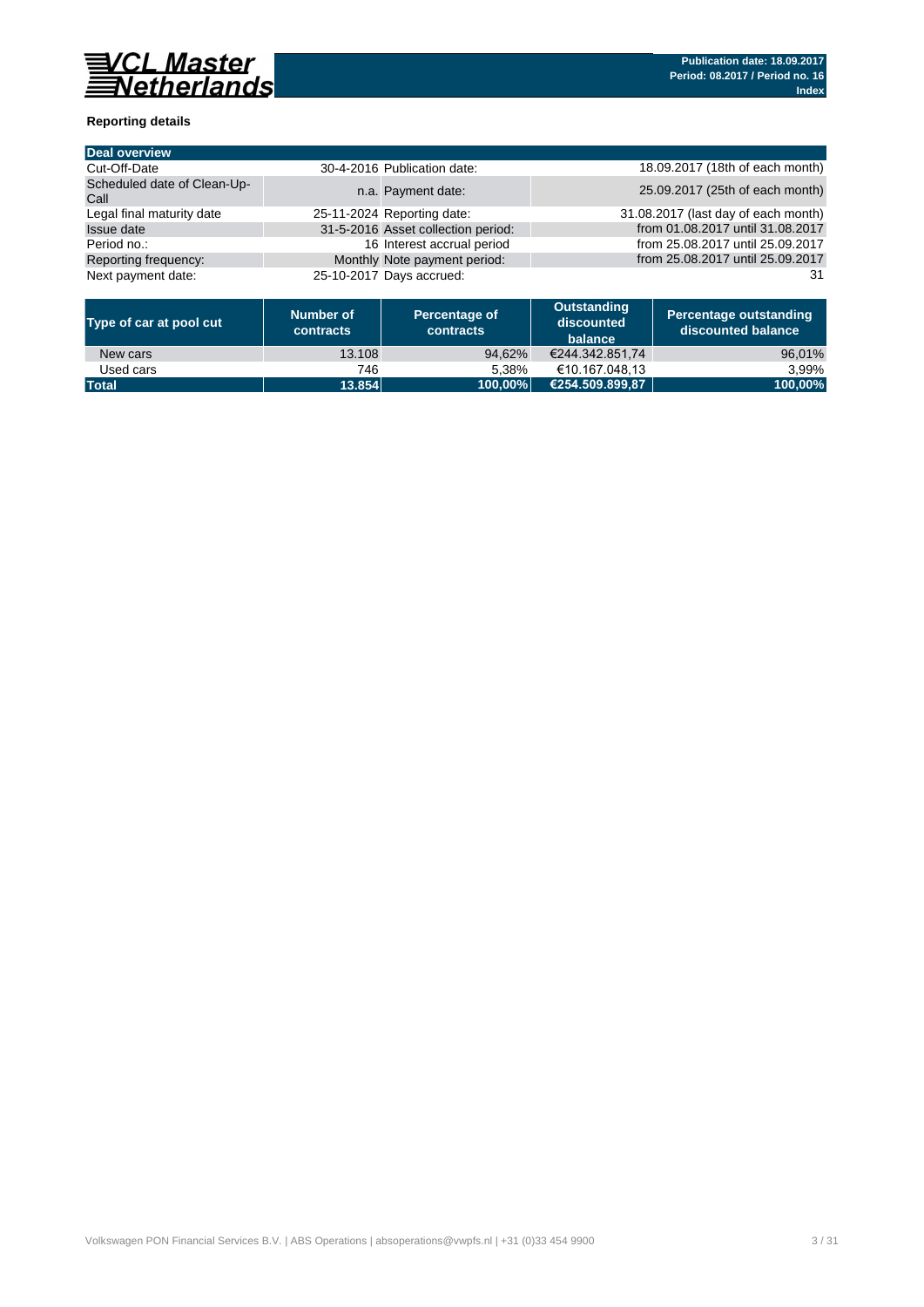## VCL Master<br>Setherlands

**Parties overview**

| Issuer:                                                                                                                                           | <b>VCL Master Netherlands B.V.</b><br>Attn.: Directors<br>Prins Bernhardplein 200<br>1097 JB Amsterdam<br>The Netherlands<br>Telefax: +31 (0)20 521 48888<br>Email: securitisation@intertrustgroup.com                                                                   | <b>Lead Manager</b>     | <b>ING Bank N.V.</b><br>Attn.: MJH Henzen/ S de Visser / TRC 00.040<br>Foppingadreef 7<br>NL-1000 BV Amsterdam<br>The Netherlands<br>Telephone: +31-20-563-8002<br>Email: mathijs.henzen@ingbank.com                                         |
|---------------------------------------------------------------------------------------------------------------------------------------------------|--------------------------------------------------------------------------------------------------------------------------------------------------------------------------------------------------------------------------------------------------------------------------|-------------------------|----------------------------------------------------------------------------------------------------------------------------------------------------------------------------------------------------------------------------------------------|
| Co-Arranger:                                                                                                                                      | <b>Volkswagen Financial Services AG</b><br>Attn.: Heiko Wiegmann, Dr. Dmitriy Ostapenko<br>Gifhorner Strasse 57<br>38112 Braunschweig<br>Germany<br>Telefax: +49 (531) 212 75423, +49 (531) 212 7 88276<br>Email: heiko.wiegmann@vwfs.com,<br>dmitriy.ostapenko@vwfs.com | Co-Arranger:            | ING Bank N.V.<br>Attn.: MJH Henzen/ S de Visser / TRC 00.040<br>Foppingadreef 7<br>NL-1000 BV Amsterdam<br>The Netherlands<br>Telephone: +31-20-563-8002<br>Email: mathijs.henzen@ingbank.com                                                |
| <b>Principal Paying Agent,</b><br><b>Calculation Agent, Interest</b><br><b>Determination Agent, Account</b><br><b>Bank and Cash Administrator</b> | Elavon Financial Services Limited, UK Branch<br>Attn.: Structures Finance Relationship Management<br>5th Floor, 125 Old Broad Street<br>London EC2N 1AR<br>United Kingdom<br>Telefax: +44 207 365 2577<br>Email: mbs.relationship.management@usbank.com                  | <b>Security Trustee</b> | <b>Stichting Security Trustee VCL Master Netherlands</b><br>Attn.: Director<br>Prins Bernhardplein 200<br>1097 JB Amsterdam<br>The Netherlands<br>Telefax: +31 (0)20 521 48888<br>Email: securitisation@intertrustgroup.com                  |
| <b>Listing Agent</b>                                                                                                                              | <b>Lucid Issuer Services Limited</b><br>Attn.: Jackie Geisen<br><b>Tankerton Works</b><br>12 Argyle Walk<br>London WC1H 8HA<br>United Kingdom<br>Email: jgeisen@lucid-is.com                                                                                             | Registrar               | <b>Elavon Financial Services Limited</b><br>Attn.: Structured Finance Agency Services<br>Block E, Cherrywood Business Park<br>Loughlinstown, Dublin<br>Ireland<br>Telefax: +353 (1) 6569442<br>Email: mbs.relationship.management@usbank.com |
| Subservicer:                                                                                                                                      | Volkswagen Pon Financial Services B.V.<br>Attn.: ABS Operations<br>Saturnus 1<br>3824 ME Amersfoort<br>The Netherlands<br>Telefax: +31 (0) 33 479 1800<br>Email: absoperations@vwpfs.nl                                                                                  | Swap counterparty:      | <b>ING Bank N.V.</b><br>Attn.: MJH Henzen/ S de Visser / TRC 00.040<br>Foppingadreef 7<br>NL-1000 BV Amsterdam<br>The Netherlands<br>Telephone: +31-20-563-8002<br>Email: mathijs.henzen@ingbank.com                                         |
| Sellers, Servicers, Call Option<br><b>Buyers, Issuer Facility</b><br>Borrowers:                                                                   | Volkswagen Leasing B.V.<br>Attn.: ABS Operations<br>Saturnus 1<br>3824 ME Amersfoort<br>The Netherlands<br>Telefax: +31 (0) 33 479 1800<br>Email: absoperations@vwpfs.nl                                                                                                 | Rating agencies:        | <b>DBRS Ratings Limited</b><br>Attn.: Alexander Garrod<br>1 Minister court, 10th Floor Mincing Lane<br>London, EC3R 7AA<br>United Kingdom<br>Telefax: +44 20 3137 5129<br>Email: EU.ABS.Surveillance@dbrs.com                                |
|                                                                                                                                                   | DutchLease B.V.<br>Attn.: ABS Operations<br>Saturnus 1<br>3824 ME Amersfoort<br>The Netherlands<br>Telefax: +31 (0) 33 479 1800<br>Email: absoperations@vwpfs.nl                                                                                                         |                         | Moody's Investors Service Ltd.<br>One Canada Square<br>Canary Wharf<br>London E14 5FA<br>United Kingdom<br>Email: monitor.abs@moodys.com                                                                                                     |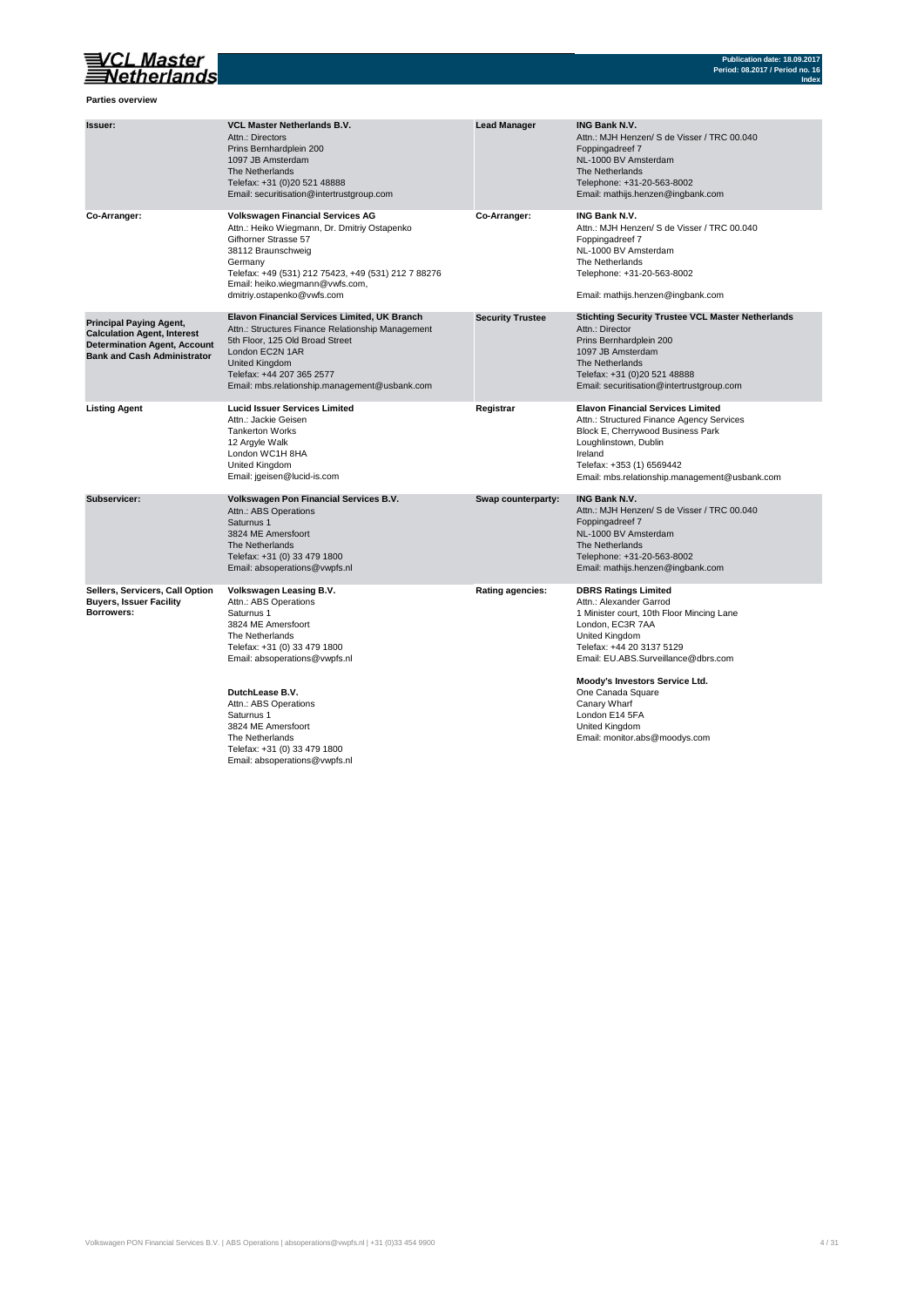

#### **Transaction events I**

#### **Clean-up-call**

| <b>Clean-Up-Call condition</b>                         |         |
|--------------------------------------------------------|---------|
| Percentage of current outstanding discounted portfolio | 221.95% |
| Min. Percentage of outstanding discounted portfolio    | 10.00%  |

\*N.B. This percentage may become greater 100% whenever the current total outstanding discounted balance is larger than the initial discounted balance as of initial Cut-Off-Date.

Fulfilled when the aggregate discounted Balance is less than 10,00% of the initial discounted balance as of initial Cut-Off date provided that all payment obligations under the Compartment 1 notes will be thereby fulfilled.

| <b>Repurchase of receivables</b> | Number of contracts Percentage of contracts | balance | Outstanding discounted Percentage of outstanding<br>discounted balance | <b>Re-Purchase price</b> |
|----------------------------------|---------------------------------------------|---------|------------------------------------------------------------------------|--------------------------|
| Current period                   |                                             |         |                                                                        |                          |
| Previous periods                 |                                             |         |                                                                        |                          |
| <b>Total</b>                     |                                             |         |                                                                        |                          |

If a repurchase of receivables occurred, it would only result from non-eligibility as of the respective Cut-Off-Date (which has been discovered at a later stage).

#### **Transaction party replacements**

| <b>Capacity of transaction party</b> | Date of replacement Reason for replacement | <b>Replaced party</b> | <b>Replaced by</b> |
|--------------------------------------|--------------------------------------------|-----------------------|--------------------|
|                                      |                                            |                       |                    |
|                                      |                                            |                       |                    |
|                                      |                                            |                       |                    |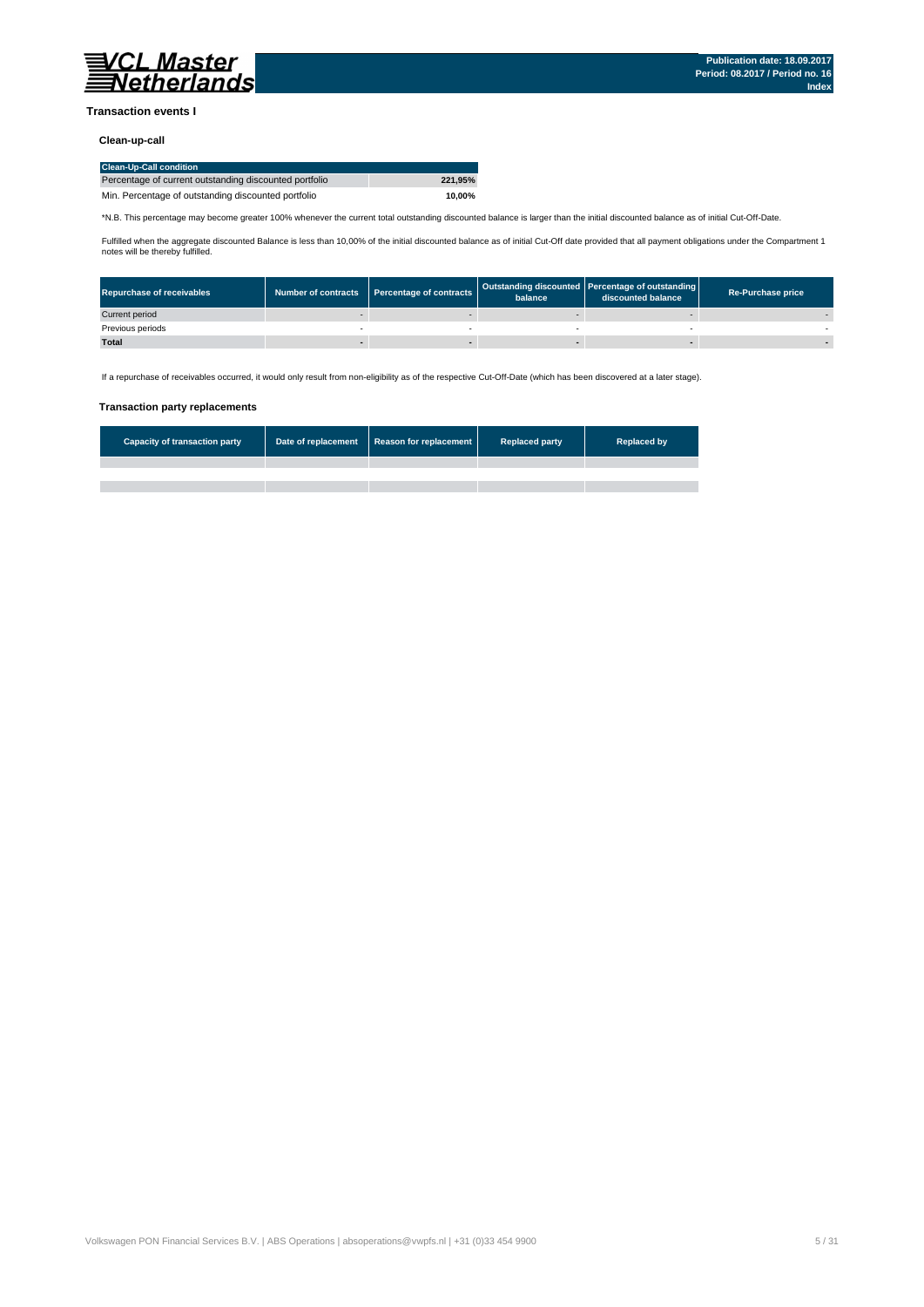# 

**No**

#### **Transaction events II**

| <b>Revolving period</b>                                                            |           |
|------------------------------------------------------------------------------------|-----------|
| Series revolving period expiration date of<br>the last outstanding series of notes | 26-2-2018 |
| Date of occurance of an early amortisation<br>event                                | n.a.      |
| Revolving period                                                                   | 26-2-2018 |

| <b>Accumulation account balance</b>                              | 31-7-2017 | 31-8-2017 |
|------------------------------------------------------------------|-----------|-----------|
| Amounts not invested for the purchase of<br>additional assets    | €0.00     | €0.00     |
| Percentage not invested for the purchase of<br>additional assets | $0.00\%$  | 0.00%     |

| <b>Dynamic gross loss ratio</b> | Ratio    | $>1.0\%$  | $> 2.0\%$ |
|---------------------------------|----------|-----------|-----------|
| 30-6-2017                       | 0.01868% | <b>No</b> | <b>No</b> |
| 31-7-2017                       | 0.01842% | No        | No        |
| 31-8-2017                       | 0.01852% | <b>No</b> | No        |

| Cumulative gross loss ratio                             | Ratio    | $> 2.00\%$ | $\geq 3.50\%$ | $\geq 4.50\%$ | $\geq 5.50\%$   |
|---------------------------------------------------------|----------|------------|---------------|---------------|-----------------|
| 31-8-2017                                               | 0.18575% | <b>No</b>  | <b>No</b>     | <b>No</b>     | <b>No</b>       |
|                                                         |          |            |               |               |                 |
| Discounted balance as of the previous period            |          |            |               |               | €564.451.015.23 |
| Discounted balance of all initial and additional assets |          |            |               |               | €714.503.395.09 |
| Weighted average seasoning                              |          |            |               |               | 16.15           |
| Late delingency ratio                                   |          |            |               |               | 0.00000%        |

#### **Enforcement event**

| <b>Credit enhancement increase condition</b>                                                          |       | <b>Not in effect</b> |
|-------------------------------------------------------------------------------------------------------|-------|----------------------|
| a) the dynamic gross loss ratio for three consecutive payment dates exceeds                           |       |                      |
| (i) if weighted average seasoning is less 12 months                                                   | 1.00% | <b>No</b>            |
| (ii) if weighted average seasoning is $>= 12$ months                                                  | 2.00% | <b>No</b>            |
| b) the cumulative gross loss ratio exceeds                                                            |       | -                    |
| (i) if weighted average seasoning is less then 12 months                                              | 2.00% | <b>No</b>            |
| (ii) if weighted average seasoning is between 12 (incl.) - 24 (incl.) months                          | 3.50% | <b>No</b>            |
| (iii) if weighted average seasoning is between 24 (excl.) - 36 (incl.) months                         | 4.50% | <b>No</b>            |
| (iv) if weighted average seasoning is $>$ 36 months                                                   | 5.50% | <b>No</b>            |
| c) the late delinguency ratio exceeds at any payment date                                             | 2.00% | <b>No</b>            |
| d) the occurence of a servicer replacement event                                                      |       | <b>No</b>            |
| e) the occurence of an insolvency event with respect to VWL/DL                                        |       | <b>No</b>            |
| f) the cash collateral account does not contain the specified general cash collateral account balance |       | No                   |

| <b>Early amortisation event</b>                                                                                                                                                                                                                                                                                                                                                                                                                                                                                                                                                                                                                    | No        |
|----------------------------------------------------------------------------------------------------------------------------------------------------------------------------------------------------------------------------------------------------------------------------------------------------------------------------------------------------------------------------------------------------------------------------------------------------------------------------------------------------------------------------------------------------------------------------------------------------------------------------------------------------|-----------|
| (i) Occurence of a foreclosure event                                                                                                                                                                                                                                                                                                                                                                                                                                                                                                                                                                                                               | <b>No</b> |
| (ii) VCL Master accumulation account balance > 10% of total discounted receivables balance on two consecutive months                                                                                                                                                                                                                                                                                                                                                                                                                                                                                                                               | <b>No</b> |
| (iii) the Credit Enhancement Increase Condition is in effect                                                                                                                                                                                                                                                                                                                                                                                                                                                                                                                                                                                       | <b>No</b> |
| (iv) In case of default/termination event: failure to replace swap counterparty or failure to post collatereal by swap counterparty                                                                                                                                                                                                                                                                                                                                                                                                                                                                                                                | <b>No</b> |
| (v) Any payment date after six consecutive payment dates following the initial issue date, the sum of Class A Actual Overcollateralisation<br>Percentage is lower than 32,25% or the Class B Actual Overcollateralisation Percentage is lower than 24,75%                                                                                                                                                                                                                                                                                                                                                                                          | No        |
| (vi) Either of the Sellers ceases to be an Affiliate of the Volkswagen AG or any successor thereto                                                                                                                                                                                                                                                                                                                                                                                                                                                                                                                                                 | <b>No</b> |
| (vii) The 403-declaration with respect to a Seller is withdrawn by Volkswagen Pon Financial Services B.V. by depositing a declarartion to<br>this effect with the Trade Register of the Chamber of Commerce unless Volkswagen Pon Financial B.V. has provided to the relevant<br>Seller, no later than 30 Business Days following the depositing of the declaration to this effect, replacement security by other means in<br>form and substance sufficient to the Issuer and the Issuer and the Security Trustee (which may, at the sole discretion of Volkswagen Pon<br>Financial Services B.V., take the form of a quarantee or any other form. | No        |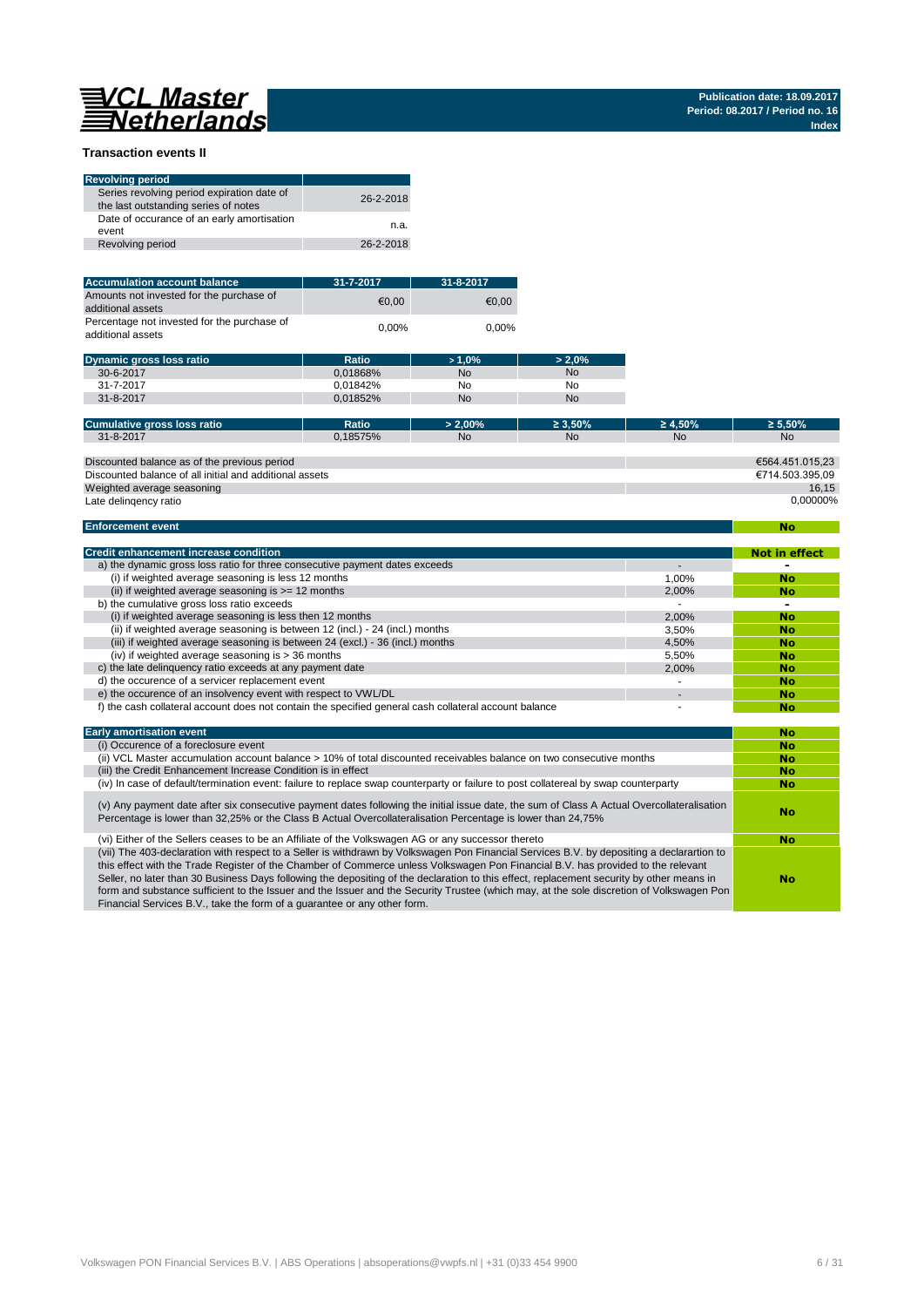

#### **Transaction events III**

| <b>Account bank</b>                                                                                                                                                                                                                             |                | Moody's                                                                                                                                                                                                                                                                                                              |                          |                                                                                                                                                                                                                                                                                                    | <b>DBRS</b>       |                 |                         |                  |
|-------------------------------------------------------------------------------------------------------------------------------------------------------------------------------------------------------------------------------------------------|----------------|----------------------------------------------------------------------------------------------------------------------------------------------------------------------------------------------------------------------------------------------------------------------------------------------------------------------|--------------------------|----------------------------------------------------------------------------------------------------------------------------------------------------------------------------------------------------------------------------------------------------------------------------------------------------|-------------------|-----------------|-------------------------|------------------|
| Elavon Financial Services Limited UK branch                                                                                                                                                                                                     | Long term      | <b>Short term</b>                                                                                                                                                                                                                                                                                                    | Outlook                  | Long term <sup>*</sup>                                                                                                                                                                                                                                                                             | <b>Short term</b> | Outlook         |                         |                  |
| Current rating                                                                                                                                                                                                                                  | Aa2            | $P-1$                                                                                                                                                                                                                                                                                                                | <b>Stable</b>            | *AA                                                                                                                                                                                                                                                                                                | R-1 (middle)      | <b>Stable</b>   |                         |                  |
| Minimum required rating<br>* if no such rating assigned, a DBRS Equivalent Rating<br>** if not subject to short-term rating, long term rating of If the account bank ceases to have the account bank required rating it shall, at its own cost, |                | $P-1$                                                                                                                                                                                                                                                                                                                | $\overline{\phantom{a}}$ | A                                                                                                                                                                                                                                                                                                  | A-1               |                 |                         |                  |
| at least A+                                                                                                                                                                                                                                     |                | (iii) take any other action in order to maintain the rating of the Notes or to restore the rating of the Notes.<br>(Please refer to the prospectus for a complete description of the mechanism)                                                                                                                      |                          | (i) procure transfer of the accounts held with it to an Eligible Collateral Bank which is to be appointed by the Issuer once selected by the Account Bank, or<br>(ii) find an irrevocable and unconditional guarantor providing the guarantee from an entity with Account Bank Required Rating, or |                   |                 | <b>Required rating:</b> | <b>Fulfilled</b> |
| Swap counterparty                                                                                                                                                                                                                               |                | Moody's                                                                                                                                                                                                                                                                                                              |                          |                                                                                                                                                                                                                                                                                                    | <b>DBRS</b>       |                 |                         |                  |
| <b>ING Bank NV</b>                                                                                                                                                                                                                              | Long term      | <b>Short term</b>                                                                                                                                                                                                                                                                                                    | Outlook                  | Long term                                                                                                                                                                                                                                                                                          | Short term        | Outlook         |                         |                  |
| Current rating                                                                                                                                                                                                                                  | A1             | $P-1$                                                                                                                                                                                                                                                                                                                | <b>Positive</b>          | AA (Low)                                                                                                                                                                                                                                                                                           | R-1 (middle)      | <b>Stable</b>   |                         |                  |
| Minimum required rating                                                                                                                                                                                                                         | Baa1           | ٠                                                                                                                                                                                                                                                                                                                    |                          | A                                                                                                                                                                                                                                                                                                  |                   |                 |                         |                  |
| * and either posts collateral or obtains garuantee from<br>a person having minimum required rating                                                                                                                                              |                | If the swap counterparty ceases to maintain its credit rating at the miniumum required rating, the swap counterparty:<br>(i) posts an amount of collateral (in the form of cash and/or securities) as set forth in the Swap Agreement; or<br>(ii) obtains a guaranty from an instituton with an acceptable ratng; or |                          | (iii) assigns its rights and obligations under the relevant Swap Agreement to a substitute swap counterparty with an acceptable rating.                                                                                                                                                            |                   |                 |                         |                  |
|                                                                                                                                                                                                                                                 |                |                                                                                                                                                                                                                                                                                                                      |                          |                                                                                                                                                                                                                                                                                                    |                   |                 | Required rating:        | <b>Fulfilled</b> |
|                                                                                                                                                                                                                                                 |                | (Please refer to the prospectus for a complete description of the mechanism)                                                                                                                                                                                                                                         |                          |                                                                                                                                                                                                                                                                                                    |                   |                 |                         |                  |
|                                                                                                                                                                                                                                                 |                |                                                                                                                                                                                                                                                                                                                      |                          |                                                                                                                                                                                                                                                                                                    |                   |                 |                         |                  |
|                                                                                                                                                                                                                                                 |                | Moody's                                                                                                                                                                                                                                                                                                              |                          |                                                                                                                                                                                                                                                                                                    | <b>DBRS</b>       |                 |                         |                  |
| Volkswagen AG                                                                                                                                                                                                                                   | Long term      | <b>Short term</b>                                                                                                                                                                                                                                                                                                    | Outlook                  | Long term                                                                                                                                                                                                                                                                                          | <b>Short term</b> | <b>Outlook</b>  |                         |                  |
| Current rating                                                                                                                                                                                                                                  | A <sub>3</sub> | $P-2$                                                                                                                                                                                                                                                                                                                | <b>Negative</b>          | <b>BBB</b> (high)                                                                                                                                                                                                                                                                                  | $\overline{a}$    | <b>Negative</b> |                         |                  |
| Minimum required rating                                                                                                                                                                                                                         |                | ۰                                                                                                                                                                                                                                                                                                                    |                          | BBB(high)                                                                                                                                                                                                                                                                                          |                   |                 |                         |                  |
|                                                                                                                                                                                                                                                 |                |                                                                                                                                                                                                                                                                                                                      |                          |                                                                                                                                                                                                                                                                                                    |                   |                 |                         |                  |
|                                                                                                                                                                                                                                                 |                |                                                                                                                                                                                                                                                                                                                      |                          |                                                                                                                                                                                                                                                                                                    |                   |                 |                         |                  |
|                                                                                                                                                                                                                                                 |                |                                                                                                                                                                                                                                                                                                                      |                          |                                                                                                                                                                                                                                                                                                    |                   |                 |                         |                  |
|                                                                                                                                                                                                                                                 |                |                                                                                                                                                                                                                                                                                                                      |                          |                                                                                                                                                                                                                                                                                                    |                   |                 |                         |                  |
|                                                                                                                                                                                                                                                 |                |                                                                                                                                                                                                                                                                                                                      |                          |                                                                                                                                                                                                                                                                                                    |                   |                 | Required rating:        | <b>Fulfilled</b> |
|                                                                                                                                                                                                                                                 |                |                                                                                                                                                                                                                                                                                                                      |                          |                                                                                                                                                                                                                                                                                                    |                   |                 |                         |                  |
|                                                                                                                                                                                                                                                 |                |                                                                                                                                                                                                                                                                                                                      |                          |                                                                                                                                                                                                                                                                                                    |                   |                 |                         |                  |
|                                                                                                                                                                                                                                                 |                |                                                                                                                                                                                                                                                                                                                      |                          |                                                                                                                                                                                                                                                                                                    |                   |                 |                         |                  |
|                                                                                                                                                                                                                                                 |                | Moody's                                                                                                                                                                                                                                                                                                              |                          |                                                                                                                                                                                                                                                                                                    | <b>DBRS</b>       |                 |                         |                  |
| Volkswagen Financial Services AG                                                                                                                                                                                                                | Long term      | <b>Short term</b>                                                                                                                                                                                                                                                                                                    | Outlook                  | Long term<br>٠                                                                                                                                                                                                                                                                                     | Short term        | Outlook         |                         |                  |
| Current rating                                                                                                                                                                                                                                  | A <sub>3</sub> | $P-2$                                                                                                                                                                                                                                                                                                                | <b>Negative</b>          |                                                                                                                                                                                                                                                                                                    |                   |                 |                         |                  |
| Minimum required rating                                                                                                                                                                                                                         | Baa1           |                                                                                                                                                                                                                                                                                                                      |                          |                                                                                                                                                                                                                                                                                                    |                   |                 |                         |                  |
|                                                                                                                                                                                                                                                 |                |                                                                                                                                                                                                                                                                                                                      |                          |                                                                                                                                                                                                                                                                                                    |                   |                 |                         |                  |
|                                                                                                                                                                                                                                                 |                |                                                                                                                                                                                                                                                                                                                      |                          |                                                                                                                                                                                                                                                                                                    |                   |                 |                         |                  |
|                                                                                                                                                                                                                                                 |                |                                                                                                                                                                                                                                                                                                                      |                          |                                                                                                                                                                                                                                                                                                    |                   |                 |                         |                  |
|                                                                                                                                                                                                                                                 |                |                                                                                                                                                                                                                                                                                                                      |                          |                                                                                                                                                                                                                                                                                                    |                   |                 | Required rating:        | <b>Fulfilled</b> |
|                                                                                                                                                                                                                                                 |                |                                                                                                                                                                                                                                                                                                                      |                          |                                                                                                                                                                                                                                                                                                    |                   |                 |                         |                  |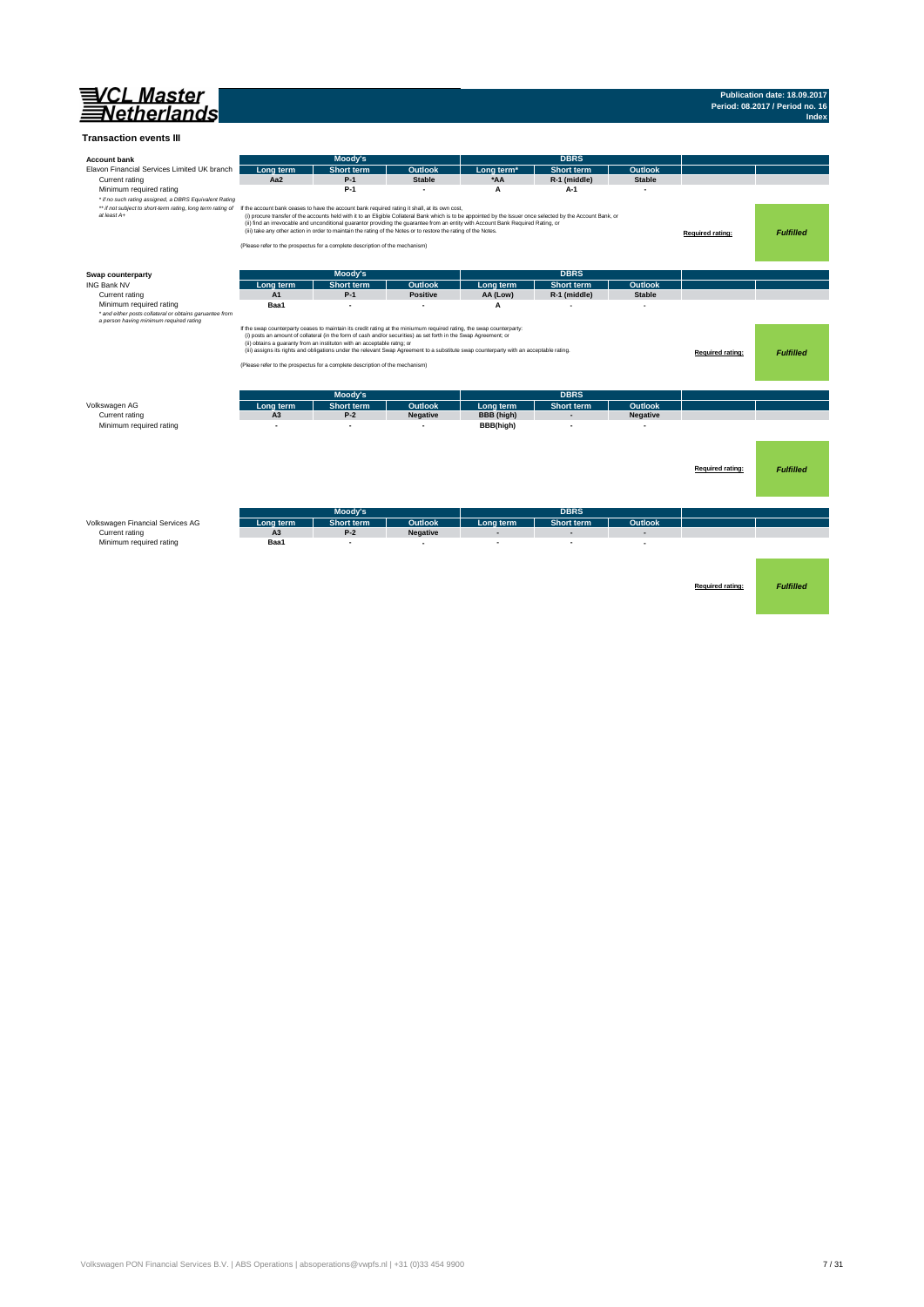

### **Information regarding the notes I**

|                             | <b>Class A Notes</b>   |                        |                        |                        |                        |                        |                        | <b>Class B Notes</b>   |  |
|-----------------------------|------------------------|------------------------|------------------------|------------------------|------------------------|------------------------|------------------------|------------------------|--|
| Rating at issue date        | <b>Series A 2016-1</b> | <b>Series A 2016-2</b> | <b>Series A 2016-3</b> | <b>Series A 2016-4</b> | <b>Series A 2016-5</b> | <b>Series A 2016-6</b> | <b>Series B 2016-1</b> | <b>Series B 2016-2</b> |  |
| Moody's                     | Aaa (sf)               | Aaa (sf)               | Aaa (sf)               | Aaa (sf)               | Aaa (sf)               | Aaa (sf)               | Aa1 $(sf)$             | Aa1 $(sf)$             |  |
| <b>DBRS</b>                 | AAA (sf)               | AAA (sf)               | AAA (sf)               | AAA (sf)               | AAA (sf)               | AAA (sf)               | A (high) (sf)          | A (high) (sf)          |  |
| <b>Current rating</b>       |                        |                        |                        |                        |                        |                        |                        |                        |  |
| Moody's                     | Aaa (sf)               | Aaa (sf)               | Aaa (sf)               | Aaa (sf)               | Aaa (sf)               | Aaa (sf)               | Aa1 $(sf)$             | Aa1 $(sf)$             |  |
| <b>DBRS</b>                 | AAA (sf)               | AAA (sf)               | AAA (sf)               | AAA (sf)               | AAA (sf)               | AAA (sf)               | A (high) (sf)          | A (high) (sf)          |  |
| <b>Information on notes</b> |                        |                        |                        |                        |                        |                        |                        |                        |  |
| <b>ISIN</b>                 | XS1417315725           | XS1419661035           | XS1419662272           | XS1419662603           | XS1419662942           | XS1452378745           | XS1417318588           | XS1419666851           |  |
| Common code                 | 141731572              | 141966103              | 141966227              | 141966260              | 141966294              | 145237874              | 141731858              | 141966685              |  |
| Original face value         | €16.200.000.00         | €48.600.000.00         | €32.400.000.00         | €16.200.000.00         | €58.300.000.00         | €37.100.000.00         | €13.600.000.00         | €5.400.000.00          |  |
| Spread / Margin             | 0,450%                 | 0,450%                 | 0,450%                 | 0,450%                 | 0,450%                 | 0,450%                 | 0,900%                 | 0.900%                 |  |
| Current coupon              | 0,079%                 | 0.079%                 | 0,079%                 | 0.079%                 | 0.079%                 | 0.079%                 | 0,529%                 | 0,529%                 |  |

| <b>Information on notes</b>  | <b>Class A-Series</b> | <b>Class B-Series</b> |
|------------------------------|-----------------------|-----------------------|
| Legal final maturity date    | $nov-24$              | $nov-24$              |
| Fixed/Floating               | floating              | floating              |
| Day count convention         | actual/360            | actual/360            |
| Index rate (1-Month-Euribor) | $-0.371\%$            | $-0.371%$             |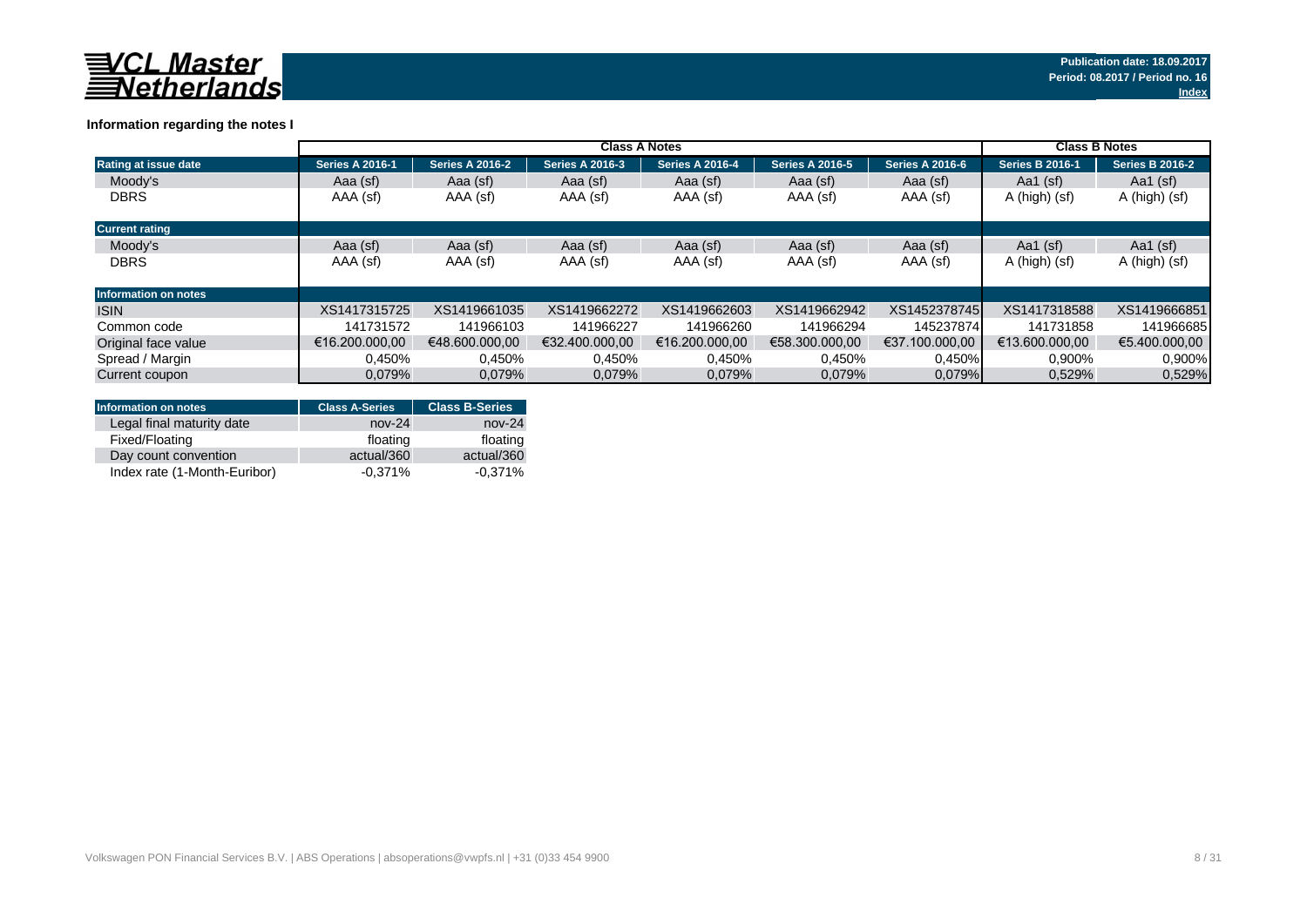#### **Information regarding the notes II**

| Monthly period:                      | 8-2017                      |
|--------------------------------------|-----------------------------|
| Payment date:                        | 25-9-2017                   |
| Interest accrual period (from/until) | 25.08.2017 until 25.09.2017 |
| Days accrued                         | 31                          |
| Index rate                           | 1-Month Euribor             |
| Base interest rate:                  | $-0.3710%$                  |
| Day count convention                 | actual/360                  |

|                                                                   | <b>Class A Notes</b>   |                        |                        |                        | <b>Class B Notes</b>   |                        |                      |                        |                        |                      |
|-------------------------------------------------------------------|------------------------|------------------------|------------------------|------------------------|------------------------|------------------------|----------------------|------------------------|------------------------|----------------------|
| <b>Total Class A and B</b><br><b>Interest payments</b>            | <b>Series A 2016-1</b> | <b>Series A 2016-2</b> | <b>Series A 2016-3</b> | <b>Series A 2016-4</b> | <b>Series A 2016-5</b> | <b>Series A 2016-6</b> | <b>Total Class A</b> | <b>Series B 2016-1</b> | <b>Series B 2016-2</b> | <b>Total Class B</b> |
| Note balance<br>€416.700.000.00                                   | €0.00                  | €91.000.000.00         | €60.600.000.00         | €30.500.000.00         | €132,600,000,00        | €60.600.000,00         | €375.300.000.00      | €29.600.000.00         | €11.800.000,00         | €41.400.000.00       |
| €44.389,67<br>Paid interest                                       | €0,00                  | €6.190,53              | €4.122,48              | €2.074.85              | €9.020,48              | €4.122,48              | €25.530.82           | €13.483.62             | €5.375,23              | €18.858,85           |
| <b>Unpaid Interest</b>                                            |                        |                        |                        |                        |                        |                        |                      |                        |                        |                      |
| Unpaid interest of the reporting period<br>€0.00                  | $\epsilon$ 0,00        | €0,00                  | €0,00                  | €0,00                  | €0,00                  | €0,00                  | €0,00                | €0,00                  | €0,00                  | €0,00                |
| Cumulative unpaid interest<br>€0.00                               | €0,00                  | €0,00                  | €0,00                  | €0,00                  | €0,00                  | €0,00                  | €0.00                | €0,00                  | €0,00                  | €0,00                |
| <b>Note balance</b>                                               |                        |                        |                        |                        |                        |                        |                      |                        |                        |                      |
| €416.700.000.00<br>Note balance as of the beginning of the period | €0,00                  | €91.000.000,00         | €60.600.000.00         | €30.500.000.00         | €132.600.000.00        | €60.600.000,00         | €375.300.000.00      | €29.600.000.00         | €11.800.000,00         | €41.400.000,00       |
| €0.00<br>Additional issue amount                                  | €0.00                  | €0.00                  | €0,00                  | €0,00                  | €0.00                  | €0,00                  | €0.00                | €0.00                  | €0,00                  | €0,00                |
| €0.00<br>Redemption amount due to amortizing series               | €0,00                  | €0.00                  | €0,00                  | €0,00                  | €0.00                  | €0,00                  | €0,00                | €0.00                  | €0,00                  | €0,00                |
| €0.00<br>Term take out redemption                                 | €0.00                  | €0.00                  | €0.00                  | €0.00                  | €0.00                  | €0.00                  | €0.00                | €0.00                  | €0.00                  | €0,00                |
| Class balance as of the end of the period<br>€416.700.000.00      | $\epsilon$ 0.00        | €91.000.000.00         | €60.600.000.00         | €30.500.000.00         | €132.600.000.00        | €60.600.000.00         | €375.300.000.00      | €29.600.000.00         | €11.800.000.00         | €41.400.000.00       |
| Payments to Investors per note                                    |                        |                        |                        |                        |                        |                        |                      |                        |                        |                      |
| Interest                                                          | €6,80                  | €6.80                  | €6,80                  | €6.80                  | €6.80                  | €6,80                  |                      | €45.55                 | €45,55                 |                      |
| Principal repayment by note                                       | €0,00                  | €0.00                  | €0.00                  | €0,00                  | €0.00                  | €0,00                  |                      | €0.00                  | €0,00                  |                      |
| <b>Total</b>                                                      | €6.80                  | €6.80                  | €6.80                  | €6.80                  | €6.80                  | €6.80                  |                      | €0.00                  | €0.00                  |                      |
|                                                                   |                        |                        |                        |                        |                        |                        |                      |                        |                        |                      |
| <b>Notes</b>                                                      |                        |                        |                        |                        |                        |                        |                      |                        |                        |                      |
| Number of notes as of the beginning of the period<br>4.167        |                        | 910                    | 606                    | 305                    | 1.326                  | 606                    | 3.753                | 296                    | 118                    | 414                  |
| Increase of outstanding notes from tap-up                         |                        |                        |                        |                        |                        |                        |                      |                        |                        |                      |
| Reduction of outstanding notes from term take out                 |                        |                        |                        |                        |                        |                        |                      |                        |                        |                      |
| Number of notes as of the end of the period<br>4.167              |                        | 910                    | 606                    | 305                    | 1.326                  | 606                    | 3.753                | 296                    | 118                    | 414                  |
| Face value per note                                               | €100,000,00            | €100,000,00            | €100,000,00            | €100,000,00            | €100,000,00            | €100,000,00            | €100.000.00          | €100,000.00            | €100,000,00            | €100.000,00          |
| Balance per note                                                  | €100.000,00            | €100,000.00            | €100.000,00            | €100.000,00            | €100.000,00            | €100.000,00            | €100.000,00          | €100.000,00            | €100.000,00            | €100.000,00          |
| Note factor                                                       | 1.000000               | 1.000000               | 1.000000               | 1.000000               | 1.000000               | 1.000000               | 1.000000             | 1.000000               | 1.000000               | 1.000000             |
| Overcollateralisation                                             |                        |                        |                        |                        |                        |                        |                      |                        |                        |                      |
| Current OC amount (before TU / TTO)                               | €0.00                  | €42.641.449.43         | €28.396.393.80         | €14.291.914.37         | €62.134.683.46         | €28.396.393.80         | €175.860.834.86      | €96.136.249.08         | €38.324.585.78         | €134.460.834.86      |
| Current OC percentage (before TU / TTO)                           | 31,9074%               | 31,9074%               | 31,9074%               | 31,9074%               | 31,9074%               | 31,9074%               | 31.9074%             | 23,8215%               | 23,8215%               | 23.8215%             |
| Target OC percentage (revolving period/amortising period)         | 34% / 43%              | 34% / 43%              | 34% / 43%              | 34% / 43%              | 34% / 43%              | 34% / 43%              | 34% / 43%            | 26.5% / 35.5%          | 26.5% / 35.5%          | 26.5% / 35.5%        |
| Current OC amount (after TU / TTO)                                | €0,00                  | €45.969.528,95         | €30.612.675.33         | €15.407.369,59         | €66.984.170,76         | €30.612.675,33         | €189.586.419,96      | €105.949.710.89        | €42.236.709,07         | €148.186.419,96      |
| Current OC percentage (after TU / TTO)                            | 0.0000%                | 33.5619%               | 33.5619%               | 33.5619%               | 33.5619%               | 33.5619%               | 33.5619%             | 26.2330%               | 26.2330%               | 26.2330%             |

| <b>Subordinated loan</b>                  |                      |                      |
|-------------------------------------------|----------------------|----------------------|
| Balance as of the beginning of the period | €128.693.560.40      |                      |
| Balance increase from tap up              | €0.00                |                      |
| Redemption payments from term take out    | €0.00                |                      |
| Regular redemption from waterfall         | €0.00                |                      |
| Redemption from cash collateral account   | €0.00                |                      |
| Balance as of the end of the period       | €128.693.560.40      |                      |
| Capitalization of interest                | €2.975.391.74        |                      |
| O/C                                       | <b>Class A Notes</b> | <b>Class B Notes</b> |
| Current OC amount (before TU / TTO)       | € 175.860.834.86     | € 134.460.834.86     |
| Current OC percentage (before TU / TTO)   | 31.9074%             | 23.8215%             |
| Current OC amount (after TU / TTO)        | €189.586.419.96      | €148.186.419.96      |
| Current OC percentage (after TU / TTO)    | 33.5619%             | 26.2330%             |
|                                           |                      |                      |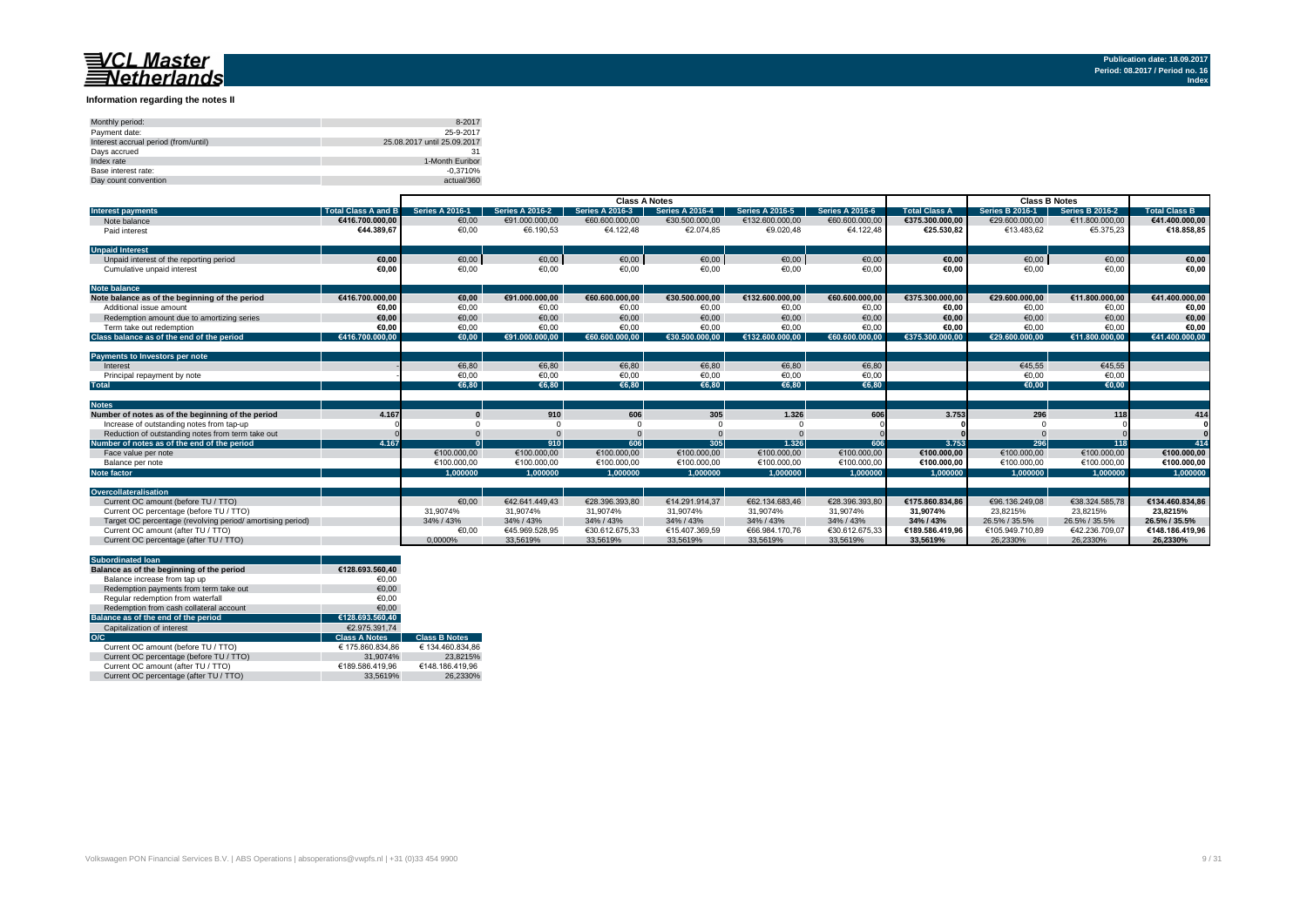

## **Credit enhancement**

| <b>Cash collateral account (CCA)</b>                             | in EUR           |
|------------------------------------------------------------------|------------------|
| Initial balance at poolcut                                       | €9.158.618,28    |
| Thereof general cash reserve                                     | €2.288.400,00    |
| Thereof maintenance reserve                                      | €6.870.218,28    |
| Targeted balance (floor after Top Up)                            | €33.058.619,69   |
| Thereof general cash reserve                                     | €5.000.400,00    |
| Thereof maintenance reserve                                      | €28.058.219,69   |
| Balance as of the beginning of the period                        | €31.765.841,25   |
| Thereof general cash reserve                                     | €5.000.400,00    |
| Thereof maintenance reserve                                      | €26.765.441,25   |
| <b>Payments</b>                                                  | €1.292.778,45    |
| General payment from CCA                                         | € $0,00$         |
| General payment to CCA                                           | €0,00            |
| Payment from CCA due to TTO                                      | € $0,00$         |
| Payment to CCA due to tap-up                                     | €0,00            |
| Payment from CCA due to maintenance reserve                      | (E1.660.971, 15) |
| Payment to CCA due to maintenance reserve                        | €2.768.342,60    |
| Payment to CCA due to top-up                                     | €185.407,00      |
| Balance as of the end of the period                              | €33.058.619,69   |
| Thereof general cash reserve                                     | €5.000.400,00    |
| Thereof maintenance reserve                                      | €28.058.219,69   |
| General cash reserve in percent of total current note<br>balance | 1,200%           |
| Specified general cash collateral amount                         | €5.000.400,00    |
| <b>Accrued interest</b>                                          | €0,00            |

## **Set off risk**

There is no set off risk applicable.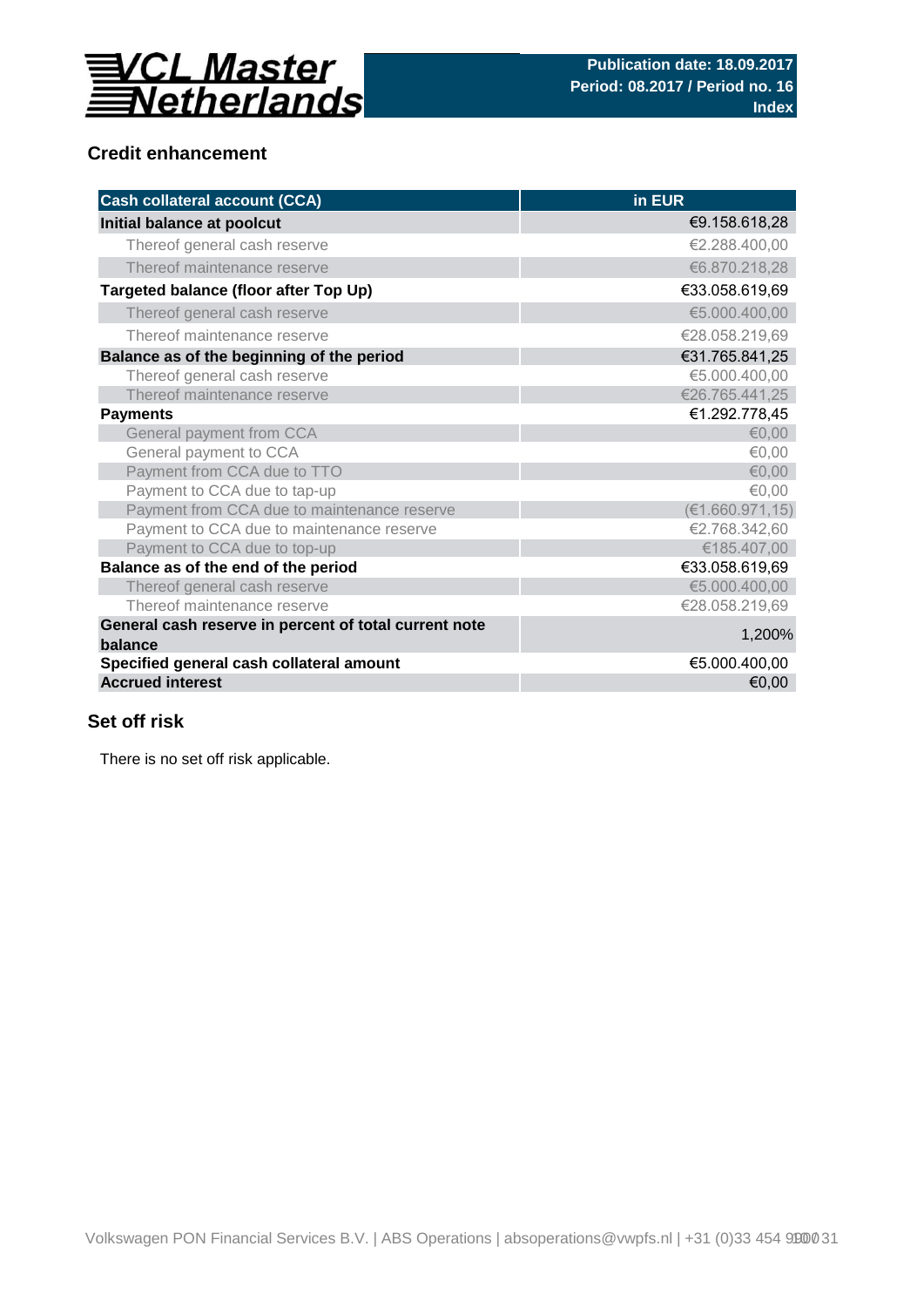

### **Swap fixing / Waterfall**

| Amortising interest rate swap                                                               | <b>Class A</b>                       | <b>Class B</b>          |
|---------------------------------------------------------------------------------------------|--------------------------------------|-------------------------|
| Underlying principal for reporting period                                                   | €375.300.000,00                      | €41.400.000,00          |
|                                                                                             |                                      |                         |
| Paying leg                                                                                  | Fix interest rate                    | Fix interest rate       |
| Receiving leg                                                                               | Floating interest rate               | Floating interest rate  |
| Net swap payments / receipts                                                                | (E58.161,08)                         | (E5.612,00)             |
|                                                                                             |                                      |                         |
|                                                                                             |                                      |                         |
| Available distribution amount calculation                                                   | <b>Payment to waterfall position</b> | <b>Remaining amount</b> |
| (i) Lease Collections, minus (A) amounts credited to the Maintenance Surplus Reserve Ledger | €19.967.591,52                       | €19.967.591.52          |
| and (B) amounts of any Issuer Increase Advance                                              |                                      |                         |
| (ii) amounts of interest paid or principal repaid under the Issuer Facility Agreement       | €0.00                                | €19.967.591,52          |
|                                                                                             |                                      |                         |
| (iii) Vehicle Realisation Proceeds                                                          | €4.337.744,87                        | €24.305.336,39          |
| (iv) Lease Incidental Shortfall payments                                                    | €0,00                                | €24.305.336,39          |
| (vi) payments from the CCA                                                                  | €0.00                                | €24.305.336,39          |
| (vii) amounts debited from the Maintenance Reserve Ledger                                   | €1.660.971,15                        | €25.966.307,54          |
|                                                                                             | €0,00                                | €25.966.307,54          |
| (viii) Maintenance Surplus debited from the Maintenance Reserve Ledger                      |                                      |                         |
| (ix) Net Swap Receipts                                                                      | €0.00                                | €25.966.307.54          |
| (x) transfers from the Accumulation Account to the Distribution Account                     | €0,00                                | €25.966.307,54          |
| (xi) the Buffer Release Amount                                                              | (€1.279.110,91)                      | €24.687.196,63          |
|                                                                                             |                                      |                         |
|                                                                                             |                                      |                         |
| Waterfall                                                                                   | Payment to waterfall position        | <b>Remaining amount</b> |
| Available distribution amount                                                               |                                      | €24.687.196,63          |
| 1) Taxes and Issuer Profit Amount                                                           | (E2.500,00)                          | €24.684.696,63          |
|                                                                                             | €0,00                                |                         |
| 1.i) Taxes                                                                                  |                                      | €24.687.196,63          |
| 1.ii) Issuer Profit Amount                                                                  | (E2.500, 00)                         | €24.684.696,63          |
| 2) Senior Maintenance Coordinator Fee                                                       | (E10.775.958,35)                     | €13.908.738,28          |
| 3) Payments in respect of fees I                                                            | (€483.004,10)                        | €13.425.734,18          |
|                                                                                             |                                      |                         |
| 3.i) Payment to directors of the issuer                                                     | €0,00                                | €13.908.738,28          |
| 3.ii) Servicer Fee - Volkswagen Leasing B.V.                                                | (€399.122,94)                        | €13.509.615,34          |
| Servicer Fee - DutchLease B.V.                                                              | (E71.252,91)                         | €13.438.362,43          |
| 3.iii) Payment to Maintenance Coordinator - Volkswagen Leasing B.V.                         | €0,00                                | €13.438.362,43          |
|                                                                                             |                                      |                         |
| Payment to Maintenance Coordinator - DutchLease B.V.                                        | €0,00                                | €13.438.362,43          |
| 3.iv) Payment to Rating Agencies                                                            | €0.00                                | €13.438.362,43          |
| 3.v) Payment to Process Agent                                                               | €0,00                                | €13.438.362,43          |
|                                                                                             | €0.00                                | €13.438.362,43          |
| 3.vi) Payment to Account Bank                                                               |                                      |                         |
| 3. vii) Payment to Agents                                                                   | €0,00                                | €13.438.362,43          |
| 3.viii) Payment in respect of listing of the notes                                          | €0,00                                | €13.438.362,43          |
| 3.ix) Payment in respect of auditors' fees and legal counsel fees                           | €0.00                                | €13.438.362,43          |
|                                                                                             |                                      |                         |
| 3.x) Payment in respect administration costs and expenses                                   | (€4.628,25)                          | €13.433.734,18          |
| 3.xi) Payment to other third parties providing services                                     | (68.000, 00)                         | €13.425.734,18          |
| 4) Net Swap Payments or Swap Termination Payments - Series A and B                          | (€63.773,08)                         | €13.361.961,10          |
|                                                                                             | €0,00                                | €13.425.734,18          |
| - Net swap payments on series A 2016-1                                                      |                                      |                         |
| - Net swap payments on series A 2016-2                                                      | (€14.102,47)                         | €13.411.631,71          |
| - Net swap payments on series A 2016-3                                                      | (E9.391, 32)                         | €13.402.240,39          |
| - Net swap payments on series A 2016-4                                                      | (€4.726,65)                          | €13.397.513,74          |
|                                                                                             |                                      |                         |
| - Net swap payments on series A 2016-5                                                      | (E20.549, 32)                        | €13.376.964,42          |
| - Net swap payments on series A 2016-6                                                      | (69.391, 32)                         | €13.367.573,10          |
| - Net swap payments on series B 2016-1                                                      | (64.012, 45)                         | €13.363.560,65          |
| - Net swap payments on series B 2016-2                                                      | (€1.599,55)                          | €13.361.961,10          |
|                                                                                             |                                      |                         |
| 5) Interest payment class A                                                                 | (E25.530, 82)                        | €13.336.430,28          |
| (a) Accrued interest & (b) interest shortfalls on series A 2016-1                           | €0,00                                | €13.361.961,10          |
| (a) Accrued interest & (b) interest shortfalls on series A 2016-2                           | (66.190.53)                          | €13.355.770,57          |
|                                                                                             | (64.122, 48)                         | €13.351.648,09          |
| (a) Accrued interest & (b) interest shortfalls on series A 2016-3                           |                                      |                         |
| (a) Accrued interest & (b) interest shortfalls on series A 2016-4                           | (E2.074, 85)                         | €13.349.573,24          |
| (a) Accrued interest & (b) interest shortfalls on series A 2016-5                           | (69.020, 48)                         | €13.340.552,76          |
| (a) Accrued interest & (b) interest shortfalls on series A 2016-6                           | (64.122, 48)                         | €13.336.430,28          |
|                                                                                             |                                      |                         |
| 6) Interest payment class B                                                                 | (E18.858, 85)                        | €13.317.571,43          |
| (a) Accrued interest & (b) interest shortfalls on series B 2016-1                           | (E13.483, 62)                        | €13.322.946,66          |
| (a) Accrued interest & (b) interest shortfalls on series B 2016-2                           | (65.375, 23)                         | €13.317.571,43          |
|                                                                                             | €0,00                                | €13.317.571,43          |
| 7) Payment to cash collateral account until the general CCA equals specified general CCA    |                                      |                         |
| 8) Redemption amount class A                                                                | €0,00                                | €13.317.571,43          |
| (a) Redemption on series A 2016-1                                                           | €0,00                                | €13.317.571,43          |
| (a) Redemption on series A 2016-2                                                           | €0,00                                | €13.317.571,43          |
| (a) Redemption on series A 2016-3                                                           | €0,00                                | €13.317.571,43          |
|                                                                                             |                                      |                         |
| (a) Redemption on series A 2016-4                                                           | €0,00                                | €13.317.571,43          |
| (a) Redemption on series A 2016-5                                                           | €0,00                                | €13.317.571,43          |
| (a) Redemption on series A 2016-6                                                           | €0,00                                | €13.317.571,43          |
|                                                                                             |                                      |                         |
| Class A accumulation account                                                                | (E13.317.571,43)                     | €0,00                   |
| 9) Redemption amount class B                                                                | €0,00                                | €0,00                   |
| (a) Redemption on series B 2014-1                                                           | €0,00                                | €0,00                   |
| (a) Redemption on series B 2014-2                                                           | €0,00                                | €0,00                   |
|                                                                                             |                                      |                         |
| Class B accumulation account                                                                | €0,00                                | €0,00                   |
| 10) Payments to swap counterparties, other than those made under item 4                     |                                      | €0,00                   |
| 11) Accrued and unpaid interest on the subordinated loan                                    | €0,00                                | €0,00                   |
|                                                                                             |                                      |                         |
| (a) Interest subordinated loan                                                              | €0,00                                | €0,00                   |
| (b) Unpaid interest subordinated loan                                                       | €0,00                                | €0,00                   |
| 12) Redemption subordinated loan                                                            | €0,00                                | €0,00                   |
| 13) Final success fee                                                                       | €0,00                                | €0,00                   |
|                                                                                             |                                      |                         |
|                                                                                             |                                      |                         |
| Distribution of cash collateral account surplus                                             | Payment to waterfall position        | <b>Remaining amount</b> |
| Payment in respect of accrued and unpaid interest on the Subordinated Loan                  | €0,00                                | €0,00                   |
| Payment in respect of reduction of outstanding principal amount of Subordinated Loan        | €0,00                                | €0,00                   |
|                                                                                             |                                      |                         |
| Payment in respect of Sellers final success fee                                             | €0,00                                | €0,00                   |
|                                                                                             |                                      |                         |
| Payments due to term take out - not part of the waterfall                                   | <b>Payment</b>                       | <b>Remaining amount</b> |
| Purchase price from term take out                                                           | €0,00                                | €0,00                   |
|                                                                                             |                                      |                         |
| Redemption class A                                                                          | €0,00                                | €0,00                   |
| Redemption class B                                                                          | €0,00                                | €0,00                   |
| Redemption subordinated loan                                                                | €0,00                                | €0,00                   |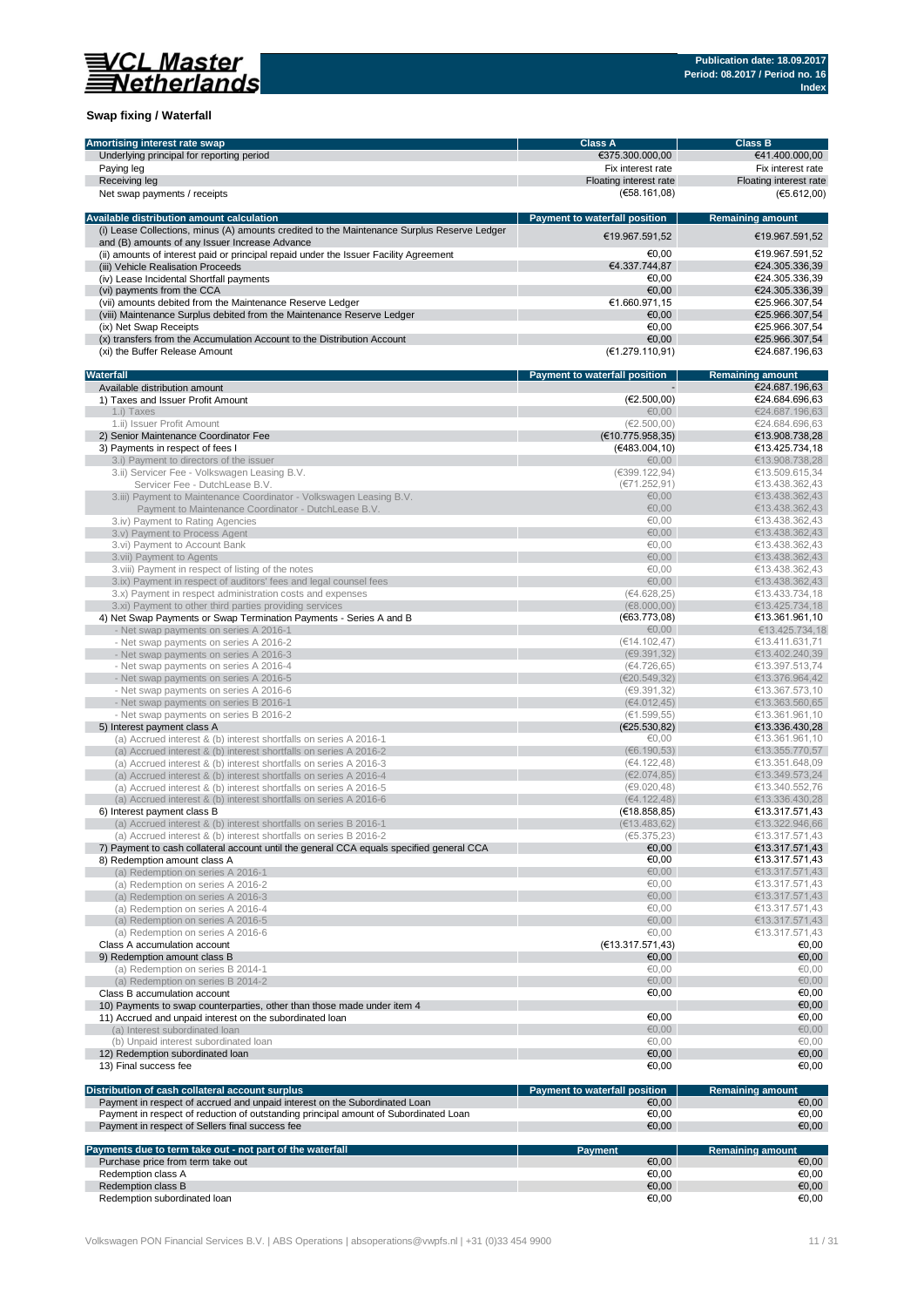

## **Retention of net economic interest**

## **Retention amount at poolcut**

| <b>Type of asset</b>     | Number of<br><b>contracts</b> | Percentage of<br><b>contracts</b> | <b>Outstanding</b><br>nominal balance | Percentage of<br>nominal balance |
|--------------------------|-------------------------------|-----------------------------------|---------------------------------------|----------------------------------|
| Portfolio sold to SPV    | 13.854                        | 95,05%                            | €280.729.495,18                       | 95,00%                           |
| Retention of VWL/DLN     | 722                           | 4.95%                             | €14.783.720,00                        | 5,00%                            |
| <b>Total</b>             | 14.576                        | 100,00%                           | €295.513.215,18                       | 100,00%                          |
|                          |                               |                                   |                                       |                                  |
| <b>Retention amounts</b> |                               |                                   |                                       |                                  |
| Minimum retention        | €14.775.660,76                | 5,00%                             |                                       |                                  |
| Actual retention         | €14.783.720,00                | 5.00%                             |                                       |                                  |

### **Retention amount end of reporting period**

| Type of asset         | Number of<br><b>contracts</b> | Percentage of<br><b>contracts</b> | Outstanding<br>nominal balance | Percentage of<br>nominal balance |
|-----------------------|-------------------------------|-----------------------------------|--------------------------------|----------------------------------|
| Portfolio sold to SPV | 32.031                        | 94,99%                            | €613.402.859,46                | 94,99%                           |
| Retention of VWL/DLN  | 1.688                         | 5.01%                             | €32.359.786.55                 | 5.01%                            |
| <b>Total</b>          | 33.719                        | 100,00%                           | €645.762.646,01                | 100,00%                          |

| <b>Retention amounts</b> |                |       |
|--------------------------|----------------|-------|
| Minimum retention        | €32.284.361.02 | 5.00% |
| Actual retention         | €32.359.786.55 | 5.01% |

article 405 Abs. 1 c CRR. In its capacity as originator and original lender, Volkswagen Leasing B.V. and DutchLease B.V. comply with the retention requirements of a material net economic interest in accordance with

By adhering to option c) of the direction, Volkwagen Leasing B.V. and DutchLease B.V. keep the exposure designated for retention on its balance sheet on an ongoing basis.

The latest end of month level of retention will be published on a monthly basis within the investor report.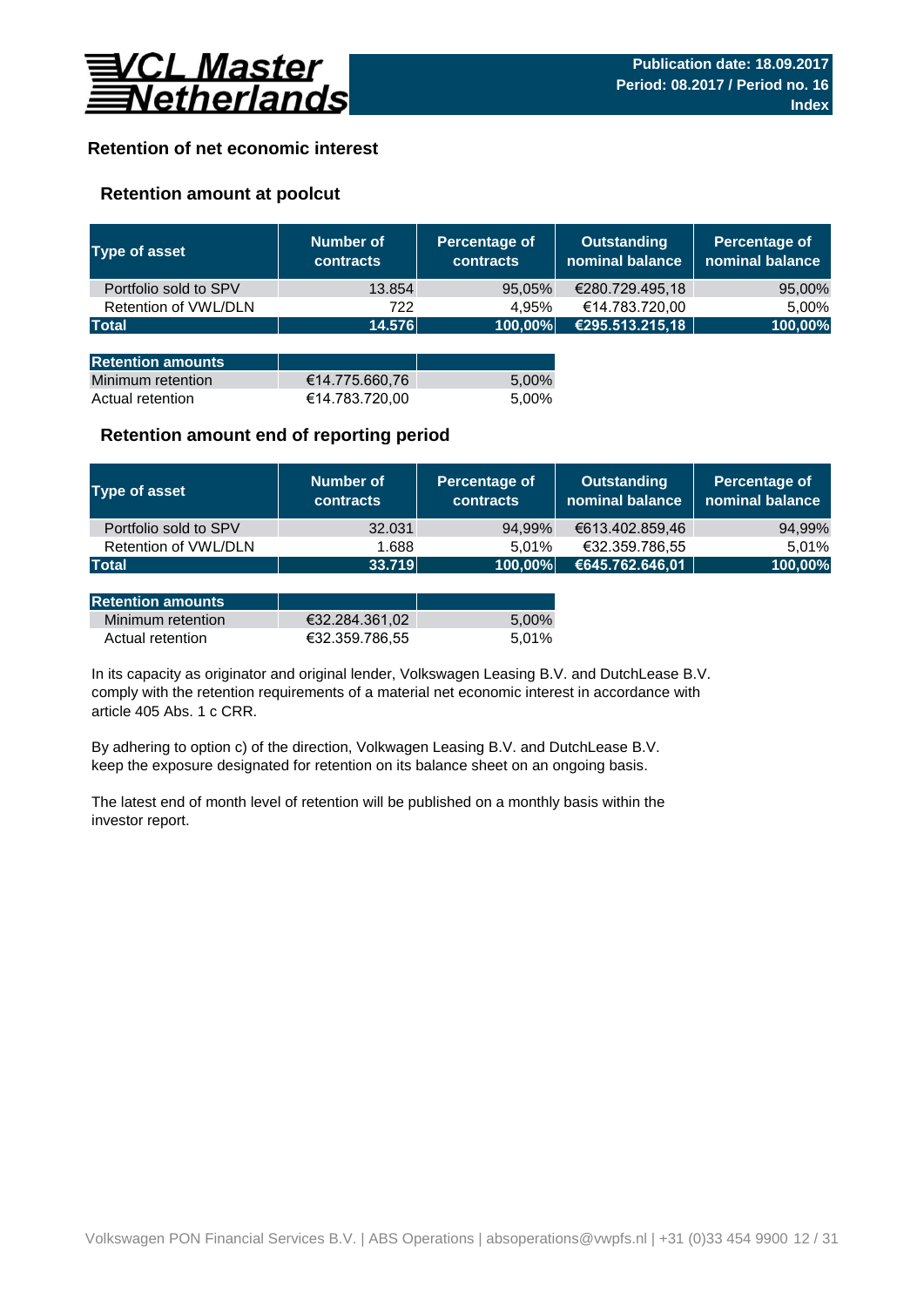

#### **Amortisation profile I**

| Note class                                                                                         |                            | <b>Class A</b>                 | <b>Class B</b>             |                                  |
|----------------------------------------------------------------------------------------------------|----------------------------|--------------------------------|----------------------------|----------------------------------|
| <b>Payment date</b>                                                                                | <b>Actual note balance</b> | <b>Forecasted note balance</b> | <b>Actual note balance</b> | <b>Forecasted note balance</b>   |
| Poolcut                                                                                            | €171.700.000,00            |                                | €19.000.000,00             |                                  |
| 05-2016                                                                                            | €171.700.000,00            |                                | €19.000.000,00             |                                  |
| 06-2016                                                                                            | €171.700.000,00            |                                | €19.000.000,00             |                                  |
| 07-2016                                                                                            | €233.200.000,00            |                                | €25.800.000.00             |                                  |
|                                                                                                    |                            |                                |                            |                                  |
| 08-2016                                                                                            | €233.200.000,00            |                                | €25.800.000,00             |                                  |
| 09-2016                                                                                            | €275.000.000,00            |                                | €30.400.000,00             |                                  |
| 10-2016                                                                                            | €275.000.000,00            |                                | €30.400.000,00             |                                  |
| 11-2016                                                                                            | €296.600.000,00            |                                | €32.800.000,00             |                                  |
| 12-2016                                                                                            | €296.600.000,00            |                                | €32.800.000,00             |                                  |
| 01-2017                                                                                            | €296.600.000,00            |                                | €32.800.000,00             |                                  |
| 02-2017                                                                                            | €296.600.000,00            |                                | €32.800.000,00             |                                  |
| 03-2017                                                                                            | €346.700.000,00            |                                | €38.300.000,00             |                                  |
| 04-2017                                                                                            | €346.700.000,00            |                                | €38.300.000,00             |                                  |
| 05-2017                                                                                            | €346.700.000,00            |                                | €38.300.000,00             |                                  |
|                                                                                                    |                            |                                |                            |                                  |
| 06-2017                                                                                            | €375.300.000,00            |                                | €41.400.000,00             |                                  |
| 07-2017                                                                                            | €375.300.000,00            |                                | €41.400.000,00             |                                  |
| 08-2017                                                                                            | €375.300.000.00            |                                | €41.400.000,00             |                                  |
| 09-2017                                                                                            | €375.300.000,00            |                                | €41.400.000,00             |                                  |
| 10-2017                                                                                            |                            | €375.300.000,00                |                            | €41.400.000,00                   |
| 11-2017                                                                                            |                            | €375.300.000,00                |                            | €41.400.000,00                   |
| 12-2017                                                                                            |                            | €375.300.000,00                |                            | €41.400.000,00                   |
| 01-2018                                                                                            |                            | €375.300.000,00                |                            | €41.400.000,00                   |
| 02-2018                                                                                            |                            | €375.300.000,00                |                            | €41.400.000,00                   |
| 03-2018                                                                                            |                            | €374.917.408,07                |                            | €41.400.000,00                   |
| 04-2018                                                                                            |                            |                                |                            | €41.400.000,00                   |
|                                                                                                    |                            | €363.194.472,60                |                            |                                  |
| 05-2018                                                                                            |                            | €350.836.078,86                |                            | €41.400.000,00                   |
| 06-2018                                                                                            |                            | €338.845.514,08                |                            | €41.400.000,00                   |
| 07-2018                                                                                            |                            | €327.046.703,66                |                            | €41.400.000,00                   |
| 08-2018                                                                                            |                            | €315.630.559,03                |                            | €41.400.000,00                   |
| 09-2018                                                                                            |                            | €303.551.492,08                |                            | €41.400.000,00                   |
| 10-2018                                                                                            |                            | €291.311.459,22                |                            | €41.400.000,00                   |
| 11-2018                                                                                            |                            | €279.248.704,77                |                            | €41.400.000,00                   |
| 12-2018                                                                                            |                            | €265.975.746,58                |                            | €41.400.000,00                   |
|                                                                                                    |                            | €255.780.092,81                |                            | €41.400.000.00                   |
| 01-2019<br>02-2019                                                                                 |                            | €246.683.764,87                |                            | €38.154.580,62                   |
| 03-2019                                                                                            |                            | €239.821.135,52                |                            | €33.195.220,13                   |
| 04-2019                                                                                            |                            | €232.741.295,80                |                            | €30.357.560,32                   |
| 05-2019                                                                                            |                            | €225.725.582,64                |                            | €29.442.467,30                   |
| 06-2019                                                                                            |                            | €218.602.682,75                |                            | €28.513.393,40                   |
| 07-2019                                                                                            |                            | €211.515.418,73                |                            | €27.588.967.66                   |
| 08-2019                                                                                            |                            | €204.527.614,14                |                            | €26.677.514,89                   |
| 09-2019                                                                                            |                            | €197.294.515,36                |                            | €25.734.067,22                   |
| 10-2019                                                                                            |                            | €189.857.912,99                |                            | €24.764.075,61                   |
| 11-2019                                                                                            |                            | €183.064.063,79                |                            | €23.877.921,36                   |
| 12-2019                                                                                            |                            | €175.271.170,79                |                            | €22.861.457,06                   |
| 01-2020                                                                                            |                            | €169.602.442,79                |                            | €22.122.057,75                   |
| 02-2020                                                                                            |                            | €162.960.902,11                |                            | €21.255.769,84                   |
| 03-2020                                                                                            |                            | €156.528.877,80                |                            | €20.416.810,15                   |
| 04-2020                                                                                            |                            | €150.179.972,00                |                            | €19.588.692,00                   |
| 05-2020                                                                                            |                            | €143.580.641,61                |                            | €18.727.909,78                   |
| 06-2020                                                                                            |                            | €136.880.680,51                |                            | €17.854.001.81                   |
| 07-2020                                                                                            |                            | €130.121.778,09                |                            | €16.972.405,84                   |
| 08-2020                                                                                            |                            | €123.234.312,05                |                            | €16.074.040,70                   |
| 09-2020                                                                                            |                            | €115.742.000,03                |                            | €15.096.782,61                   |
| 10-2020                                                                                            |                            | €107.081.645,44                |                            | €13.967.171,14                   |
| 11-2020                                                                                            |                            | €99.613.174,44                 |                            | €12.993.022,75                   |
| 12-2020                                                                                            |                            | €89.478.274,43                 |                            |                                  |
| 01-2021                                                                                            |                            | €84.286.865,80                 |                            | €11.671.079,27<br>€10.993.939,02 |
| 02-2021                                                                                            |                            | €78.914.741,04                 |                            | €10.293.227,09                   |
| 03-2021                                                                                            |                            | €74.194.087,53                 |                            | €9.677.489,68                    |
| 04-2021                                                                                            |                            | €69.352.891,76                 |                            | €9.046.029,36                    |
| 05-2021                                                                                            |                            | €63.978.435,51                 |                            | €8.345.013,33                    |
| 06-2021                                                                                            |                            | €59.222.592,69                 |                            | €7.724.686,00                    |
| 07-2021                                                                                            |                            | €55.203.657,90                 |                            | €7.200.477,12                    |
| 08-2021                                                                                            |                            | €50.813.846,77                 |                            | €6.627.893,06                    |
| 09-2021                                                                                            |                            | €46.096.073,13                 |                            | €6.012.531,28                    |
| 10-2021                                                                                            |                            | €41.121.145,48                 |                            | €5.363.627,67                    |
| 11-2021                                                                                            |                            | €36.514.555,01                 |                            | €4.762.768,04                    |
| 12-2021                                                                                            |                            | €29.422.037,71                 |                            | €4.762.768,04                    |
| 01-2022                                                                                            |                            | €26.665.061,62                 |                            | €4.762.768,04                    |
| 02-2022                                                                                            |                            | €24.405.900.45                 |                            | €4.762.768,04                    |
| 03-2022                                                                                            |                            | €22.704.088,50                 |                            | €4.762.768,04                    |
| 04-2022                                                                                            |                            |                                |                            |                                  |
| 05-2022                                                                                            |                            | €18.998.743,77                 |                            | €4.762.768,04                    |
| 06-2022                                                                                            |                            | €16.818.853,34                 |                            | €4.762.768,04                    |
| 07-2022                                                                                            |                            | €15.592.579,12                 |                            | €4.762.768,04                    |
| 08-2022                                                                                            |                            | €14.268.281,95                 |                            | €4.762.768,04                    |
| 09-2022                                                                                            |                            | €13.211.094,09                 |                            | €4.762.768,04                    |
| 10-2022                                                                                            |                            | €11.848.193,19                 |                            | €4.762.768,04                    |
| 11-2022                                                                                            |                            | €10.637.498,48                 |                            | €4.762.768,04                    |
| 12-2022                                                                                            |                            | €9.328.830,31                  |                            | €4.762.768,04                    |
| 01-2023                                                                                            |                            | €9.060.473.17                  |                            | €4.762.768,04                    |
| 02-2023                                                                                            |                            | €8.960.467,16                  |                            | €4.762.768,04                    |
| 03-2023                                                                                            |                            | €8.933.471,19                  |                            | €4.762.768,04                    |
| 04-2023                                                                                            |                            | €8.906.623,64                  |                            | €4.762.768,04                    |
| 05-2023                                                                                            |                            | €8.879.896,62                  |                            | €4.762.768,04                    |
| 06-2023                                                                                            |                            | €8.853.289,65                  |                            | €4.762.768,04                    |
| 07-2023                                                                                            |                            | €8.826.802,28                  |                            | €4.762.768,04                    |
| 08-2023                                                                                            |                            | €8.800.434,04                  |                            | €4.762.768,04                    |
| 09-2023                                                                                            |                            | €8.774.184,45                  |                            | €4.762.768,04                    |
| 10-2023                                                                                            |                            | €8.748.053,05                  |                            | €4.762.768,04                    |
| 11-2023                                                                                            |                            | €8.722.039,39                  |                            | €4.762.768,04                    |
| 12-2023                                                                                            |                            | €8.696.143,00                  |                            | €4.762.768,04                    |
| 01-2024                                                                                            |                            | €8.670.363,42                  |                            | €4.762.768,04                    |
| 02-2024                                                                                            |                            | €8.644.700.20                  |                            | €4.762.768.04                    |
| 03-2024                                                                                            |                            | €8.619.152,88                  |                            | €4.762.768,04                    |
| 04-2024                                                                                            |                            | €8.593.721,01                  |                            | €4.762.768,04                    |
| 05-2024                                                                                            |                            | €8.568.404,14                  |                            | €4.762.768,04                    |
| 06-2024                                                                                            |                            | €8.543.201,82                  |                            | €4.762.768,04                    |
| 07-2024                                                                                            |                            | €8.518.113,60                  |                            | €4.762.768,04                    |
| 08-2024                                                                                            |                            | €8,493,139,04                  |                            | €4.762.768,04                    |
| 09-2024                                                                                            |                            | €8.468.277,69                  |                            | €4.762.768,04                    |
| 10-2024                                                                                            |                            | €8.443.529,12                  |                            | €4.762.768,04                    |
| 11-2024                                                                                            |                            | €8.418.892,87                  |                            | €4.762.768,04                    |
| 12-2024                                                                                            |                            | €8.394.368,52                  |                            | €4.762.768,04                    |
| 01-2025                                                                                            |                            | €8.369.955,63                  |                            | €4.762.768,04                    |
| 02-2025                                                                                            |                            | €8.345.653,76                  |                            | €4.762.768,04                    |
| *Based on the following assumptions: CPR of 5% and Clean-Up-Cal at 10% of the oustanding portfolio |                            |                                |                            |                                  |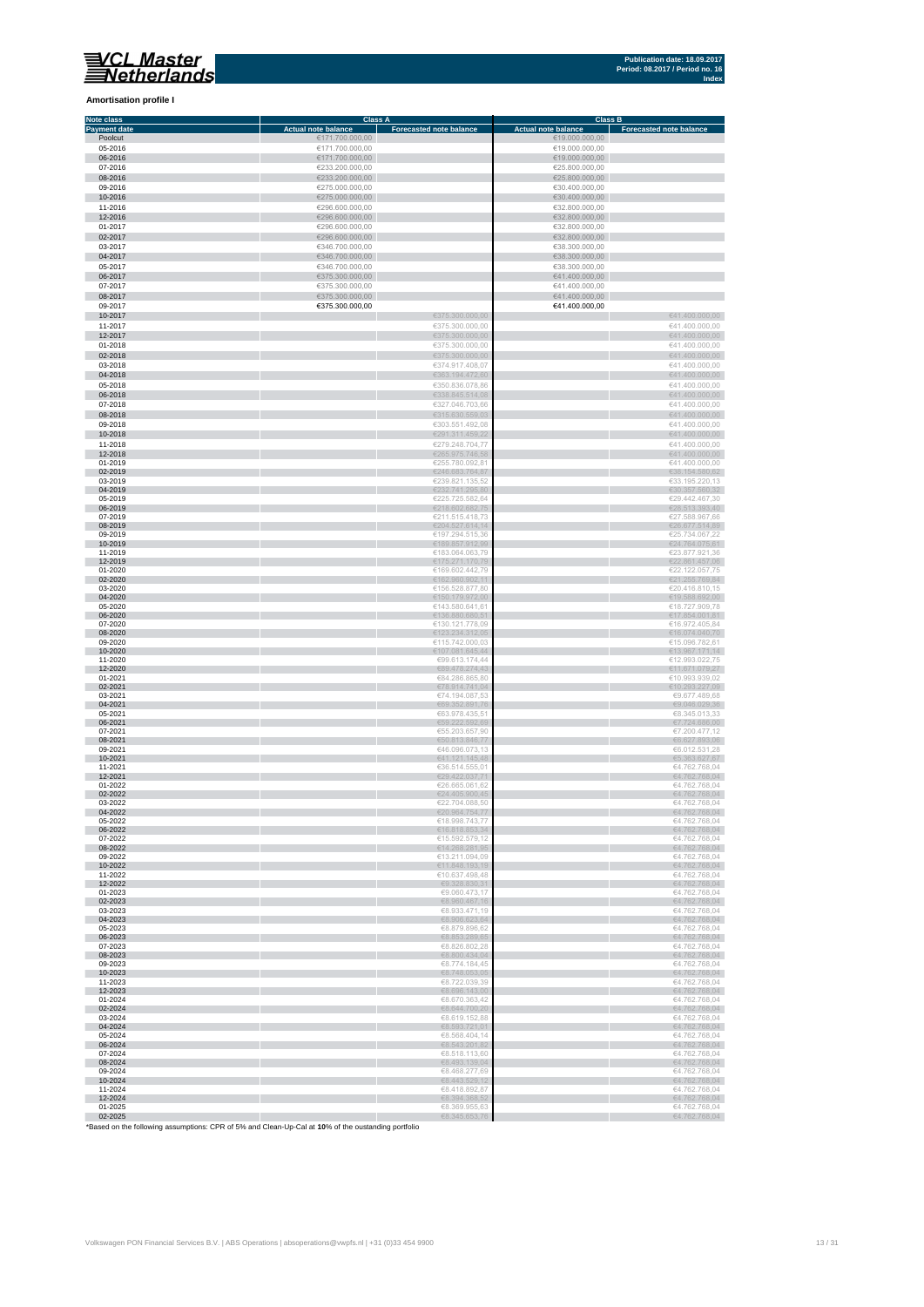

**Amortisation profile I**

**Note class Payment date Actual note balance Forecasted note balance Actual note balance2 Forecasted note balance3 Class A Class B**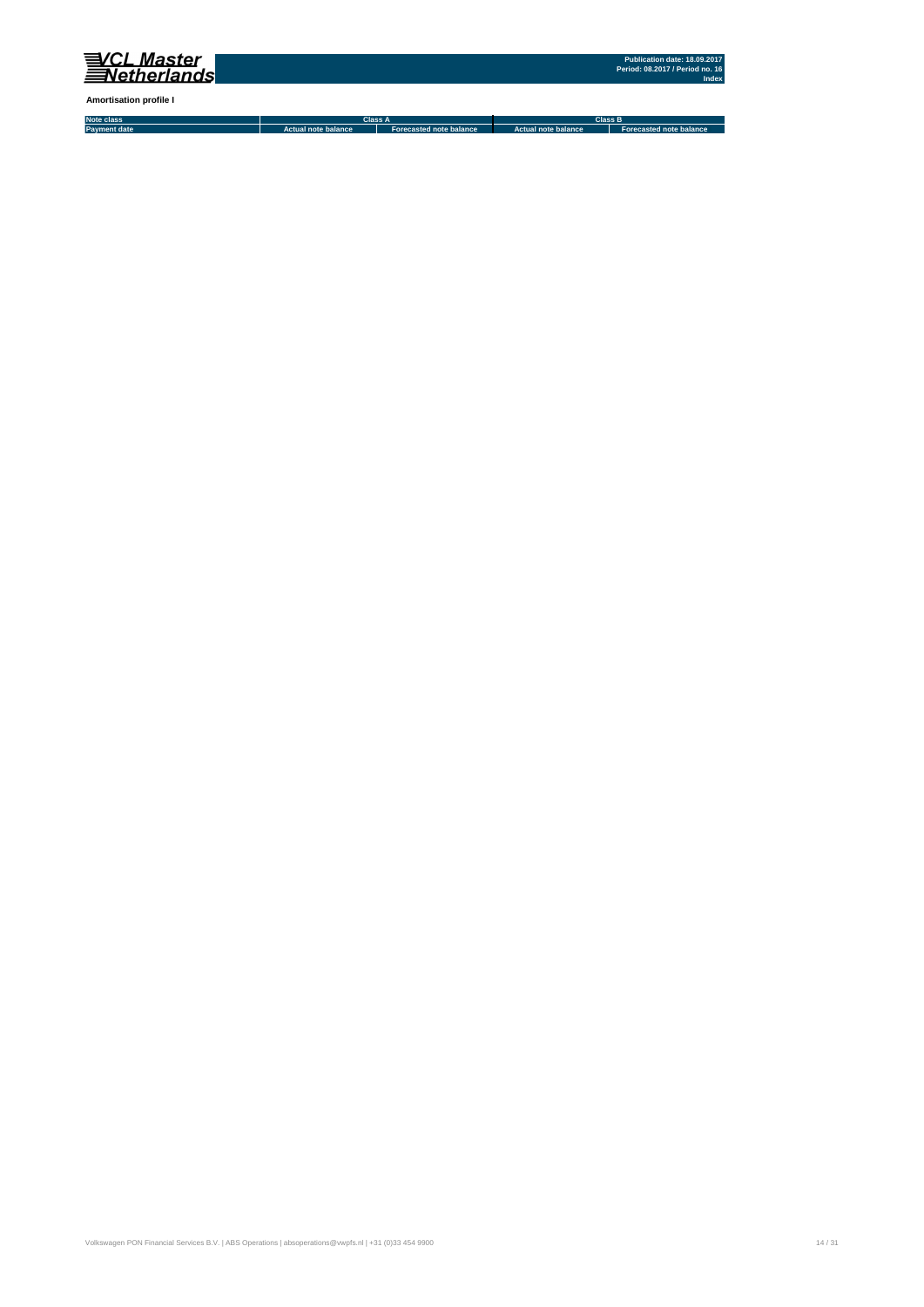

#### **Amortisation profile II**





Volkswagen PON Financial Services B.V. | ABS Operations | absoperations@vwpfs.nl | +31 (0)33 454 9900 15 / 31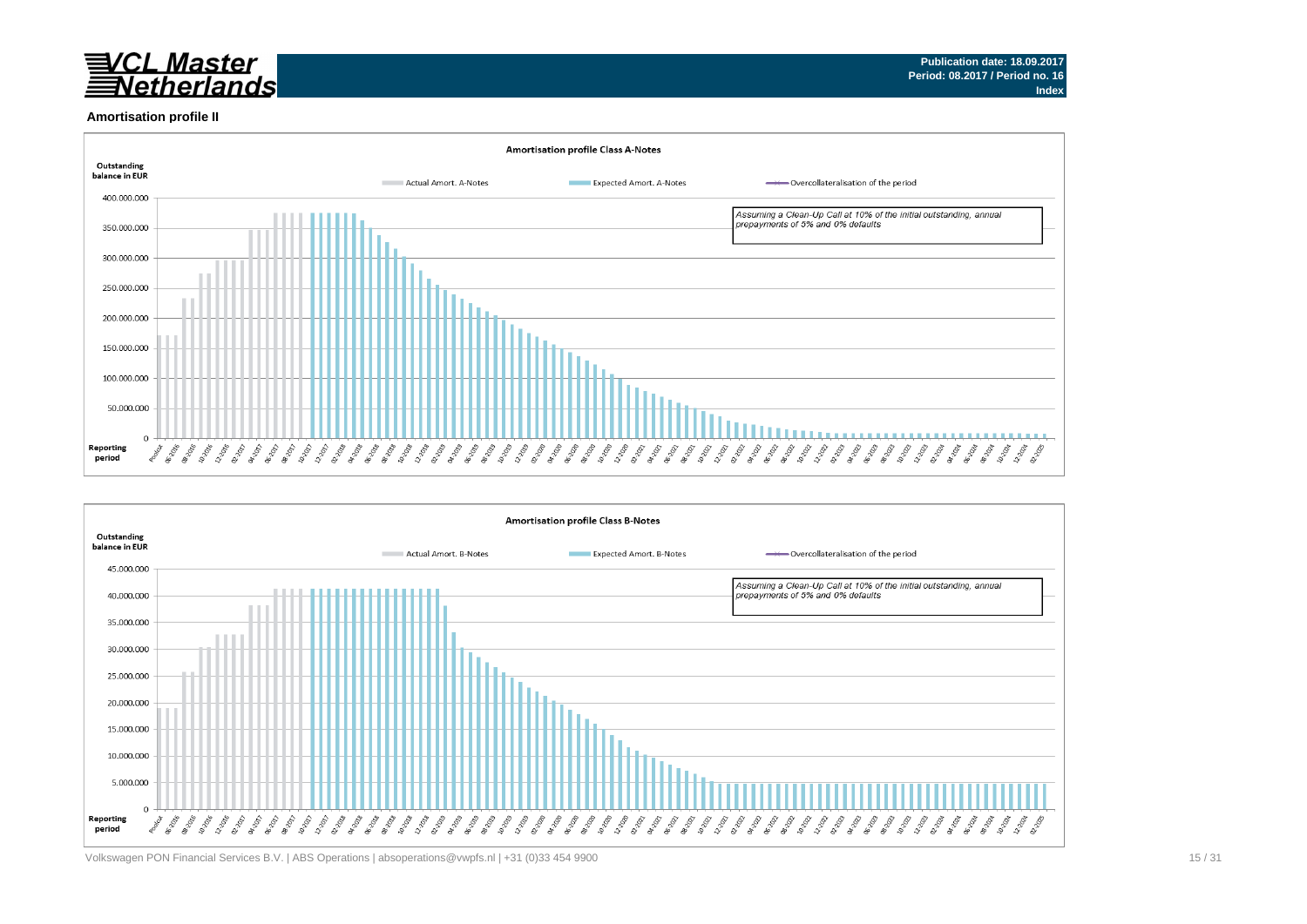

## **Run out schedule I**

| <b>Reporting period</b> | <b>Principal</b>               | <b>Interest</b>              | <b>Instalment</b>            |
|-------------------------|--------------------------------|------------------------------|------------------------------|
| arrears                 | €1.054.389,92                  | €250.678,32                  | €1.305.068,24                |
| 09-2017                 | €10.505.915,27                 | €2.077.110,30                | €12.583.025,57               |
| 10-2017                 | €11.229.756,27                 | €2.038.406,69                | €13.268.162,96               |
| 11-2017                 | €11.493.702,83                 | €1.997.036,89                | €13.490.739,72               |
| 12-2017                 | €11.492.436,01                 | €1.954.696,00                | €13.447.132,01               |
| 01-2018                 | €12.929.759,12                 | €1.912.358,80                | €14.842.117,92               |
| 02-2018                 | €9.996.831,75                  | €1.653.347,97                | €11.650.179,72               |
| 03-2018                 | €12.226.970,26                 | €2.040.056,96                | €14.267.027,22               |
| 04-2018                 | €11.912.482,23                 | €1.777.494,95                | €13.689.977,18               |
| 05-2018                 | €12.407.866,98                 | €1.744.351,67                | €14.152.218,65               |
| 06-2018                 | €12.301.196,40                 | €1.693.261,62                | €13.994.458,02               |
| 07-2018                 | €12.726.098,19                 | €1.647.945,27                | €14.374.043,46               |
| 08-2018                 | €12.752.003,68                 | €1.601.064,34                | €14.353.068,02               |
| 09-2018                 | €12.639.214,39                 | €1.554.085,37                | €14.193.299,76               |
| 10-2018                 | €13.175.376,22                 | €1.507.524,61                | €14.682.900,83               |
| 11-2018                 | €13.818.340,70                 | €1.458.987,44                | €15.277.328,14               |
| 12-2018                 | €12.773.184,50                 | €1.408.080,98                | €14.181.265,48               |
| 01-2019                 | €15.308.770,48                 | €1.361.025,52                | €16.669.796,00               |
| 02-2019                 | €11.074.505,61                 | €1.162.487,60                | €12.236.993,21               |
| 03-2019                 | €13.410.205,61                 | €1.406.496,42                | €14.816.702,03               |
| 04-2019                 | €12.647.659,36                 | €1.210.463,36                | €13.858.122,72               |
| 05-2019                 | €12.580.425,12                 | €1.171.819,74                | €13.752.244,86               |
| 06-2019                 | €12.943.546,39                 | €1.121.492,37                | €14.065.038,76               |
| 07-2019                 | €13.132.271,51                 | €1.073.809,69                | €14.206.081,20               |
| 08-2019                 | €13.387.112,55                 | €1.025.430,96                | €14.412.543,51               |
| 09-2019                 | €13.864.968,97                 | €976.113,94                  | €14.841.082,91               |
| 10-2019                 | €15.210.504,79                 | €925.036,83                  | €16.135.541,62               |
| 11-2019                 | €17.240.779,36                 | €869.001,79                  | €18.109.781,15               |
| 12-2019                 | €15.136.077,55                 | €805.489,33                  | €15.941.566,88               |
| 01-2020                 | €21.415.973,05                 | €749.729,12                  | €22.165.702,17               |
| 02-2020                 | €11.648.181,93                 | €626.455,41                  | €12.274.637,34               |
| 03-2020                 | €12.504.644,75                 | €672.464,51                  | €13.177.109,26               |
| 04-2020                 | €10.881.123,48                 | €581.856,15                  | €11.462.979,63               |
| 05-2020                 | €11.201.401,53                 | €541.772,30                  | €11.743.173,83               |
| 06-2020                 | €12.684.055,43                 | €500.507,60                  | €13.184.563,03               |
| 07-2020                 | €10.420.078,26                 | €453.779,77                  | €10.873.858,03               |
| 08-2020                 | €8.759.954,72                  | €415.393,37                  | €9.175.348,09                |
| 09-2020                 | €9.961.978,68                  | €383.122,63                  | €10.345.101,31               |
| 10-2020                 | €10.786.583,04                 | €346.423,14                  | €11.133.006,18               |
| 11-2020                 | €11.297.326,24                 | €306.686,15                  | €11.604.012,39               |
| 12-2020                 | €11.201.405,59                 | €265.067,74                  | €11.466.473,33               |
| 01-2021                 | €12.963.623,69                 | €223.802,80                  | €13.187.426,49               |
| 02-2021                 | €7.116.300,71                  | €159.924,89                  | €7.276.225,60                |
| 03-2021                 | €7.795.242,81                  | €166.011,04                  | €7.961.253,85                |
| 04-2021                 | €4.802.096.94                  | €120.829,57                  | €4.922.926,51                |
| 05-2021                 | €4.347.378,75                  | €103.707,16                  | €4.451.085,91                |
| 06-2021                 | €3.716.002,60                  | €87.407,36                   | €3.803.409,96                |
| 07-2021                 | €3.173.234,52                  | €73.717,92                   | €3.246.952,44                |
| 08-2021                 | €1.796.542,88                  | €62.028,02                   | €1.858.570,90                |
| 09-2021                 | €1.980.972,75                  | €55.409,81                   | €2.036.382,56                |
| 10-2021                 | €1.583.502,17                  | €48.111,90                   | €1.631.614,07                |
| 11-2021                 | €1.972.144,90                  | €42.278,11                   | €2.014.423,01                |
| 12-2021                 | €2.121.197,27                  | €35.013,00                   | €2.156.210,27                |
|                         |                                | €27.198,73                   |                              |
| 01-2022<br>02-2022      | €2.891.579,47<br>€1.321.219,24 |                              | €2.918.778,20                |
|                         |                                | €15.699,34                   | €1.336.918,58                |
| 03-2022                 | €1.190.154,79                  | €12.529,45                   | €1.202.684,24                |
| 04-2022                 | €696.991,18                    | €7.294,71                    | €704.285,89                  |
| 05-2022                 | €729.277,80                    | €4.727,08                    | €734.004,88                  |
| 06-2022                 | €473.958,97                    | €2.040,50                    | €475.999,47                  |
| 07-2022                 | €79.939,80<br>$\pmb{\epsilon}$ | €294,49<br>48.516.439,50   € | €80.234,29<br>613.402.859,46 |
| <b>Total</b>            | 564.886.419,96   €             |                              |                              |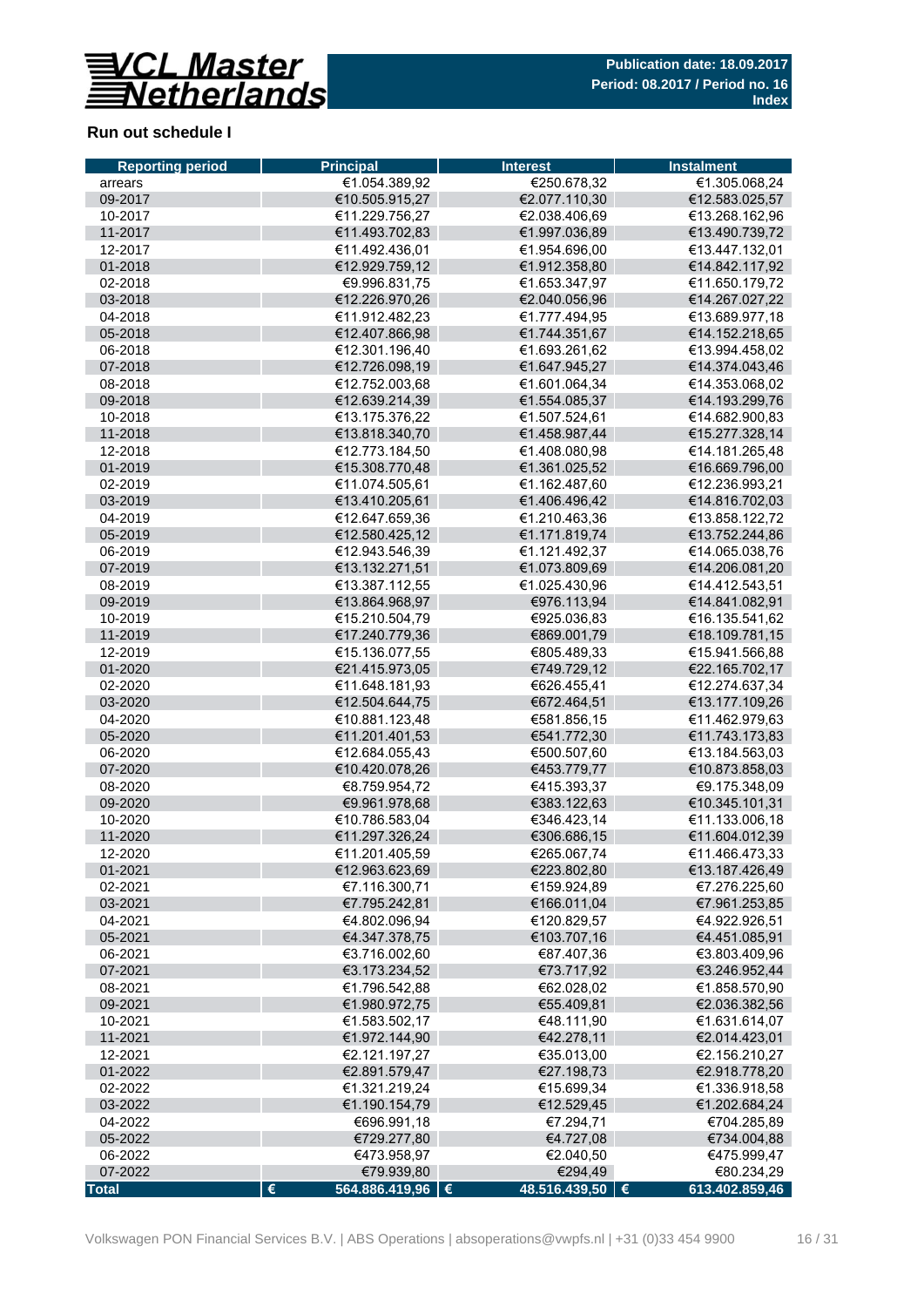

### **Run out schedule II**

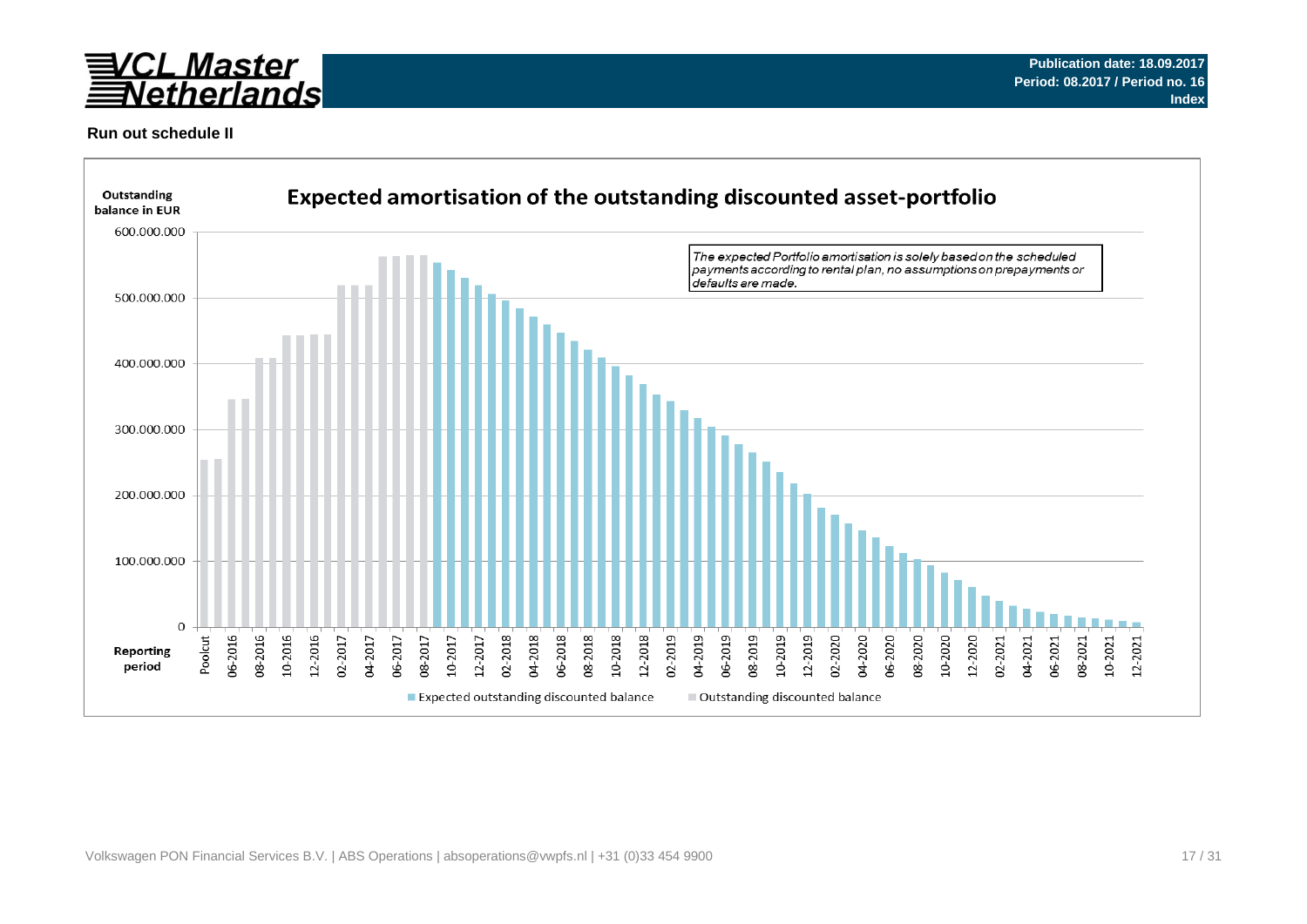## 

#### **Outstanding contracts**

| <b>Collections by source</b>                | <b>Collections</b> |
|---------------------------------------------|--------------------|
| Paid instalments of monthly period          | €9.847.062.81      |
| therof capital                              | €7.623.156.79      |
| therof interest                             | €2.223.906.02      |
| Paid instalments of previous periods        | €928.155.19        |
| Payment due from early settlement           | €260.693.26        |
| Compensation Payments from contract changes | €38.684.39         |
| thereof payments from the Issuer to VWL/DLN | (€172.307.68)      |
| therof payments from VWL/DLN to the Issuer  | €210.992.07        |
| Servicing collections                       | €8.094.364.81      |
| VAT collections                             | €3.566.973.66      |
| <b>Total Lease Collections</b>              | €22.735.934.12     |

| <b>Collections by status</b> | <b>Number of</b><br>contracts | <b>Collections</b> |
|------------------------------|-------------------------------|--------------------|
| Current                      | 29.961                        | €21.786.362.97     |
| Delinquent                   | 1.399                         | €377.655.69        |
| Early settlement             | 188                           | €299.432.11        |
| Default                      | 20                            | €0.00              |
| End of term                  | 154                           | €272.173.35        |
| Write Off                    |                               | €310.00            |
| <b>Total</b>                 | 31.723                        | €22.735.934.12     |

| Evolution of outstanding pool during the reporting<br>period | <b>Number of active</b><br>contracts | Outstanding<br>discounted<br>balance | Outstanding<br>nominal balance |
|--------------------------------------------------------------|--------------------------------------|--------------------------------------|--------------------------------|
| Balance as of the begin of the period                        | 31.723                               | €564.451.015.23                      | €613.747.777.52                |
| Balance at the end of the period - before top/tap-up         | 31.384                               | €551.160.834.86                      | €598.172.082.67                |
| Top/tap-up of the period                                     | 647                                  | €13.725.585.10                       | €15.230.776.79                 |
| Term take out                                                | $\overline{\phantom{a}}$             |                                      |                                |
| Balance as of the end of the period                          | 32.031                               | €564.886.419.96                      | €613.402.859.46                |

| Total portfolio as of pool cut date  |                        |                                      |                               | Type of car                       |                               |                                      | <b>Customer type</b>          |                                      |                               |                                      |  |
|--------------------------------------|------------------------|--------------------------------------|-------------------------------|-----------------------------------|-------------------------------|--------------------------------------|-------------------------------|--------------------------------------|-------------------------------|--------------------------------------|--|
|                                      |                        |                                      |                               | <b>New vehicle</b>                | <b>Used vehicle</b>           |                                      |                               | <b>Commercial</b>                    | Private                       |                                      |  |
| <b>Contract status development I</b> | Number of<br>contracts | Outstanding<br>discounted<br>balance | <b>Number of</b><br>contracts | Outstanding<br>discounted balance | <b>Number of</b><br>contracts | Outstanding<br>discounted<br>halance | <b>Number of</b><br>contracts | Outstanding<br>discounted<br>halance | <b>Number of</b><br>contracts | Outstanding<br>discounted<br>balance |  |
| Current                              | 13.854                 | €254.509.899.87                      | 13.108                        | €244.342.851.74                   | 746                           | €10.167.048.13                       | 7.789                         | €178.013.878.55                      | 6.065                         | €76.496.021,32                       |  |
| Delinquent                           |                        | €0.00                                |                               | €0.00                             |                               | €0,00                                |                               | €0,00                                |                               | €0,00                                |  |
| Early settlement                     |                        | €0,00                                |                               | €0,00                             |                               | €0,00                                |                               | €0,00                                |                               | €0,00                                |  |
| Default                              |                        | €0.00                                |                               | €0,00                             |                               | €0.00                                |                               | €0,00                                |                               | €0,00                                |  |
| End of term                          |                        | €0,00                                |                               | €0.00                             |                               | €0.00                                |                               | €0.00                                |                               | €0,00                                |  |
| Write Off                            |                        | €0.00                                |                               | €0.00                             |                               | €0.00                                |                               | €0.00                                |                               | €0.00                                |  |
| <b>Total</b>                         | 13.854                 | €254.509.899.87                      |                               | €244.342.851.74                   | 746                           | €10.167.048.13                       | 7.789                         | €178.013.878.55                      | 6.065                         | €76.496.021.32                       |  |

| Total portfolio as of current reporting period |                        |                                      |                               | <b>Type of car</b>                       |                               |                                      | <b>Customer type</b>          |                                      |                               |                                      |  |
|------------------------------------------------|------------------------|--------------------------------------|-------------------------------|------------------------------------------|-------------------------------|--------------------------------------|-------------------------------|--------------------------------------|-------------------------------|--------------------------------------|--|
|                                                |                        |                                      | <b>New vehicle</b>            |                                          | <b>Used vehicle</b>           |                                      | <b>Commercial</b>             |                                      | <b>Private</b>                |                                      |  |
| <b>Contract status development II</b>          | Number of<br>contracts | Outstanding<br>discounted<br>balance | <b>Number of</b><br>contracts | <b>Outstanding</b><br>discounted balance | <b>Number of</b><br>contracts | Outstanding<br>discounted<br>halance | <b>Number of</b><br>contracts | Outstanding<br>discounted<br>halance | <b>Number of</b><br>contracts | Outstanding<br>discounted<br>balance |  |
| Current                                        | 29,961                 | €522.595.738.19                      | 28.046                        | €489.254.295.99                          | 1.915                         | €33.341.442.20                       | 17.648                        | €374.275.420.34                      | 12.313                        | €148.320.317.85                      |  |
| Delinquent                                     | 1.399                  | €28.374.201.55                       | 1.305                         | €26.620.817.49                           | 94                            | €1.753.384.06                        | 1.201                         | €26.012.682.03                       | 198                           | €2.361.519.52                        |  |
| Early settlement                               | 188                    | €55.772.34                           | 172                           | €50.914.76                               | 16                            | €4.857.58                            | 108                           | €39.165.92                           | 80                            | €16.606.42                           |  |
| Default                                        | 20                     | €104.634.24                          | 19                            | €104.042.73                              |                               | €591.51                              | 18                            | €103.579.38                          |                               | €1.054.86                            |  |
| End of term                                    | 154                    | €22.127.42                           | 128                           | €14.748.19                               | 26                            | €7.379.23                            | 113                           | €22.127.42                           | 41                            | €0,00                                |  |
| Write Off                                      |                        | €8.361.12                            |                               | €8.361.12                                |                               | €0.00                                |                               | €0.00                                |                               | €8.361.12                            |  |
| <b>Total</b>                                   | 31.723                 | €551.160.834.86                      | 29.671 €                      | 516.053.180.28                           | $2.052 \in$                   | 35.107.654.58                        | 19.088 (                      | 400.452.975.09                       | 12.635                        | €150.707.859.77                      |  |

| <b>Contract status development III</b>        |                               | Contract status as of the end of the current period |                               |                                   |                        |                                      |                               |                                      |                               |                                      |                        |                                   |
|-----------------------------------------------|-------------------------------|-----------------------------------------------------|-------------------------------|-----------------------------------|------------------------|--------------------------------------|-------------------------------|--------------------------------------|-------------------------------|--------------------------------------|------------------------|-----------------------------------|
|                                               |                               | <b>Current</b>                                      |                               | <b>Delinguent</b>                 |                        | <b>Early settlement</b>              |                               | <b>Default</b>                       | End of term                   |                                      | <b>Write Off</b>       |                                   |
| Contract status as of the begin of the period | <b>Number of</b><br>contracts | Outstanding<br>discounted<br>halance                | <b>Number of</b><br>contracts | Outstanding<br>discounted balance | Number of<br>contracts | Outstanding<br>discounted<br>balance | <b>Number of</b><br>contracts | Outstanding<br>discounted<br>balance | <b>Number of</b><br>contracts | Outstanding<br>discounted<br>balance | Number of<br>contracts | Outstanding<br>discounted balance |
| Top-/Tap-Up contracts                         |                               | €0.00                                               |                               | €0.00                             |                        | €0.00                                |                               | €0.00                                |                               | €0.00                                |                        | €0,00                             |
| Current                                       | 29.533                        | €514.389.063.55                                     | 987                           | €21.188.983.16                    | 167                    | €7.496.71                            |                               | €0,00                                | 142                           | €1.006,04                            |                        | €0,00                             |
| Delinquent                                    | 428                           | €8.206.674.64                                       | 412                           | €7.185.218.39                     | 10                     | €0.00                                |                               | €676.96                              |                               | €0.00                                |                        | €0,00                             |
| Early settlement                              |                               | €0,00                                               |                               | €0,00                             | 11                     | €48.275,63                           |                               | €0,00                                |                               | €0,00                                |                        | €0,00                             |
| Default                                       |                               | €0.00                                               |                               | €0,00                             |                        | €0.00                                | 19                            | €103.957.28                          |                               | €0.00                                |                        | €0,00                             |
| End of term                                   |                               | €0.00                                               |                               | €0,00                             |                        | €0,00                                |                               | €0,00                                |                               | €21.121.38                           |                        | €0,00                             |
| Write Off                                     |                               | €0.00                                               |                               | €0,00                             |                        | €0,00                                |                               | €0,00                                |                               | €0,00                                |                        | €8.361,12                         |
| <b>Total</b>                                  | 29.961                        | €522.595.738.19                                     | 1.399                         | €28.374.201.55                    | 188                    | €55,772.34                           | 20 <sup>1</sup>               | €104.634.24                          | 154                           | €22.127.42                           |                        | €8.361,12                         |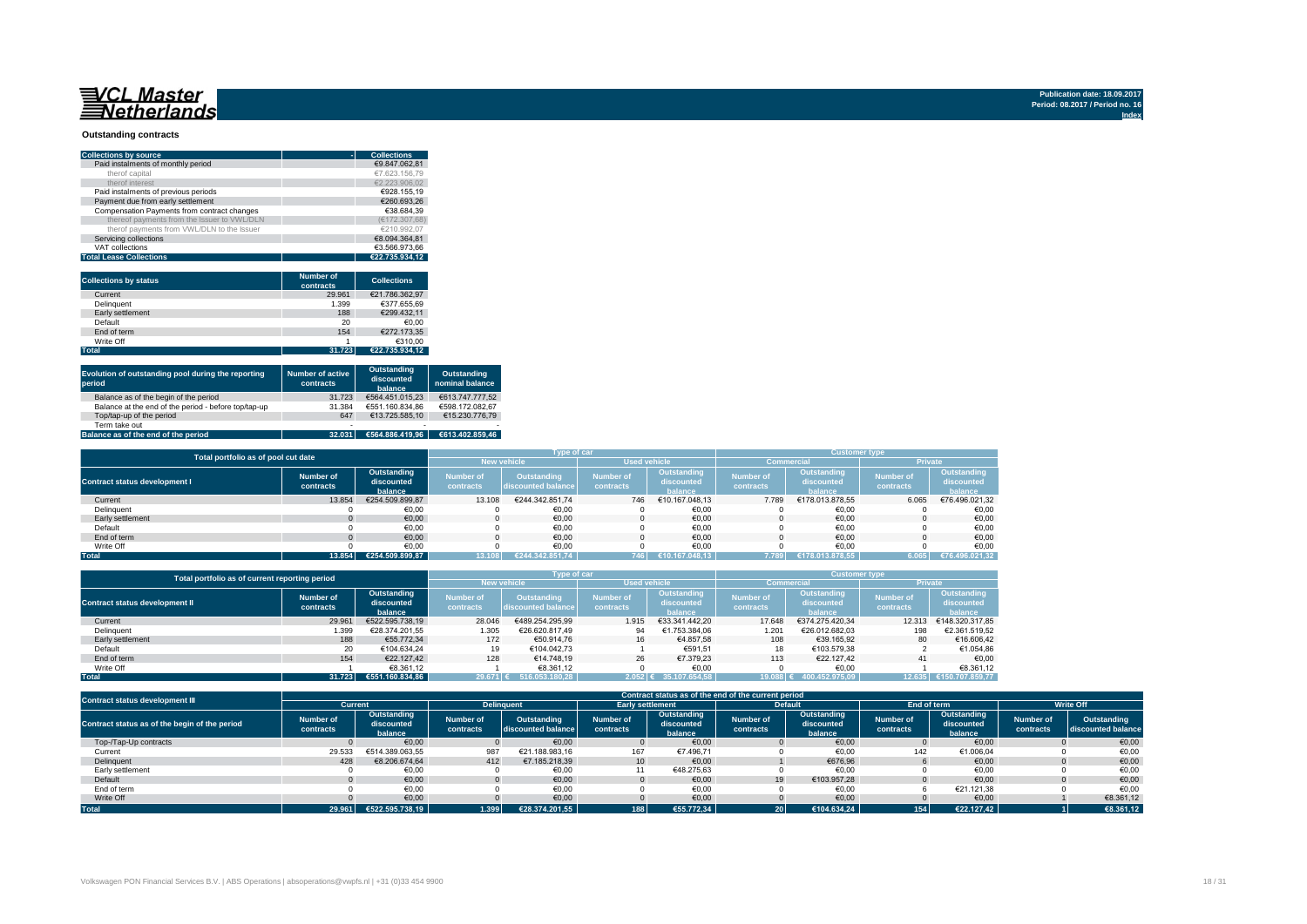

|                        |                               | <b>Delinquent contracts</b> |                                                      |                              |                               | Type of car                          |                               |                                      | <b>Customer type</b>          |                                             |                               |                                      |
|------------------------|-------------------------------|-----------------------------|------------------------------------------------------|------------------------------|-------------------------------|--------------------------------------|-------------------------------|--------------------------------------|-------------------------------|---------------------------------------------|-------------------------------|--------------------------------------|
|                        |                               |                             |                                                      |                              | <b>New vehicle</b>            |                                      | <b>Used vehicle</b>           |                                      | <b>Commercial</b>             |                                             | <b>Private</b>                |                                      |
| <b>Days in arrears</b> | <b>Number of</b><br>contracts | Percentage of<br>contracts  | Outstanding<br>discounted balance discounted balance | Percentage of<br>outstanding | <b>Number of</b><br>contracts | Outstanding<br>discounted<br>balance | <b>Number of</b><br>contracts | Outstanding<br>discounted<br>balance | <b>Number of</b><br>contracts | <b>Outstanding</b><br>discounted<br>balance | <b>Number of</b><br>contracts | Outstanding<br>discounted<br>balance |
| < 1 month delinguent   | 1.392                         | 4,35%                       | €28.374.201.55                                       | 5,02%                        | 1.298                         | 26.620.817,49                        | 94                            | 1.753.384,06                         | 1.195                         | 26.012.682,03                               | 197                           | 2.361.519,52                         |
| 1 month delinquent     |                               | 0,00%                       | €0,00                                                | 0,00%                        | 0 €                           |                                      | 0 €                           | <u>т</u>                             | $0 \in$                       |                                             | $0 \in$                       |                                      |
| 2 months delinquent    | $\Omega$                      | 0,00%                       | €0,00                                                | 0,00%                        | $0 \in$                       | $\overline{\phantom{a}}$             | $0 \in$                       | $\sim$                               | $0 \in$                       | $\overline{a}$                              | $0 \in$                       | $\sim$                               |
| 3 months delinquent    |                               | 0,00%                       | €0,00                                                | 0,00%                        | $0 \in$                       |                                      | $0 \in$                       |                                      | $0 \in$                       |                                             | $0 \in$                       |                                      |
| 4 months delinquent    | $\Omega$                      | 0,00%                       | €0,00                                                | 0,00%                        | $0 \in$                       | $\overline{\phantom{a}}$             | $0 \in$                       | $\overline{\phantom{a}}$             | $0 \in$                       |                                             | $0 \in$                       |                                      |
| 5 months delinquent    |                               | 0,00%                       | €0,00                                                | 0,00%                        | $0 \in$                       |                                      | $0 \in$                       | $\overline{\phantom{a}}$             | $0 \in$                       |                                             | $0 \in$                       |                                      |
| 6 months delinquent    | $\mathbf{0}$                  | 0,00%                       | €0,00                                                | 0,00%                        | $0 \in$                       |                                      | $0 \in$                       | $\overline{\phantom{0}}$             | $0 \in$                       |                                             | $0 \in$                       |                                      |
| 7 months delinquent    |                               | 0,00%                       | €0,00                                                | 0,00%                        | $0 \in$                       |                                      | $0 \in$                       |                                      | $0 \in$                       |                                             | $0 \in$                       |                                      |
| 8 months delinguent    | $\Omega$                      | 0,00%                       | €0.00                                                | 0.00%                        | $0 \in$                       | $\overline{\phantom{a}}$             | $0 \in$                       | $\overline{\phantom{a}}$             | $0 \in$                       |                                             | $0 \in$                       | $\overline{a}$                       |
| 9 months delinquent    |                               | 0,00%                       | €0,00                                                | 0,00%                        | $0 \in$                       |                                      | $0 \in$                       |                                      | $0 \in$                       |                                             | $0 \in$                       |                                      |
| 10 months delinquent   | $\Omega$                      | 0.00%                       | €0.00                                                | 0.00%                        | $0 \in$                       | $\overline{\phantom{a}}$             | $0 \in$                       | $\overline{\phantom{a}}$             | $0 \in$                       | $\overline{\phantom{a}}$                    | $0 \in$                       | $\sim$                               |
| > 10 months delinquent |                               | 0,00%                       | €0,00                                                | 0,00%                        | $0 \in$                       |                                      |                               |                                      | $0 \in$                       |                                             | $0 \in$                       |                                      |
| <b>Total</b>           | 1.392                         | 4.35%                       | €28.374.201.55                                       | 5,02%                        | 1.298                         | €26.620.817.49                       |                               | €1.753.384.06                        | 1.195                         | €26.012.682.03                              | 197                           | €2.361.519.52                        |

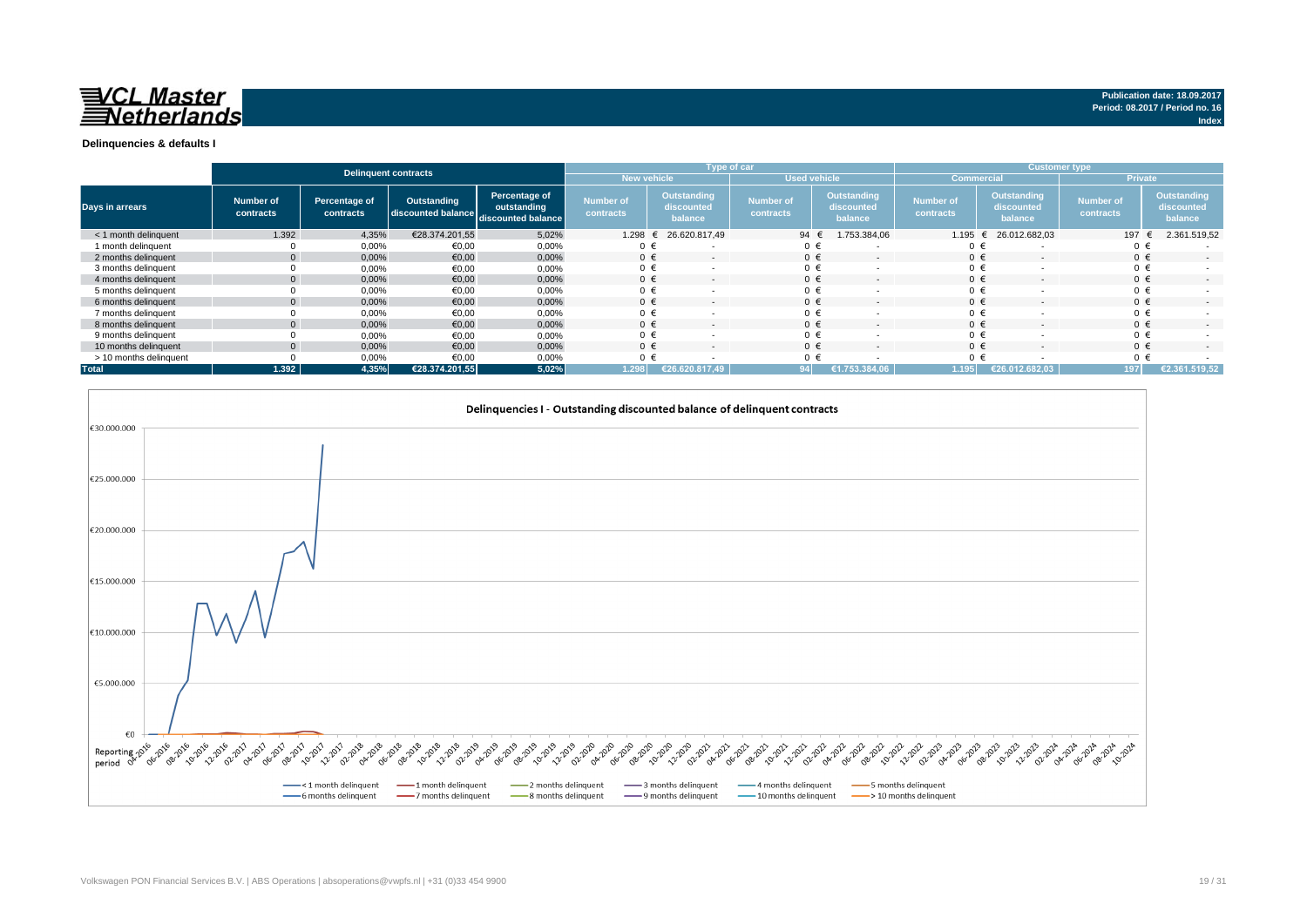

**Index**

**Delinquencies & Defaults II**

|                        |                        |                            |                                   |                                                                      |                                   |                               |                                      | <b>Type of car</b>            |                                             |                               |                                             | <b>Customer type</b>          |                                      |
|------------------------|------------------------|----------------------------|-----------------------------------|----------------------------------------------------------------------|-----------------------------------|-------------------------------|--------------------------------------|-------------------------------|---------------------------------------------|-------------------------------|---------------------------------------------|-------------------------------|--------------------------------------|
|                        |                        |                            | <b>Defaulted contracts</b>        |                                                                      |                                   |                               | <b>New vehicle</b>                   |                               | <b>Used vehicle</b>                         | <b>Commercial</b>             |                                             |                               | <b>Private</b>                       |
| Days in arrears        | Number of<br>contracts | Percentage of<br>contracts | Outstanding<br>discounted balance | Percentage of<br>outstanding<br>discounted balance at day of default | Outstanding<br>discounted balance | <b>Number of</b><br>contracts | Outstanding<br>discounted<br>balance | <b>Number of</b><br>contracts | <b>Outstanding</b><br>discounted<br>balance | <b>Number of</b><br>contracts | <b>Outstanding</b><br>discounted<br>balance | <b>Number of</b><br>contracts | Outstanding<br>discounted<br>balance |
| < 1 month delinguent   | 20                     | 0,06%                      | €104.634.24                       | 0,02%                                                                | €104.634.24                       | 19                            | €104.042.73                          |                               | €591,51                                     | 18                            | €103.579,38                                 |                               | €1.054,86                            |
| 1 month delinguent     |                        | 0,00%                      | €0,00                             | 0,00%                                                                | €0,00                             |                               | €0,00                                |                               | €0,00                                       |                               | €0,00                                       |                               | €0,00                                |
| 2 months delinguent    |                        | 0,00%                      | €0,00                             | 0,00%                                                                | €0,00                             |                               | €0,00                                |                               | €0,00                                       |                               | €0,00                                       |                               | €0,00                                |
| 3 months delinquent    |                        | 0,00%                      | €0,00                             | 0,00%                                                                | €0,00                             |                               | €0,00                                |                               | €0,00                                       |                               | €0,00                                       |                               | €0,00                                |
| 4 months delinguent    |                        | 0,00%                      | €0,00                             | 0,00%                                                                | €0,00                             |                               | €0.00                                |                               | €0.00                                       |                               | €0.00                                       |                               | €0,00                                |
| 5 months delinguent    |                        | 0,00%                      | €0.00                             | 0.00%                                                                | €0,00                             |                               | €0,00                                |                               | €0,00                                       |                               | €0,00                                       |                               | €0,00                                |
| 6 months delinguent    |                        | 0,00%                      | €0,00                             | 0,00%                                                                | €0,00                             |                               | €0,00                                |                               | €0,00                                       |                               | €0,00                                       |                               | €0,00                                |
| 7 months delinguent    |                        | 0,00%                      | €0,00                             | 0,00%                                                                | €0,00                             |                               | €0,00                                |                               | €0,00                                       |                               | €0,00                                       |                               | €0,00                                |
| 8 months delinguent    |                        | 0,00%                      | €0.00                             | 0,00%                                                                | €0,00                             |                               | €0,00                                |                               | €0,00                                       |                               | €0,00                                       |                               | €0,00                                |
| 9 months delinquent    |                        | 0,00%                      | €0,00                             | 0.00%                                                                | €0,00                             |                               | €0,00                                |                               | €0,00                                       |                               | €0,00                                       |                               | €0,00                                |
| 10 months delinguent   |                        | 0,00%                      | €0.00                             | 0,00%                                                                | €0,00                             |                               | €0.00                                |                               | €0.00                                       |                               | €0.00                                       |                               | €0,00                                |
| > 10 months delinquent |                        | 0,00%                      | €0,00                             | 0,00%                                                                | €0,00                             |                               | €0.00                                |                               | €0.00                                       |                               | €0.00                                       |                               | €0,00                                |
| <b>Total</b>           | 20 <sup>1</sup>        | 0.06%                      | €104.634.24                       | 0,02%                                                                | €104.634,24                       |                               | €104.042.73                          |                               | €591.51                                     |                               | €103.579.38                                 |                               | €1.054,86                            |

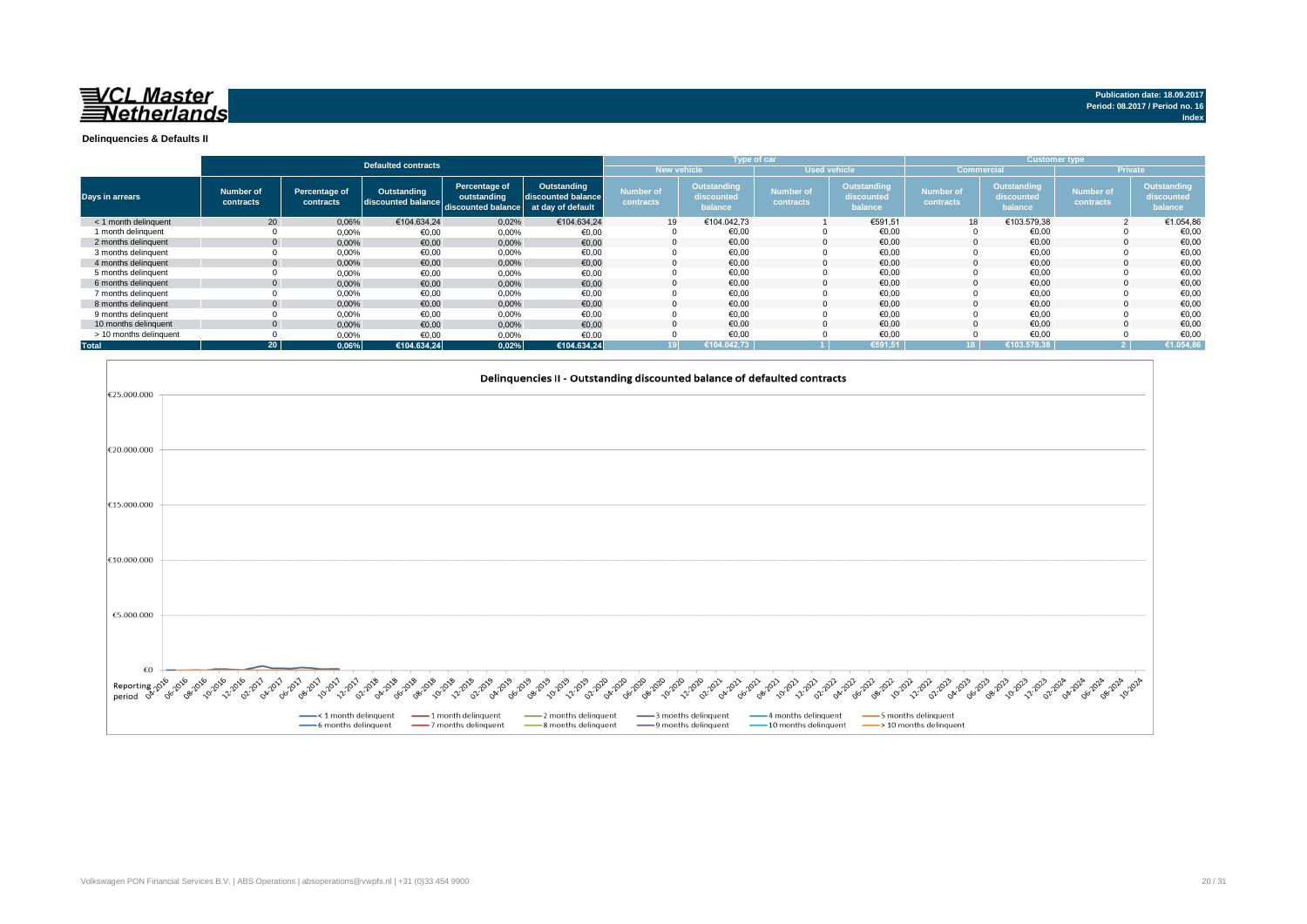#### **Delinquencies & defaults III**

|                        |                               | Delinquent and defaulted contracts |                                      |                                                       |                               | Type of car                                 |                               |                                      | <b>Customer type</b>   |                                   |                               |                                      |
|------------------------|-------------------------------|------------------------------------|--------------------------------------|-------------------------------------------------------|-------------------------------|---------------------------------------------|-------------------------------|--------------------------------------|------------------------|-----------------------------------|-------------------------------|--------------------------------------|
|                        |                               |                                    |                                      |                                                       | New vehicle                   |                                             | <b>Used vehicle</b>           |                                      | <b>Commercial</b>      |                                   | <b>Private</b>                |                                      |
| Days in arrears        | <b>Number of</b><br>contracts | Percentage of<br>contracts         | Outstanding<br>discounted<br>balance | Percentage of<br>outstanding<br>discounted<br>balance | <b>Number of</b><br>contracts | <b>Outstanding</b><br>discounted<br>balance | <b>Number of</b><br>contracts | Outstanding<br>discounted<br>balance | Number of<br>contracts | Outstanding<br>discounted balance | <b>Number of</b><br>contracts | Outstanding<br>discounted<br>balance |
| < 1 month delinquent   | 1.412                         | 4,41%                              | €28.478.835,79                       | 5,04%                                                 | 1.317                         | 26.724.860.22                               | 95 €                          | 1.753.975,57                         | $1.213 \t∈$            | 26.116.261,41                     | 199                           | 2.362.574,38                         |
| 1 month delinguent     |                               | 0,00%                              | €0,00                                | 0,00%                                                 | 0 €                           |                                             | 0 €                           |                                      |                        |                                   |                               |                                      |
| 2 months delinquent    |                               | 0,00%                              | €0,00                                | 0,00%                                                 | $0 \in$                       | $\sim$                                      | $0 \in$                       |                                      |                        | $0 \in$                           | $0 \in$                       | $\sim$                               |
| 3 months delinquent    |                               | 0,00%                              | €0,00                                | 0,00%                                                 | $0 \in$                       |                                             | $0 \in$                       |                                      |                        | $0 \in$                           | $0 \in$                       |                                      |
| 4 months delinquent    |                               | 0,00%                              | €0,00                                | 0,00%                                                 | $0 \in$                       | $\sim$                                      | $0 \in$                       |                                      |                        | $0 \in$                           | $0 \in$                       | $\sim$                               |
| 5 months delinquent    |                               | 0,00%                              | €0,00                                | 0,00%                                                 | $0 \in$                       |                                             | $0 \in$                       |                                      |                        | $0 \in$                           | $0 \in$                       |                                      |
| 6 months delinquent    |                               | 0,00%                              | €0,00                                | 0,00%                                                 | $0 \in$                       |                                             | $0 \in$                       |                                      |                        | $0 \in$                           | $0 \in$                       | $\sim$                               |
| 7 months delinquent    |                               | 0,00%                              | €0,00                                | 0,00%                                                 | $0 \in$                       |                                             | $0 \in$                       |                                      |                        | $0 \in$                           | $0 \in$                       |                                      |
| 8 months delinguent    |                               | 0,00%                              | €0,00                                | 0,00%                                                 | $0 \in$                       |                                             | $0 \in$                       |                                      |                        | $0 \in$                           | $0 \in$                       | $\sim$                               |
| 9 months delinquent    |                               | 0,00%                              | €0,00                                | 0,00%                                                 | $0 \in$                       |                                             | $0 \in$                       |                                      |                        | $0 \in$                           | $0 \in$                       |                                      |
| 10 months delinquent   |                               | 0,00%                              | €0,00                                | 0,00%                                                 | $0 \in$                       | $\sim$                                      | $0 \in$                       |                                      |                        | $0 \in$                           | $0 \in$                       | $\sim$                               |
| > 10 months delinquent |                               | 0,00%                              | €0,00                                | 0,00%                                                 | $0 \in$                       |                                             | $0 \in$                       |                                      |                        | 0 €                               | $0 \in$                       |                                      |
| <b>Total</b>           | 1.412                         | 4.41%                              | €28.478.835,79                       | 5,04%                                                 | 1.317                         | 26.724.860.22                               | $95 \in$                      | 1.753.975.57                         | 1.213 E                | 26.116.261.41                     | 199 €                         | 2.362.574.38                         |

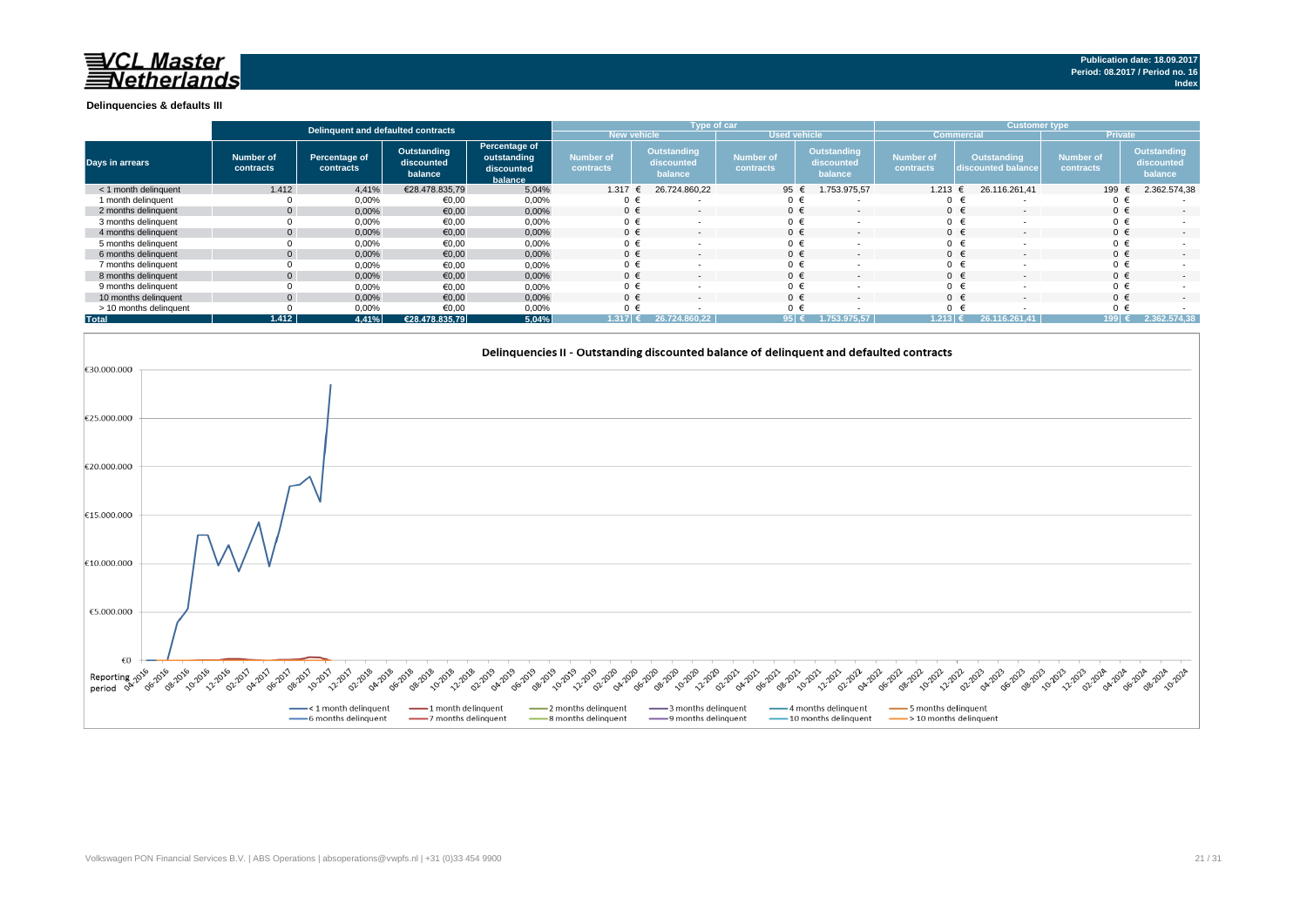

### **Write-Offs**

| Write-Offs of the monthly<br>period | <b>Number of contracts</b> | Amount |
|-------------------------------------|----------------------------|--------|
|                                     |                            |        |

**Cumulative Write-Offs as of the end of the monthly period Discounted balance of all initial and additional assets Cumulative net loss ratio**

€3.287,27 €714.503.395,09 0,00046%

|                       | <b>Current period</b>      |                   |                            | <b>Cumulative Write-Offs</b> |
|-----------------------|----------------------------|-------------------|----------------------------|------------------------------|
| <b>Monthly period</b> | <b>Number of contracts</b> | <b>Write-Offs</b> | <b>Number of contracts</b> | <b>Write-Offs</b>            |
| 30-4-2016             | $\mathbf{0}$               | €0,00             | $\mathbf{0}$               | €0,00                        |
| 31-5-2016             |                            | €0,00             |                            | €0,00                        |
| 30-6-2016             | $\mathbf{0}$               | €0,00             | $\overline{0}$             | €0,00                        |
| 31-7-2016             |                            | €0,00             |                            | €0,00                        |
| 31-8-2016             | $\mathbf{0}$               | €0.00             | 0                          | €0,00                        |
| 30-9-2016             |                            | €467,06           |                            | €467,06                      |
| 31-10-2016            | $\overline{0}$             | €0,00             |                            | €467,06                      |
| 30-11-2016            |                            | €0,00             |                            | €467,06                      |
| 31-12-2016            | 3                          | €2.508.91         | 5                          | €2.975,97                    |
| 31-1-2017             |                            | €0.00             | 5                          | €2.975,97                    |
| 28-2-2017             | $\overline{0}$             | €0,00             | 5                          | €2.975,97                    |
| 31-3-2017             |                            | €311,30           | 6                          | €3.287,27                    |
| 30-4-2017             | $\mathbf 0$                | €0,00             | 6                          | €3.287,27                    |
| 31-5-2017             |                            | €0.00             | 6                          | €3.287,27                    |
| 30-6-2017             | $\mathbf{0}$               | €0,00             | 6                          | €3.287,27                    |
| 31-7-2017             |                            | €0,00             | 6                          | €3.287,27                    |
| 31-8-2017             | $\overline{0}$             | €0,00             | 6                          | €3.287,27                    |
| <b>Total</b>          | 6                          | €3.287,27         |                            |                              |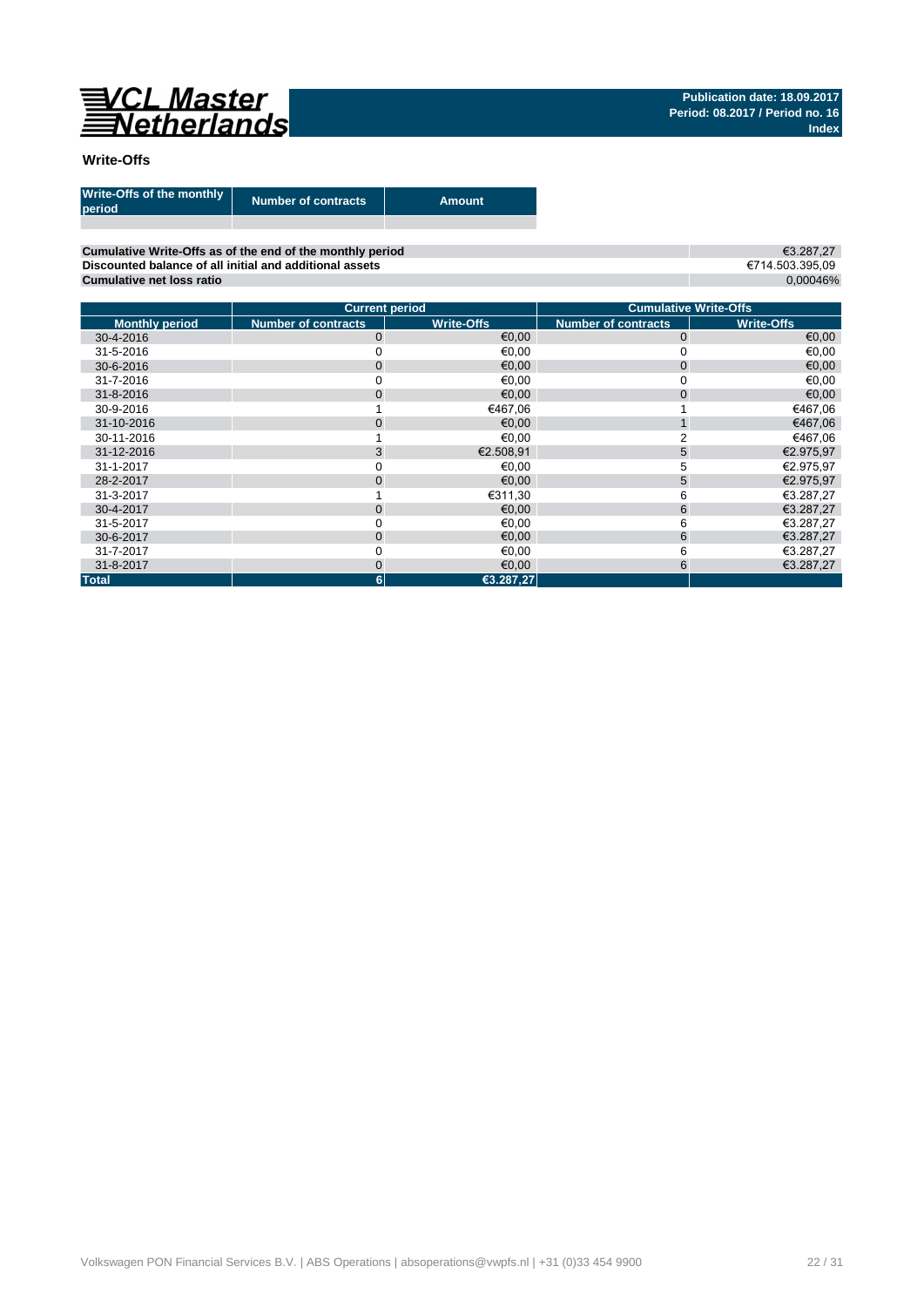## VCL Master<br>ENetherlands

**Pool data I**

|                               |                       |                            |                                   |                                                    |                               | <b>Type of car</b>                   |                        |                                      | <b>Customer type</b>          |                                             |                               |                                             |
|-------------------------------|-----------------------|----------------------------|-----------------------------------|----------------------------------------------------|-------------------------------|--------------------------------------|------------------------|--------------------------------------|-------------------------------|---------------------------------------------|-------------------------------|---------------------------------------------|
|                               | <b>Total porfolio</b> |                            |                                   |                                                    | <b>New vehicle</b>            |                                      | <b>Used vehicle</b>    |                                      | <b>Commercial</b>             |                                             | <b>Private</b>                |                                             |
| Distribution by payment type  | Number of contracts   | Percentage of<br>contracts | Outstanding<br>discounted balance | Percentage of<br>outstanding<br>discounted balance | <b>Number of</b><br>contracts | Outstanding<br>discounted<br>balance | Number of<br>contracts | Outstanding<br>discounted<br>balance | <b>Number of</b><br>contracts | <b>Outstanding</b><br>discounted<br>balance | <b>Number of</b><br>contracts | <b>Outstanding</b><br>discounted<br>balance |
| Direct borrower account debit | 27.637                | 86.28% €                   | 471.839.863.51                    | 83,53%                                             |                               | 25.865 € 441.196.091.36              | $1.772 \in$            | 30.643.772.15                        |                               | 14.972 € 318.626.669,52                     |                               | 12.665 € 153.213.193,99                     |
| Others                        | 4.394                 | 13.72% €                   | 93.046.556.45                     | 16,47%                                             |                               | 4.090 € 87.419.871,75                | 304                    | 5.626.684,70                         | 4.331 €                       | 92.409.848.33                               | 63                            | 636.708,12                                  |
| <b>Total</b>                  | 32.031                | 100,00%                    | €564.886.419.96                   | 100,00%                                            |                               | 29.955 € 528.615.963,11              | $2.076$ €              | 36.270.456,85                        | 19.303                        | €411.036.517.85                             | 12.728                        | €153.849.902,11                             |

|                                                  |                     |                            | <b>Total porfolio</b>             |                                                    |                               | <b>Type of car</b>                   |                               |                                      | <b>Customer type</b>          |                                      |                               |                                      |  |
|--------------------------------------------------|---------------------|----------------------------|-----------------------------------|----------------------------------------------------|-------------------------------|--------------------------------------|-------------------------------|--------------------------------------|-------------------------------|--------------------------------------|-------------------------------|--------------------------------------|--|
|                                                  |                     |                            |                                   |                                                    |                               | <b>New vehicle</b>                   | <b>Used vehicle</b>           |                                      |                               | <b>Commercial</b>                    | <b>Private</b>                |                                      |  |
| <b>Distribution by contract</b><br>concentration | Number of contracts | Percentage of<br>contracts | Outstanding<br>discounted balance | Percentage of<br>outstanding<br>discounted balance | <b>Number of</b><br>contracts | Outstanding<br>discounted<br>balance | <b>Number of</b><br>contracts | Outstanding<br>discounted<br>balance | <b>Number of</b><br>contracts | Outstanding<br>discounted<br>balance | <b>Number of</b><br>contracts | Outstanding<br>discounted<br>balance |  |
|                                                  | 15.928              | 49,73%                     | 233.745.966.34                    | 41,38%                                             |                               | 15.079 € 219.851.438,57              | 849 €                         | 13.894.527.77                        | 3.318 $\epsilon$              | 81.195.639.82                        | 12.610                        | 152.550.326,52                       |  |
| $2 - 10$                                         | 8.078               | 25,22%                     | 177.418.570.91                    | 31,41%                                             |                               | 7.314 € 162.997.233.11               | 764 €                         | 14.421.337.80                        |                               | 7.960 € 176.118.995.32               | 118                           | 1.299.575.59                         |  |
| $11 - 20$                                        | 2.848               | 8,89% €                    | 59.204.916.09                     | 10,48%                                             |                               | 2.656 € 55.786.239.78                | 192 €                         | 3.418.676.31                         |                               | 2.848 € 59.204.916.09                | $0 \in$                       | $\sim$                               |  |
| $21 - 50$                                        | 3.511               | 10.96% €                   | 72.119.376.23                     | 12,77%                                             |                               | 3.281 € 68.155.332.73                | 230 €                         | 3.964.043,50                         | $3.511 \in$                   | 72.119.376.23                        | $0 \in$                       |                                      |  |
| > 50                                             | 1.666               | 5,20% €                    | 22.397.590,39                     | 3,96%                                              |                               | 1.625 € 21.825.718,92                | 41 €                          | 571.871.47                           |                               | 1.666 € 22.397.590,39                | $0 \in$                       |                                      |  |
| <b>Total</b>                                     | 32.031              | $100.00\%$                 | €564.886.419.96                   | 100,00%                                            | 29.955                        | €528.615.963.11                      | 2.076                         | 636.270.456.85                       | 19.303                        | €411.036.517.85                      | 12.728                        | €153.849.902.11                      |  |

|                                       |                            | <b>Total porfolio</b>      |                                   |                                                    |                               | Type of car                          |                               |                                      | <b>Customer type</b>          |                                             |                               |                                             |  |
|---------------------------------------|----------------------------|----------------------------|-----------------------------------|----------------------------------------------------|-------------------------------|--------------------------------------|-------------------------------|--------------------------------------|-------------------------------|---------------------------------------------|-------------------------------|---------------------------------------------|--|
|                                       |                            |                            |                                   |                                                    | <b>New vehicle</b>            |                                      |                               | <b>Used vehicle</b>                  | <b>Commercial</b>             |                                             | Private                       |                                             |  |
| <b>Distribution by largest lessee</b> | <b>Number of contracts</b> | Percentage of<br>contracts | Outstanding<br>discounted balance | Percentage of<br>outstanding<br>discounted balance | <b>Number of</b><br>contracts | Outstanding<br>discounted<br>balance | <b>Number of</b><br>contracts | Outstanding<br>discounted<br>balance | <b>Number of</b><br>contracts | <b>Outstanding</b><br>discounted<br>balance | <b>Number of</b><br>contracts | <b>Outstanding</b><br>discounted<br>balance |  |
|                                       | 36                         | $0,11%$ €                  | 999.974,61                        | 0,18%                                              | 36 €                          | 999.974,61                           |                               | $0 \in$<br>$\sim$                    | 36 €                          | 999.974,61                                  | $0 \in$                       | $\sim$                                      |  |
|                                       | 129                        | $0,40%$ €                  | 999.724,57                        | 0,18%                                              | 129 €                         | 999.724,57                           |                               | $0 \in$                              | 129 €                         | 999.724,57                                  | $0 \in$                       |                                             |  |
| -3                                    | 32                         | $0,10%$ €                  | 999.469,74                        | 0,18%                                              | $31 \text{ } \in$             | 966.710,25                           |                               | $1 \in$<br>32.759,49                 | 32 $\epsilon$                 | 999.469,74                                  |                               | $0 \in$<br>$\sim$                           |  |
|                                       | 90                         | $0,28%$ €                  | 999.441,60                        | 0,18%                                              | 90 €                          | 999.441,60                           |                               | $0 \in$                              | 90 €                          | 999.441,60                                  |                               | $0 \in$                                     |  |
|                                       | 38                         | $0,12%$ €                  | 998.108,92                        | 0,18%                                              | 38 €                          | 998.108,92                           |                               | $0 \in$<br>$\overline{a}$            | 38 €                          | 998.108,92                                  | $0 \in$                       | $\sim$                                      |  |
|                                       | 52                         | $0,16%$ €                  | 997.750,73                        | 0,18%                                              | 50 €                          | 969.934,26                           |                               | $2 \in$<br>27.816,47                 | 52 €                          | 997.750,73                                  | $0 \in$                       |                                             |  |
|                                       | 49                         | $0,15%$ €                  | 996.926,28                        | 0,18%                                              | 43 €                          | 813.843,19                           |                               | 6 €<br>183.083,09                    | 49 €                          | 996.926,28                                  | $0 \in$                       | $\sim$                                      |  |
|                                       | 41                         | $0,13%$ €                  | 995.153,55                        | 0,18%                                              | 27 €                          | 699.736,64                           | 14 €                          | 295.416,91                           | 41 €                          | 995.153,55                                  | $0 \in$                       |                                             |  |
| 9                                     | 51                         | $0,16%$ €                  | 993.585,31                        | 0,18%                                              | 51 €                          | 993.585,31                           |                               | $0 \in$<br>$\overline{a}$            | 51 €                          | 993.585,31                                  | $0 \in$                       | $\sim$                                      |  |
| 10                                    | 83                         | $0,26%$ €                  | 993.085,56                        | 0,18%                                              | 70 €                          | 868.304,03                           | 13 €                          | 124.781,53                           | 83 €                          | 993.085,56                                  |                               | $0 \in$                                     |  |
| 11                                    | 72                         | $0,22%$ €                  | 992.954,24                        | 0,18%                                              | 72 €                          | 992.954,24                           |                               | $0 \in$<br>$\overline{a}$            | 72 €                          | 992.954.24                                  | $0 \in$                       | $\sim$                                      |  |
| 12                                    | 102                        | $0,32%$ €                  | 991.114,79                        | 0,18%                                              | 102 €                         | 991.114,79                           |                               | $0 \in$                              | 102 €                         | 991.114.79                                  | $0 \in$                       |                                             |  |
| 13                                    | 49                         | $0,15%$ €                  | 988.632,56                        | 0,18%                                              | 49 €                          | 988.632,56                           |                               | $0 \in$<br>$\overline{a}$            | 49 €                          | 988.632,56                                  | $0 \in$                       | $\sim$                                      |  |
| 14                                    | 54                         | $0,17%$ €                  | 987.519,63                        | 0,17%                                              | 54 €                          | 987.519,63                           |                               | $0 \in$                              | 54 €                          | 987.519,63                                  |                               | $0 \in$                                     |  |
| 15                                    | 48                         | $0,15%$ €                  | 986.754,05                        | 0,17%                                              | 45 €                          | 921.369,31                           |                               | $3 \in$<br>65.384,74                 | 48 €                          | 986.754,05                                  | $0 \in$                       | $\sim$                                      |  |
| 16                                    | 47                         | $0,15%$ €                  | 986.617,20                        | 0,17%                                              | 47 €                          | 986.617,20                           |                               | $0 \in$                              | 47 €                          | 986.617,20                                  | $0 \in$                       |                                             |  |
| 17                                    | 77                         | $0,24%$ €                  | 985.677,44                        | 0,17%                                              | 76 €                          | 976.745,37                           |                               | $1 \in$<br>8.932,07                  | 77 €                          | 985.677,44                                  | $0 \in$                       | $\sim$                                      |  |
| 18                                    | 63                         | $0,20%$ €                  | 983.990,11                        | 0,17%                                              | 61 €                          | 964.861,31                           |                               | $2 \in$<br>19.128,80                 | 63 €                          | 983.990,11                                  |                               | $0 \in$                                     |  |
| 19                                    | 45                         | $0,14%$ €                  | 980.727,47                        | 0,17%                                              | 44 €                          | 961.625,54                           |                               | $1 \in$<br>19.101,93                 | 45 €                          | 980.727,47                                  | $0 \in$                       | $\sim$                                      |  |
| 20                                    | 53                         | $0,17%$ €                  | 980.698,60                        | 0,17%                                              | 53 €                          | 980.698,60                           |                               | $0 \in$                              | 53 €                          | 980.698,60                                  | $0 \in$                       |                                             |  |
| <b>Total 1 - 20</b>                   | 1.211                      | 3,78%                      | €19.837.906,96                    | 3,51%                                              | 1.168 €                       | 19.061.501,93                        | 43 €                          | 776.405,03                           | 1.211 €                       | 19.837.906,96                               | $0 \in$                       | <b>Contract</b>                             |  |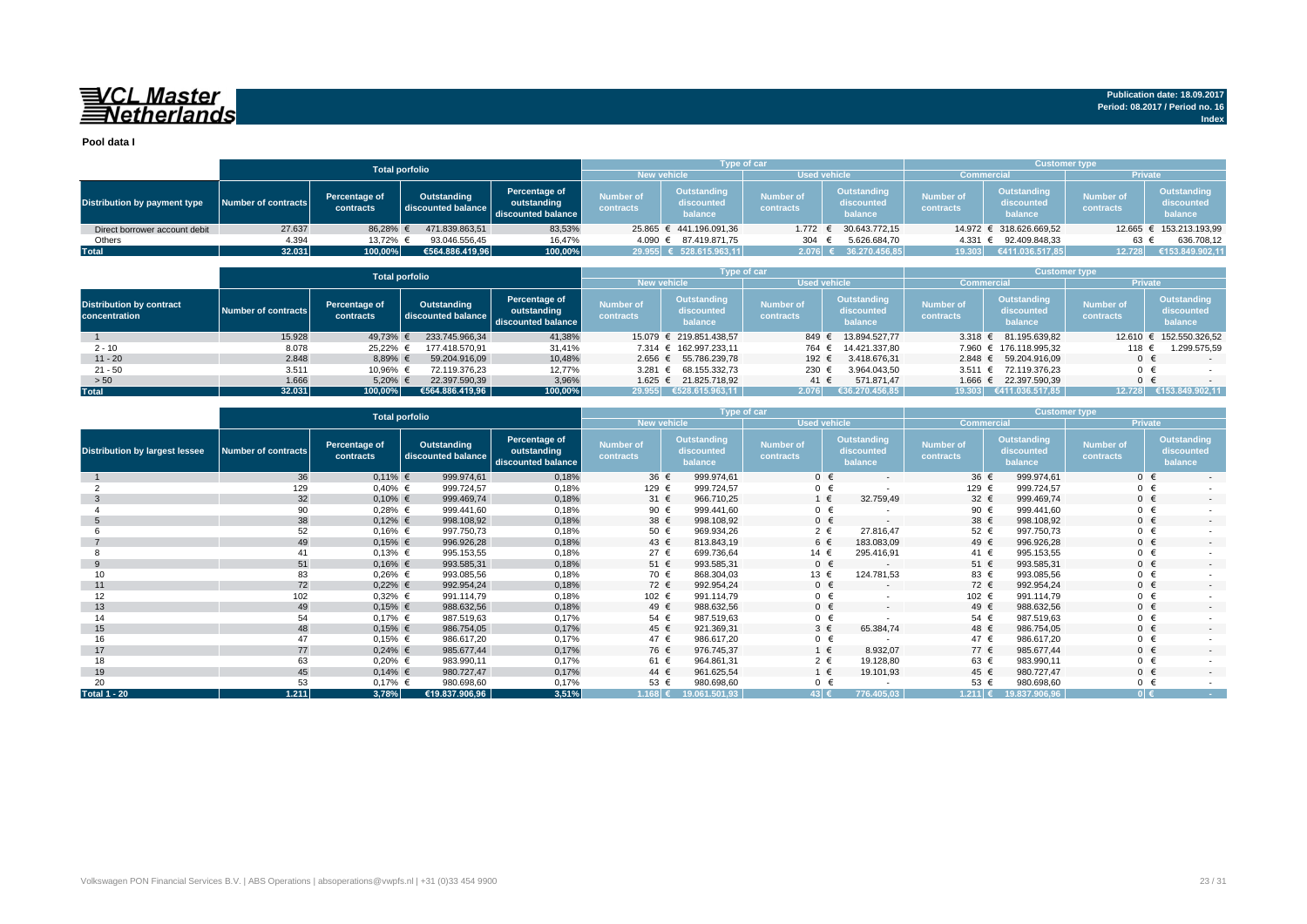## 

#### **Pool data II**

|                                                             |                        |                            | <b>Total porfolio</b>             |                                                       |                               |                                      | <b>Type of car</b>            |                                      | <b>Customer type</b>   |                                      |                                      |                                             |  |  |
|-------------------------------------------------------------|------------------------|----------------------------|-----------------------------------|-------------------------------------------------------|-------------------------------|--------------------------------------|-------------------------------|--------------------------------------|------------------------|--------------------------------------|--------------------------------------|---------------------------------------------|--|--|
|                                                             |                        |                            |                                   |                                                       | <b>New vehicle</b>            |                                      | <b>Used vehicle</b>           |                                      | <b>Commercial</b>      |                                      | <b>Private</b>                       |                                             |  |  |
| <b>Distribution by</b><br>outstanding discounted<br>balance | Number of<br>contracts | Percentage of<br>contracts | Outstanding<br>discounted balance | Percentage of<br>outstanding<br>discounted<br>balance | <b>Number of</b><br>contracts | Outstanding<br>discounted<br>balance | <b>Number of</b><br>contracts | Outstanding<br>discounted<br>balance | Number of<br>contracts | Outstanding<br>discounted<br>balance | <b>Number of</b><br><b>contracts</b> | <b>Outstanding</b><br>discounted<br>balance |  |  |
| $0.01 - 5.000.00$                                           | 262                    | $0.82%$ €                  | 895.847.97                        | 0,16%                                                 | 221 €                         | 746.647.28                           | 41 €                          | 149.200.69                           | 179 €                  | 563.508.76                           | 83 $\epsilon$                        | 332.339,21                                  |  |  |
| 5.000,01 - 10.000,00                                        | 6.094                  | 19,03% €                   | 48.327.257.04                     | 8,56%                                                 | $5.738 \in$                   | 45.432.579.10                        | 356 $\epsilon$                | 2.894.677.94                         | 1.672 €                | 13.810.412.12                        | 4.422                                | 34.516.844.92                               |  |  |
| 10.000.01 - 15.000.00                                       | 9.345                  | 29.17% €                   | 116.254.989.17                    | 20,58%                                                |                               | 8.761 € 108.973.494.87               | 584                           | 7.281.494.30                         | 3.787 $\epsilon$       | 47.614.734.11                        | 5.558                                | 68.640.255.06                               |  |  |
| 15.000.01 - 20.000.00                                       | 6.322                  | 19.74% €                   | 109.882.607.15                    | 19,45%                                                |                               | 5.861 € 101.729.588.01               | 461                           | 8.153.019.14                         | $4.364 \text{ } \in$   | 76.956.370.31                        | 1.958                                | 32.926.236,84                               |  |  |
| 20.000.01 - 25.000.00                                       | 3.987                  | 12.45% €                   | 89.079.434.23                     | 15,77%                                                |                               | 3.727 € 83.329.015.66                | 260                           | 5.750.418.57                         | 3.522 $\epsilon$       | 78.809.082.16                        | 465                                  | 10.270.352.07                               |  |  |
| 25.000.01 - 30.000.00                                       | 2.766                  | $8,64%$ €                  | 75.629.002.12                     | 13,39%                                                | $2.611 \in$                   | 71.316.813.79                        | 155                           | 4.312.188.33                         |                        | 2.616 € 71.582.374.82                | 150 €                                | 4.046.627.30                                |  |  |
| >30.000,00                                                  | 3.255                  | 10,16% €                   | 124.817.282.28                    | 22,10%                                                |                               | 3.036 € 117.087.824.40               | 219 $\in$                     | 7.729.457.88                         |                        | 3.163 € 121.700.035.57               | 92 €                                 | 3.117.246.71                                |  |  |
| <b>Total</b>                                                | 32.031                 | 100,00%                    | €564.886.419.96                   | 100,00%                                               |                               | 29.955 €528.615.963,11               | 2.076                         | €36.270.456.85                       |                        | 19.303 € 411.036.517,85              |                                      | 12.728 € 153.849.902,11                     |  |  |
|                                                             |                        |                            |                                   |                                                       |                               |                                      |                               |                                      |                        |                                      |                                      |                                             |  |  |

| <b>Statistics</b>                      |            |
|----------------------------------------|------------|
| Minimum outstanding discounted balance | 49.03      |
| Maximum outstanding discounted balance | 171.582.45 |
| Average outstanding discounted balance | 17.635.62  |

|                                                          |                               |                            | <b>Total porfolio</b>             |                                                              |                        | <b>Type of car</b>                   |                                      |                                      | <b>Customer type</b>                 |                                      |                               |                                      |  |
|----------------------------------------------------------|-------------------------------|----------------------------|-----------------------------------|--------------------------------------------------------------|------------------------|--------------------------------------|--------------------------------------|--------------------------------------|--------------------------------------|--------------------------------------|-------------------------------|--------------------------------------|--|
|                                                          |                               |                            |                                   |                                                              |                        | <b>New vehicle</b>                   | <b>Used vehicle</b>                  |                                      | <b>Commercial</b>                    |                                      | <b>Private</b>                |                                      |  |
| <b>Distribution by</b><br>outstanding nominal<br>balance | <b>Number of</b><br>contracts | Percentage of<br>contracts | Outstanding<br>discounted balance | <b>Percentage of</b><br>outstanding<br>discounted<br>balance | Number of<br>contracts | Outstanding<br>discounted<br>balance | <b>Number of</b><br><b>contracts</b> | Outstanding<br>discounted<br>balance | <b>Number of</b><br><b>contracts</b> | Outstanding<br>discounted<br>balance | <b>Number of</b><br>contracts | Outstanding<br>discounted<br>balance |  |
| $0.01 - 5.000.00$                                        | 263                           | 0.82%                      | €900.855.34                       | 0,16%                                                        | 221 €                  | 746.647.28                           | $42 \epsilon$                        | 154.208.06                           | 180 €                                | 568.516.13                           | 83 €                          | 332.339.21                           |  |
| 5.000,01 - 10.000,00                                     | 6.115                         | 19,09%                     | €48.564.029.68                    | 8,60%                                                        | $5.756 \in$            | 45.622.651.53                        | 359                                  | 2.941.378.15                         | 1.685 €                              | 13.962.676.22                        | 4.430                         | 34.601.353.46                        |  |
| 10.000.01 - 15.000.00                                    | 9.361                         | 29,22%                     | €116.619.625.80                   | 20,64%                                                       |                        | 8.778 € 109.339.619.23               | 583                                  | 7.280.006.57                         | 3.804 $\in$                          | 47.953.787.44                        | 5.557                         | 68.665.838,36                        |  |
| 15.000.01 - 20.000.00                                    | 6.317                         | 19.72%                     | €109.979.370.83                   | 19.47%                                                       |                        | 5.855 € 101.789.435.86               | 462                                  | 8.189.934.97                         | $4.363 \in$                          | 77.097.128.71                        | 1.954 €                       | 32.882.242.12                        |  |
| 20.000.01 - 25.000.00                                    | 3.983                         | 12.43%                     | €89.170.050.69                    | 15.79%                                                       |                        | 3.723 € 83.394.400.84                | 260                                  | 5.775.649.85                         | 3.521 $\epsilon$                     | 78.965.795.74                        | 462                           | 10.204.254.95                        |  |
| 25.000.01 - 30.000.00                                    | 2.779                         | 8,68%                      | €76.177.766.44                    | 13,49%                                                       | $2.619$ €              | 71.688.303.48                        | 160                                  | 4.489.462.96                         | $2.629$ €                            | 72.131.139.14                        | 150                           | 4.046.627.30                         |  |
| > 30.000.00                                              | 3.213                         | 10.03%                     | €123.474.721.18                   | 21,86%                                                       |                        | 3.003 € 116.034.904.89               | 210                                  | 7.439.816.29                         |                                      | 3.121 € 120.357.474.47               | 92 $\epsilon$                 | 3.117.246.71                         |  |
| <b>Total</b>                                             | 32.031                        | 100.00%                    | €564.886.419.96                   | 100.00%                                                      | 29.955                 | €528.615.963,11                      | 2.076                                | 656.270.456,85                       | 19.303                               | €411.036.517.85                      | 12.728                        | €153.849.902,11                      |  |

| <b>Statistics</b>                   |            |
|-------------------------------------|------------|
| Minimum outstanding nominal balance | 49.87      |
| Maximum outstanding nominal balance | 187.125.29 |
| Average outstanding nominal balance | 19.150.29  |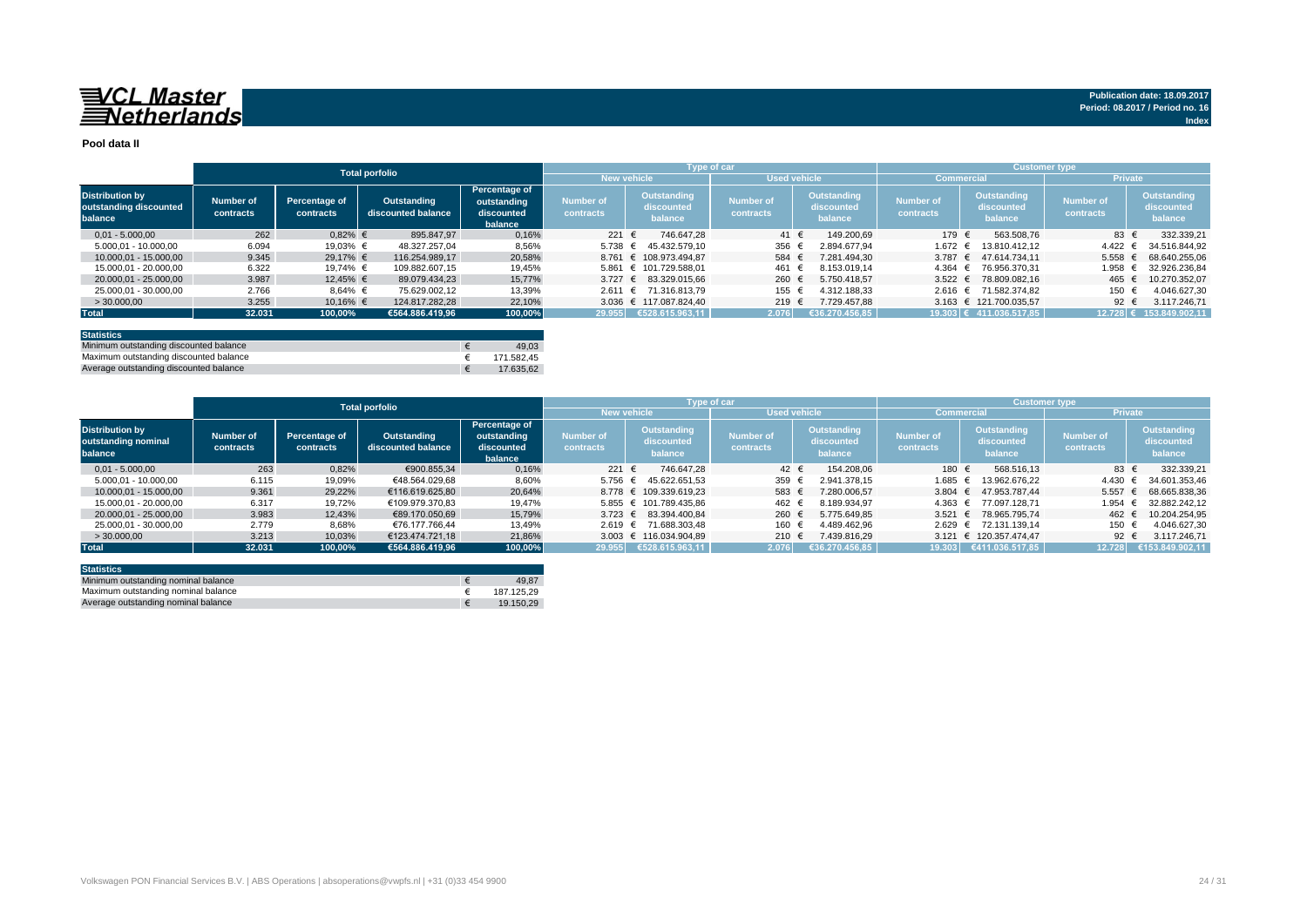

#### **Pool data III**

|                        |           |               | <b>Total porfolio</b>   |                    |                    |         | Type of car             |                     |  |                | <b>Customer type</b> |         |                            |                |            |                    |
|------------------------|-----------|---------------|-------------------------|--------------------|--------------------|---------|-------------------------|---------------------|--|----------------|----------------------|---------|----------------------------|----------------|------------|--------------------|
|                        |           |               |                         |                    | <b>New vehicle</b> |         |                         | <b>Used vehicle</b> |  |                | Commercial           |         |                            | <b>Private</b> |            |                    |
| <b>Distribution by</b> | Number of | Percentage of | Outstanding             | Percentage of      | <b>Number of</b>   |         | Outstanding             | <b>Number of</b>    |  | Outstanding    | <b>Number of</b>     |         | Outstanding                | Number of      |            | <b>Outstanding</b> |
| remaining term         |           | contracts     | discounted              | outstanding        | contracts          |         | discounted              | contracts           |  | discounted     | contracts            |         | discounted                 | contracts      |            | discounted         |
|                        | contracts |               | balance                 | discounted balance |                    |         | balance                 |                     |  | balance        |                      |         | balance                    |                |            | balance            |
| $01 - 12$              | 3.485     | 10.88% €      | 39.555.560.15           | 7.00%              | 3.053              |         | 34.426.283.69           | 432 €               |  | 5.129.276.46   | $2.123 \in$          |         | 27.588.405.35              | 1.362 $∈$      |            | 11.967.154.80      |
| 13-24                  | 6.949     |               | 21.69% € 103.204.410.13 | 18,27%             | 6.366              | €       | 94.456.022.18           | 583                 |  | 8.748.387.95   | 3.767 $∈$            |         | 69.691.983.33              | 3.182 $\in$    |            | 33.512.426.80      |
| 25-36                  | 11.535    |               | 36.01% € 205.297.404.55 | 36,34%             |                    |         | 10.882 € 192.487.862.03 | 653 €               |  | 12.809.542.52  |                      |         | $6.444 \in 141.534.010.90$ | 5.091          | $\epsilon$ | 63.763.393.65      |
| 37-48                  | 8.360     |               | 26.10% € 175.964.539.10 | 31,15%             | 7.980              |         | € 167.087.278.12        | 380                 |  | 8.877.260.98   |                      |         | 5.620 € 137.224.537,88     | $2.740 \in$    |            | 38.740.001.22      |
| 49-60                  | 1.702     | 5.31% €       | 40.864.506.03           | 7.23%              | $1.674 \in$        |         | 40.158.517.09           | 28 €                |  | 705.988.94     |                      |         | 1.349 € 34.997.580.39      | 353 $\epsilon$ |            | 5.866.925,64       |
| 61-72                  |           | $0.00\%$ €    |                         | 0,00%              |                    |         |                         | $0 \in$             |  |                |                      |         |                            |                |            |                    |
| $>72$                  |           | $0.00\%$ €    |                         | 0,00%              |                    | $0 \in$ |                         | $0 \in$             |  |                |                      | $0 \in$ |                            |                | $0 \in$    |                    |
| <b>Total</b>           | 32.031    | 100,00%       | €564.886.419,96         | 100,00%            | 29.955             |         | €528.615.963,11         | 2.076               |  | €36.270.456,85 | 19.303               |         | €411.036.517.85            | 12.728         |            | €153.849.902,11    |

| <b>Statistics</b>               |       |
|---------------------------------|-------|
| Minimum Remaining Term          |       |
| Maximum Remaining Term          | 60    |
| Weighted Average Remaining Term | 31.97 |

|                        |           |                      | <b>Total porfolio</b> |                    |                    |                            | Type of car         |                         | / Customer type , |                                     |                  |                 |  |
|------------------------|-----------|----------------------|-----------------------|--------------------|--------------------|----------------------------|---------------------|-------------------------|-------------------|-------------------------------------|------------------|-----------------|--|
|                        |           |                      |                       |                    | <b>New vehicle</b> |                            | <b>Used vehicle</b> |                         |                   | <b>Commercial</b>                   | <b>Private</b>   |                 |  |
|                        |           |                      | Outstanding           | Percentage of      |                    | Outstanding                |                     | Outstanding             |                   | Outstanding                         |                  | Outstanding     |  |
| <b>Distribution by</b> | Number of | <b>Percentage of</b> | discounted            | outstanding        | <b>Number of</b>   | discounted                 | <b>Number of</b>    | discounted              | <b>Number of</b>  | discounted                          | <b>Number of</b> | discounted      |  |
| seasoning              | contracts | contracts            | balance               | discounted balance | contracts          | balance                    | contracts           | balance                 | contracts         | balance                             | contracts        | balance         |  |
| $01 - 12$              | 10.433    | 32,57%               | €215.023.211.55       | 38,06%             |                    | 9.512 $\in$ 199.243.116,22 | 921 €               | 15.780.095.33           |                   | $6.613 \text{ } \in 160.680.406.45$ | 3.820            | 54.342.805.10   |  |
| $13 - 24$              | 15.252    | 47.62%               | €272.452.778.17       | 48,23%             | 14.253             | € 254.044.746.31           | 999                 | 18.408.031.86           |                   | 9.519 $\in$ 201.867.300.19          | 5.733            | 70.585.477.98   |  |
| 25-36                  | 4.993     | 15,59%               | €64.467.119.93        | 11,41%             | 4.870 €            | 62.715.335.67              | 123 €               | 1.751.784.26            | $2.354 \text{ }€$ | 39.622.670.86                       | 2.639            | 24.844.449,07   |  |
| 37-48                  | 1.149     | 3.59%                | €11.549.100.54        | 2,04%              | 1.117              | 11.228.860.97              | 32 $\epsilon$       | 320.239.57              | 664               | 7.775.092.99                        | 485              | 3.774.007.55    |  |
| 49-60                  | 197       | 0.62%                | €1.367.552.77         | 0,24%              | 196 €              | 1.357.246.94               |                     | 10.305.83<br>$\epsilon$ | 146 €             | 1.064.390.36                        | 51 €             | 303.162,41      |  |
| 61-72                  |           | 0,02%                | €26.657.00            | 0,00%              |                    | 26.657.00                  |                     |                         |                   | 26.657.00                           | $0 \in$          |                 |  |
| $>72$                  |           | 0,00%                | €0,00                 | 0,00%              |                    |                            |                     |                         |                   |                                     | 0 €              |                 |  |
| <b>Total</b>           | 32,031    | 100.00%              | €564.886.419,96       | 100,00%            | 29.955             | €528.615.963.11            | 2.076               | €36.270.456.85          | 19.303            | €411.036.517.85                     | 12.728           | €153.849.902.11 |  |

| <b>Statistics</b>          |       |
|----------------------------|-------|
| Minimum seasoning          |       |
| Maximum seasoning          |       |
| Weighted average seasoning | 16.15 |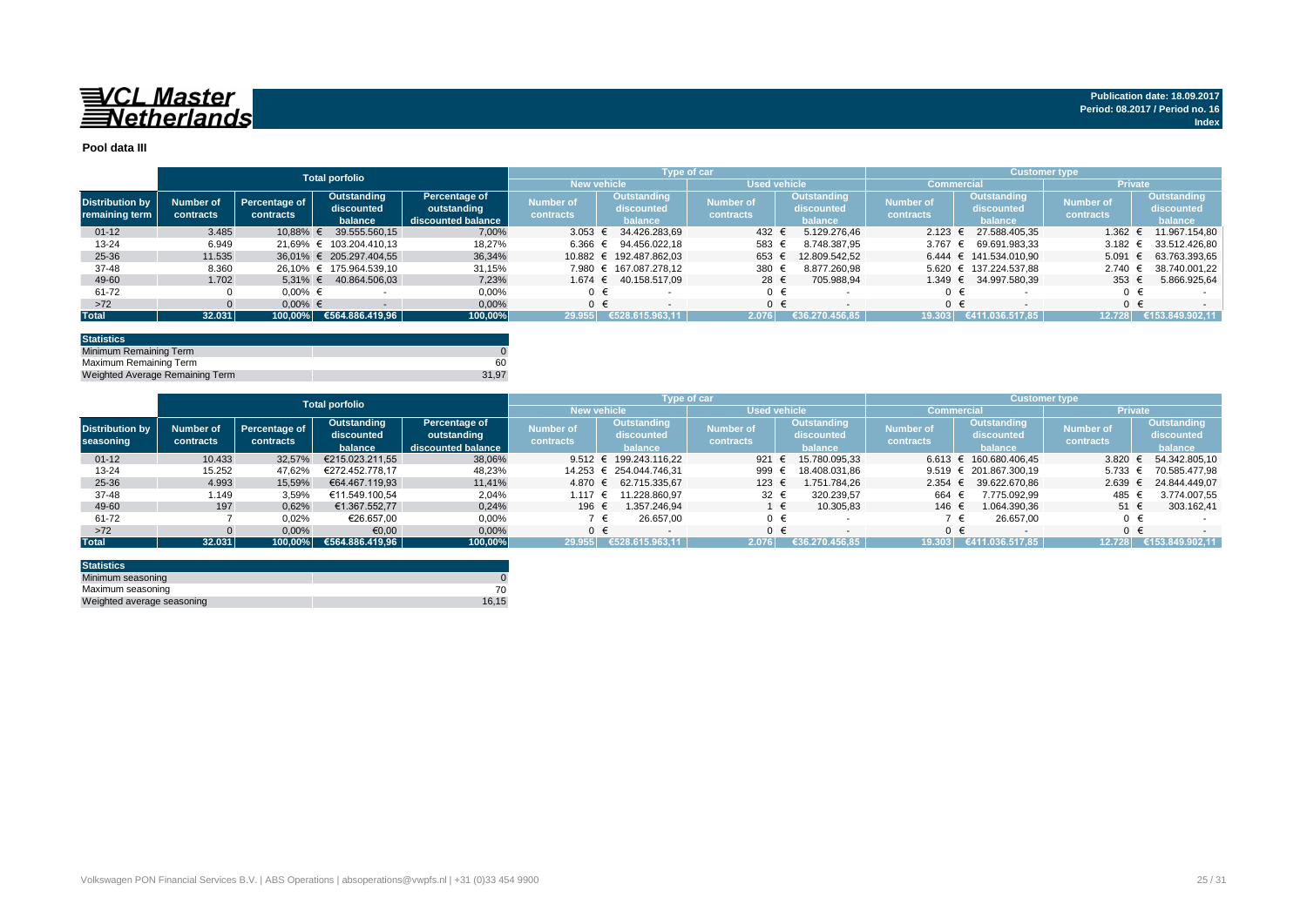## 

**Pool data IV**

|                              |           |               | <b>Total porfolio</b>   |                    |                          | Type of car             |                     |                     | <b>Customer type</b> |                                             |                  |                        |  |  |  |
|------------------------------|-----------|---------------|-------------------------|--------------------|--------------------------|-------------------------|---------------------|---------------------|----------------------|---------------------------------------------|------------------|------------------------|--|--|--|
|                              |           |               |                         |                    | <b>New vehicle</b>       |                         | <b>Used vehicle</b> |                     | <b>Commercial</b>    |                                             | <b>Private</b>   |                        |  |  |  |
|                              | Number of | Percentage of | Outstanding             | Percentage of      | Outstanding<br>Number of |                         | <b>Number of</b>    | Outstanding         | <b>Number of</b>     | Outstanding                                 | <b>Number of</b> | Outstanding            |  |  |  |
| <b>Distribution by brand</b> |           | contracts     | discounted              | outstanding        |                          | discounted              | <b>contracts</b>    | discounted          | contracts            | discounted                                  | contracts        | discounted             |  |  |  |
|                              | contracts |               | balance                 | discounted balance | <b>contracts</b>         | halance                 |                     | balance             |                      | halance                                     |                  | <b>balance</b>         |  |  |  |
| <b>VW</b>                    | 11.523    | 35.97%        | €192.916.837.91         | 34,15%             |                          | 10.766 € 179.443.176.55 |                     | 757 € 13.473.661.36 |                      | 6.273 € 130.489.351.67                      | 5.250            | 62.427.486.24          |  |  |  |
| <b>VW LCV</b>                | 2.823     | 8,81%         | €52.712.414.83          | 9,33%              |                          | 2.699 € 51.005.351.37   | 124 $\in$           | 1.707.063,46        |                      | 2.823 € 52.712.414.83                       |                  |                        |  |  |  |
| Audi                         | 3.021     | 9,43%         | €80.385.000.39          | 14,23%             |                          | 2.820 € 75.351.640.56   | 201 $\in$           | 5.033.359,83        |                      | $2.012 \text{ } \in 60.744.962.16$          | 1.009            | € 19.640.038.23        |  |  |  |
| Seat                         | 4.894     | 15.28%        | €58.016.232.40          | 10,27%             |                          | 4.708 € 55.856.089.11   | 186 €               | 2.160.143.29        |                      | 1.087 € 16.648.897.42                       | 3.807            | € 41.367.334,98        |  |  |  |
| Skoda                        | 4.780     | 14.92%        | €68.723.995.57          | 12,17%             |                          | 4.606 € 66.442.849.95   | 174 $∈$             | 2.281.145.62        |                      | $2.120 \text{ } \in \text{ } 38.354.006.60$ | 2.660            | € 30.369.988,97        |  |  |  |
| Other brands                 | 4.990     | 15.58%        | €112.131.938.86         | 19,85%             |                          | 4.356 € 100.516.855.57  |                     | 634 € 11.615.083.29 |                      | 4.988 € 112.086.885.17                      |                  | 45.053.69              |  |  |  |
| <b>Total</b>                 | 32.031    |               | 100,00% €564.886.419,96 | 100,00%            |                          | 29.955 €528.615.963,11  | 2.076               | 36.270.456.85       |                      | 19.303 €411.036.517.85                      |                  | 12.728 €153.849.902.11 |  |  |  |

|                                            |                        | <b>Total porfolio</b>      |                                      |                                                    |                               |                                      | Type of car                   |                                             |                               | <b>Customer type</b>                 |                        |                                             |  |  |
|--------------------------------------------|------------------------|----------------------------|--------------------------------------|----------------------------------------------------|-------------------------------|--------------------------------------|-------------------------------|---------------------------------------------|-------------------------------|--------------------------------------|------------------------|---------------------------------------------|--|--|
|                                            |                        |                            |                                      |                                                    |                               | <b>New vehicle</b>                   | <b>Used vehicle</b>           |                                             | Commercia                     |                                      | <b>Private</b>         |                                             |  |  |
| Distribution by geographic<br>distribution | Number of<br>contracts | Percentage of<br>contracts | Outstanding<br>discounted<br>balance | Percentage of<br>outstanding<br>discounted balance | <b>Number of</b><br>contracts | Outstanding<br>discounted<br>balance | <b>Number of</b><br>contracts | <b>Outstanding</b><br>discounted<br>balance | <b>Number of</b><br>contracts | Outstanding<br>discounted<br>balance | Number of<br>contracts | <b>Outstanding</b><br>discounted<br>balance |  |  |
| Noord-Holland                              | 5.124                  | 16,00%                     | €98.054.077.29                       | 17,36%                                             |                               | 4.765 € 91.126.919,32                | 359                           | 6.927.157.97                                | $3.293$ €                     | 75.101.702.30                        | 1.831                  | 22.952.374,99<br>€                          |  |  |
| Flevoland                                  | 831                    | 2,59%                      | €13.333.934.00                       | 2,36%                                              |                               | 781 € 12.605.780.87                  | 50 €                          | 728.153.13                                  | 329 $\epsilon$                | 7.269.628.37                         | 502 $\epsilon$         | 6.064.305,63                                |  |  |
| Utrecht                                    | 3.117                  | 9,73%                      | €55,609,153,60                       | 9,84%                                              |                               | 2.836 € 50.851.609.41                | 281 €                         | 4.757.544.19                                |                               | 2.011 € 42.541.538.81                | 1.106                  | € 13.067.614.79                             |  |  |
| Zuid-Holland                               | 8.266                  | 25,81%                     | €144.074.116.44                      | 25,50%                                             |                               | 7.767 € 135.238.088.75               | 499 €                         | 8.836.027.69                                |                               | 4.715 € 100.846.691.74               | 3.551                  | € 43.227.424.70                             |  |  |
| Gelderland                                 | 3.493                  | 10.91%                     | €59.769.515.50                       | 10,58%                                             |                               | 3.275 € 56.346.214.36                | 218 $\epsilon$                | 3.423.301.14                                |                               | 2.245 € 45.226.029.14                | 1.248                  | € 14.543.486.36                             |  |  |
| Noord-Brabant                              | 5.048                  | 15,76%                     | €88.468.866.79                       | 15,66%                                             |                               | 4.773 € 83.473.599.45                | 275 €                         | 4.995.267.34                                |                               | 2.957 € 63.631.188.62                | 2.091                  | € 24.837.678.17                             |  |  |
| Zeeland                                    | 505                    | 1.58%                      | €8,275,779.99                        | 1,47%                                              | 469 €                         | 7.723.526.85                         | 36 €                          | 552.253.14                                  | 231 $\epsilon$                | 4.925.445.25                         | $274 \t∈$              | 3.350.334.74                                |  |  |
| Limburg                                    | 1.951                  | 6,09%                      | €29.519.480.12                       | 5,23%                                              |                               | 1.863 € 27.899.902.76                | 88 €                          | 1.619.577.36                                | 1.058                         | 18.922.228.43<br>$\epsilon$          | 893 €                  | 10.597.251.69                               |  |  |
| Overijssel                                 | 2.083                  | 6,50%                      | €39,426,667,83                       | 6,98%                                              |                               | 1.907 € 36.496.427.69                | 176 €                         | 2.930.240.14                                | 1.592 €                       | 33.239.631.25                        | 491 €                  | 6.187.036,58                                |  |  |
| Drenthe                                    | 503                    | 1.57%                      | €9.107.146.50                        | 1,61%                                              | 478 €                         | 8.722.767.17                         | 25 €                          | 384.379.33                                  | 300 $\epsilon$                | 6.609.653.17                         | 203 €                  | 2.497.493,33                                |  |  |
| Friesland                                  | 375                    | 1.17%                      | €5.587.798.24                        | 0,99%                                              | 357 $\epsilon$                | 5.264.422.50                         | 18 €                          | 323.375.74                                  | 120                           | 2.458.630.11                         | 255                    | 3.129.168,13                                |  |  |
| Groningen                                  | 735                    | 2,29%                      | €13.659.883,66                       | 2,42%                                              | 684 €                         | 12.866.703,98                        | 51 €                          | 793.179.68                                  | 452 €                         | 10.264.150.66                        | 283 $\epsilon$         | 3.395.733,00                                |  |  |
| <b>Total</b>                               | 32.031                 |                            | 100.00% €564.886.419.96              | 100,00%                                            | 29.955                        | €528.615.963.11                      | 2.076                         | €36.270.456.85                              |                               | 19.303 €411.036.517.85               |                        | 12.728 €153.849.902.11                      |  |  |

|                                                                   |                               | <b>Total porfolio</b>      |                                      |                                     |                                      |                                             | Type of car                   |                                             | <b>Customer type</b>          |                                             |                        |                                             |  |  |
|-------------------------------------------------------------------|-------------------------------|----------------------------|--------------------------------------|-------------------------------------|--------------------------------------|---------------------------------------------|-------------------------------|---------------------------------------------|-------------------------------|---------------------------------------------|------------------------|---------------------------------------------|--|--|
|                                                                   |                               |                            |                                      |                                     |                                      | <b>New vehicle</b>                          | <b>Used vehicle</b>           |                                             | <b>Commercia</b>              |                                             | <b>Private</b>         |                                             |  |  |
| <b>Distribution by industry sector</b>                            | <b>Number of</b><br>contracts | Percentage of<br>contracts | Outstanding<br>discounted<br>balance | Percentage of<br>discounted balance | <b>Number of</b><br><b>contracts</b> | <b>Outstanding</b><br>discounted<br>balance | <b>Number of</b><br>contracts | <b>Outstanding</b><br>discounted<br>balance | <b>Number of</b><br>contracts | <b>Outstanding</b><br>discounted<br>balance | Number of<br>contracts | <b>Outstanding</b><br>discounted<br>balance |  |  |
| Agriculture / Forestry                                            | 143                           | 0,45%                      | €3.151.072.70                        | 0,56%                               | 133 $\epsilon$                       | 2.977.686.89                                | 10 €                          | 173.385,81                                  | $143 \epsilon$                | 3.151.072.70                                | $0 \in$                |                                             |  |  |
| Construction                                                      | 115                           | 0,36%                      | €2.378.374.51                        | 0,42%                               | 110 €                                | 2.290.027,18                                | $5 \in$                       | 88.347,33                                   | 115 €                         | 2.378.374.51                                | $0 \in$                |                                             |  |  |
| Energy / Mining                                                   | 102                           | 0,32%                      | €2.688.120.83                        | 0,48%                               | 96 €                                 | 2.556.189.72                                | 6 €                           | 131.931.11                                  | 102 €                         | 2.688.120.83                                | $0 \in$                |                                             |  |  |
| <b>Financial services</b>                                         | 1.390                         | 4,34%                      | €32.245.433.08                       | 5,71%                               | 1.303 €                              | 30.426.847.28                               | 87 €                          | 1.818.585.80                                | 1.390 €                       | 32.245.433.08                               | $0 \in$                |                                             |  |  |
| Hotel and restaurant industry                                     | 109                           | 0,34%                      | €2.184.651.22                        | 0,39%                               | 100 €                                | 2.021.469.20                                | $9 \in$                       | 163.182.02                                  | 109 €                         | 2.184.651.22                                | $0 \in$                | $\sim$                                      |  |  |
| Information technology                                            | 1.162                         | 3,63%                      | €24.968.338,13                       | 4,42%                               | 1.078 €                              | 23.251.197.17                               | 84 €                          | 1.717.140.96                                | 1.162 $∈$                     | 24.968.338.13                               | $0 \in$                |                                             |  |  |
| Manufacturing industry                                            | 2.416                         | 7,54%                      | €55.344.470.68                       | 9,80%                               |                                      | 2.228 € 51.744.861.86                       | 188 €                         | 3.599.608,82                                | $2.416 \t∈$                   | 55.344.470.68                               | $0 \in$                |                                             |  |  |
| Other                                                             | 2.872                         | 8.97%                      | €66.938.670.67                       | 11.85%                              | $2.342 \in$                          | 56.823.437.65                               | 530                           | 10.115.233.02                               | $2.868 \in$                   | 66.889.066.70                               | $0 \in$                |                                             |  |  |
| Other services                                                    | 5.290                         | 16,52%                     | €98.363.540.94                       | 17.41%                              | $4.772$ €                            | 89.559.656.44                               | 518 $\in$                     | 8.803.884.50                                | 5.290 $€$                     | 98.363.540.94                               | $0 \in$                |                                             |  |  |
| Private                                                           | 12.724                        | 39,72%                     | €153.800.298.14                      | 27,23%                              |                                      | 12.432 € 150.501.712.90                     | 292 €                         | 3.298.585,24                                | $0 \in$                       |                                             | 12.728                 | € 153.849.902.11                            |  |  |
| Public administration, education,<br>health care, public services | 590                           | 1,84%                      | €11.004.354.21                       | 1,95%                               |                                      | 546 € 10.295.453.64                         | 44 $\in$                      | 708.900,57                                  | 590 €                         | 11.004.354.21                               | $0 \in$                |                                             |  |  |
| Real estate                                                       | 483                           | 1,51%                      | €11.291.211.71                       | 2,00%                               | 442                                  | 10.417.274.68<br>$\epsilon$                 | 41 €                          | 873.937.03                                  | 483 €                         | 11.291.211.71                               | $0 \in$                |                                             |  |  |
| Retail / Wholesale                                                | 1.256                         | 3,92%                      | €24.391.019.53                       | 4,32%                               | 1.185 €                              | 23.181.440.12                               | 71 €                          | 1.209.579,41                                | 1.256 €                       | 24.391.019.53                               | $0 \in$                |                                             |  |  |
| Transportation                                                    | 3.379                         | 10,55%                     | €76.136.863,61                       | 13,48%                              |                                      | 3.188 € 72.568.708,38                       | 191                           | 3.568.155,23                                |                               | 3.379 € 76.136.863.61                       | $0 \in$                |                                             |  |  |
| <b>Total</b>                                                      | 32.031                        | 100,00%                    | €564.886.419,96                      | 100,00%                             |                                      | 29.955 €528.615.963.11                      | 2.076                         | €36.270.456.85                              |                               | $19.303$ €411.036.517,85                    | 12.728                 | €153.849.902.11                             |  |  |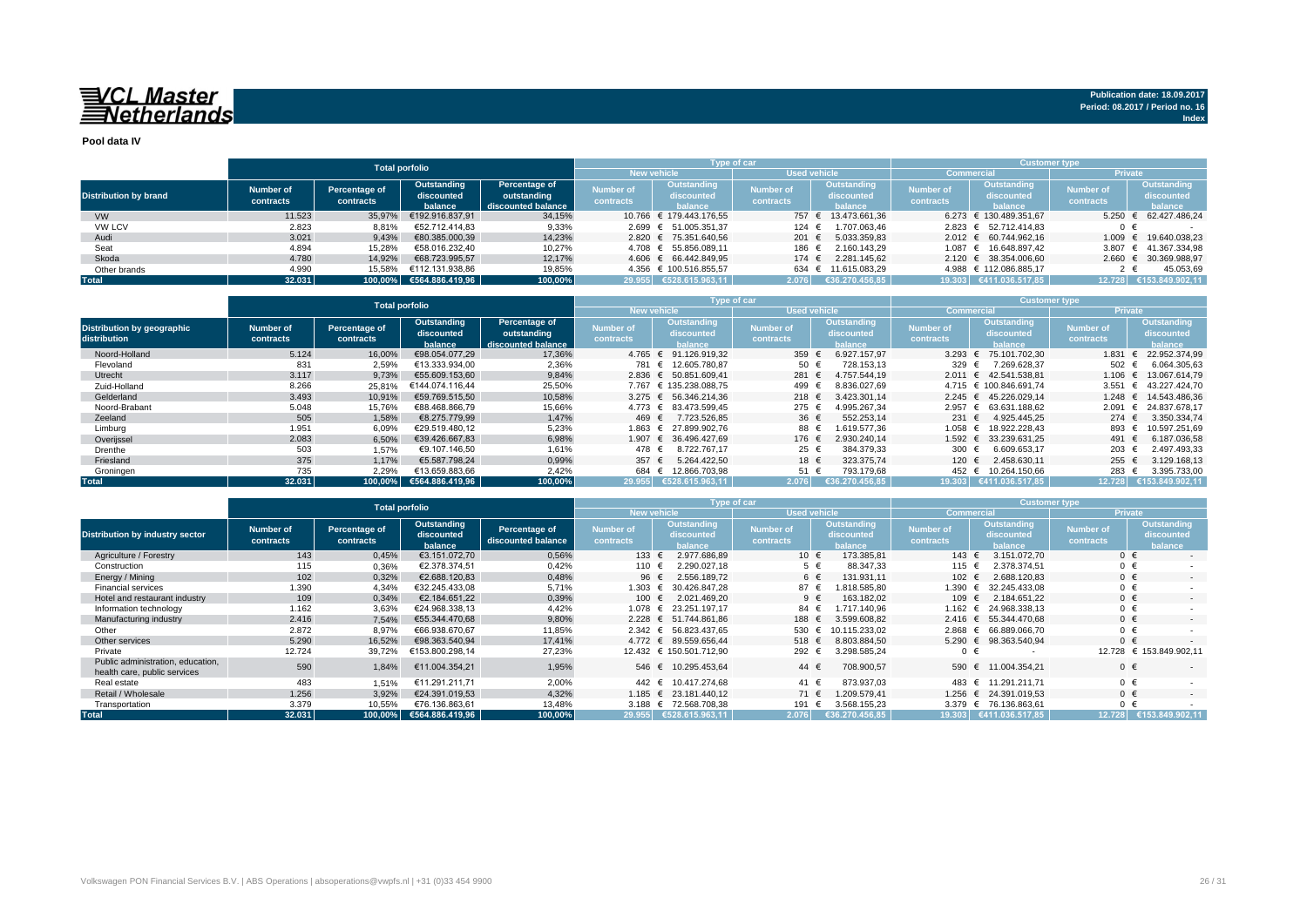## VCL Master<br>Netherlands

**Publication date: 18.09.2017 Period: 08.2017 / Period no. 16 Index**

**Pool data V**

|                                          |                   |                  |               | <b>Total porfolio</b>       |                    |                       | Type of car                            |                     |                              | <b>Customer type</b>         |                                   |                           |                                  |  |  |  |
|------------------------------------------|-------------------|------------------|---------------|-----------------------------|--------------------|-----------------------|----------------------------------------|---------------------|------------------------------|------------------------------|-----------------------------------|---------------------------|----------------------------------|--|--|--|
|                                          |                   |                  |               |                             |                    | New vehicle           |                                        | <b>Used vehicle</b> |                              | <b>Commercial</b><br>Private |                                   |                           |                                  |  |  |  |
|                                          |                   | <b>Number of</b> | Percentage of | <b>Outstanding</b>          | Percentage of      | <b>Number of</b>      | <b>Outstanding</b>                     | <b>Number of</b>    | <b>Outstanding</b>           | <b>Number of</b>             | Outstanding                       | Number of                 | <b>Outstanding</b>               |  |  |  |
| <b>Distribution by brand &amp; Model</b> | <b>Model</b>      | contracts        | contracts     | discounted                  | outstanding        | contracts             | discounted                             | contracts           | discounted                   | contracts                    | discounted                        | contracts                 | discounted                       |  |  |  |
|                                          |                   |                  |               | balance                     | discounted balance |                       | balance                                |                     | balance                      |                              | balance                           |                           | alance                           |  |  |  |
| Volkswagen                               | Amarok            |                  | $0,00%$ €     | 9.894,81                    | 0,00%              | $1 \in$               | 9.894,81                               | $0 \in$             |                              | $1 \in$                      | 9.894,81                          | $0 \in$                   |                                  |  |  |  |
|                                          | <b>Beetle</b>     | 9                | $0,03%$ €     | 194.306,35                  | 0,03%              | 8                     | 180.057,36<br>€                        | 1 €                 | 14.248,99                    | $\overline{7}$<br>€          | 160.070,84                        | $\overline{2}$            | 34.235,5                         |  |  |  |
|                                          | Caddy             | 94               | $0,29%$ €     | 1.545.184,54                | 0,27%              | 93                    | €<br>1.528.385,23                      | $1 \in$             | 16.799,31                    | 90                           | 1.465.780,65<br>€                 | $\overline{4}$            | 79.403,89                        |  |  |  |
|                                          | Crafter           | 65               | $0,20%$ €     | 1.629.931,98                | 0,29%              | 60 €                  | 1.581.242,18<br>67.008.984.59          | $5 \in$             | 48.689,80                    | 65<br>2.247                  | 1.629.931,98<br>€                 | $0 \in$                   |                                  |  |  |  |
|                                          | Golf              | 3.873            |               | 12,09% € 74.780.854,91      | 13,24%             | 3.513 $\epsilon$<br>5 | $\epsilon$                             | 360 €               | 7.771.870,32                 | $\epsilon$                   | 48.705.643,74<br>€                | 1.626<br>$0 \in$          | 26.075.211,17<br>€               |  |  |  |
|                                          | Jetta             | 10               | $0,03%$ €     | 100.392,51                  | 0,02%              |                       | 46.458,42                              | $5 \in$             | 53.934,09                    | $10-10$                      | 100.392,51                        |                           |                                  |  |  |  |
|                                          | Passat<br>Polo    | 1.533<br>2.697   | 8,42% €       | 4,79% € 46.322.048,48       | 8,20%<br>5,75%     | 2.541 ∈               | 1.448 € 43.782.849,93<br>30.771.286,27 | 85 €                | 2.539.198,55<br>1.718.934,55 |                              | 1.517 € 45.876.987,54             | 16                        | 445.060,94<br>€<br>20.814.762,42 |  |  |  |
|                                          | Sharan            | 15               | $0.05%$ €     | 32.490.220,82<br>484.391,68 | 0,09%              | 14                    | €<br>457.307,76                        | 156 €<br>$1 \in$    | 27.083,92                    | 12<br>€                      | 916 € 11.675.458,40<br>393.060,06 | 1.781 $∈$<br>$\mathbf{3}$ | 91.331,62<br>€                   |  |  |  |
|                                          | Tiguan            | 195              | $0.61\%$ €    | 5.940.126,75                | 1,05%              | 194 €                 | 5.910.533,13                           | 1 €                 | 29.593,62                    | 169 €                        | 5.233.517,48                      | 26 €                      | 706.609,27                       |  |  |  |
|                                          |                   | -6               | $0,02%$ €     | 288.071,80                  | 0,05%              | 6                     | €<br>288.071,80                        | $0 \in$             |                              | 6 €                          | 288.071,80                        | $0 \in$                   |                                  |  |  |  |
|                                          | Touareg<br>Touran | 127              | $0,40%$ €     | 3.186.082,10                | 0,56%              | 120 $∈$               | 3.035.371.95                           | 7 €                 | 150.710,15                   | 116 €                        | 2.898.980,22                      | 11 €                      | 287.101.88                       |  |  |  |
|                                          | Transporter       | 268              | $0,84%$ €     | 4.822.688,39                | 0,85%              |                       | 263 € 4.741.353,14                     | $5 \in$             | 81.335,25                    | 268 €                        | 4.822.688,39                      | $0 \in$                   |                                  |  |  |  |
|                                          | Up!               | 2.630            |               | 8,21% € 21.122.642,79       | 3,74%              |                       | 2.500 € 20.101.379,98                  | 130 €               | 1.021.262,81                 | 849 €                        | 7.228.873,25                      |                           | 1.781 € 13.893.769,54            |  |  |  |
| <b>Sub-Total VW</b>                      |                   | 11.523           | 35,97%        | €192.916.837,91             | 34,15%             |                       | 10.766 €179.443.176.55                 | 757                 | €13.473.661.36               | 6.273                        | €130.489.351.67                   | 5.250                     | :2 427 486 24                    |  |  |  |
| <b>VW LCV</b>                            | Amarok            | 9                | $0,03%$ €     | 252.562,13                  | 0,04%              | 8 €                   | 235.179,88                             | 1 €                 | 17.382,25                    | $9 \in$                      | 252.562,13                        | $0 \in$                   |                                  |  |  |  |
|                                          | Caddy             | 1.290            |               | 4,03% € 17.622.874,81       | 3,12%              |                       | 1.252 € 17.235.367,87                  | 38 €                | 387.506,94                   |                              | 1.290 € 17.622.874,81             | $0 \in$                   |                                  |  |  |  |
|                                          | Crafter           | 577              | 1,80% €       | 14.025.638,41               | 2,48%              |                       | 524 € 13.210.487,34                    | 53 €                | 815.151,07                   |                              | 577 € 14.025.638,41               | $0 \in$                   |                                  |  |  |  |
|                                          | Tiguan            | -3               | $0,01%$ €     | 72.156,62                   | 0,01%              | 3                     | €<br>72.156,62                         | $0 \in$             | $\sim$                       | $3 \in$                      | 72.156,62                         | $0 \in$                   |                                  |  |  |  |
|                                          | Touran            | $\overline{4}$   | $0,01\%$ €    | 99.205,86                   | 0,02%              | $4 \in$               | 99.205,86                              | $0 \in$             | $\sim$                       | $4 \in$                      | 99.205,86                         | $0 \in$                   |                                  |  |  |  |
|                                          | Transporter       | 936              |               | 2,92% € 20.514.498,43       | 3,63%              |                       | 904 € 20.027.475,23                    | 32 €                | 487.023,20                   |                              | 936 € 20.514.498,43               | $0 \in$                   |                                  |  |  |  |
|                                          | Sharan            | $\overline{4}$   | $0,01\%$ €    | 125.478,57                  | 0,02%              | $4 \in$               | 125.478,57                             | $0 \in$             |                              | $4 \in$                      | 125.478,57                        | $0 \in$                   |                                  |  |  |  |
| <b>Sub-Total VW LCV</b>                  |                   | 2.823            | 8,81%         | €52.712.414,83              | 9,33%              | 2.699                 | €51.005.351.37                         | 124                 | €1.707.063,46                | 2.823                        | €52.712.414.83                    |                           | €0.00                            |  |  |  |
| Audi                                     | A1                | 619              | 1,93% €       | 9.749.599,58                | 1,73%              | 607 €                 | 9.581.604,81                           | 12 €                | 167.994,77                   | 128 €                        | 2.227.218,56                      | 491 €                     | 7.522.381,02                     |  |  |  |
|                                          | A <sub>3</sub>    | 1.465            |               | 4,57% € 36.144.818,28       | 6,40%              |                       | 1.325 € 32.680.519,59                  | 140 €               | 3.464.298,69                 |                              | 1.042 € 26.953.500,17             | 423                       | €<br>9.191.318,11                |  |  |  |
|                                          | A4                | 457              |               | 1,43% € 14.317.440,56       | 2,53%              |                       | 440 € 13.968.120,37                    | 17 €                | 349.320,19                   |                              | 409 € 12.838.617,65               | 48 €                      | 1.478.822,91                     |  |  |  |
|                                          | A <sub>5</sub>    | 85               | $0,27%$ €     | 2.820.081,39                | 0,50%              | 78 €                  | 2.662.924,65                           | 7 €                 | 157.156,74                   | 82                           | 2.731.462,32<br>€                 | 3                         | 88.619,07<br>$\epsilon$          |  |  |  |
|                                          | A <sub>6</sub>    | 174              | $0,54%$ €     | 6.672.963,14                | 1,18%              | 157 €                 | 6.124.594,85                           | 17 €                | 548.368,29                   | 172 €                        | 6.612.097,30                      |                           | $2 \in$<br>60.865,84             |  |  |  |
|                                          | A7                | 13               | $0,04%$ €     | 671.859,88                  | 0,12%              | 13 $\epsilon$         | 671.859,88                             | $0 \in$             |                              | 12 €                         | 639.339,40                        | $1 \in$                   | 32.520,48                        |  |  |  |
|                                          | A <sub>8</sub>    | 6                | $0,02%$ €     | 340.060,41                  | 0,06%              | 6 €                   | 340.060,41                             | $0 \in$             |                              | 6 €                          | 340.060,41                        | $0 \in$                   |                                  |  |  |  |
|                                          | O <sub>2</sub>    | 40               | $0,12%$ €     | 1.227.721,06                | 0,22%              | 40 €                  | 1.227.721,06                           | $0 \in$             |                              | 29 €                         | 888.259,42                        | 11 €                      | 339.461,64                       |  |  |  |
|                                          | Q <sub>3</sub>    | 48               | $0,15%$ €     | 1.472.212,68                | 0,26%              | 47 €                  | 1.445.837,11                           | 1 €                 | 26.375,57                    | 26<br>€                      | 829.631,52                        | 22 €                      | 642.581,16                       |  |  |  |
|                                          | O <sub>5</sub>    | 45               | $0,14%$ €     | 1.934.199,61                | 0,34%              | 41 $\in$              | 1.802.365,18                           | $4 \in$             | 131.834,43                   | 40 €                         | 1.760.212,96                      |                           | $5 \in$<br>173.986.65            |  |  |  |
|                                          | Q7                | 64               | $0,20%$ €     | 4.845.104,14                | 0,86%              | 62 $\in$              | 4.688.996.01                           | $2 \in$             | 156.108,13                   | 64 €                         | 4.845.104,14                      | $0 \in$                   |                                  |  |  |  |
|                                          | <b>TT</b>         | 5                | $0.02\%$ €    | 188.939,66                  | 0.03%              | $4 \in$               | 157.036.64                             | 1 $\epsilon$        | 31.903.02                    | $2 \in$                      | 79.458.31                         |                           | 109.481.35<br>$3 \in$            |  |  |  |
| <b>Sub-Total Audi</b>                    |                   | 3.021            | 9.43%         | €80.385.000.39              | 14.23%             | 2.820                 | €75.351.640.56                         | $201 -$             | £5.033.359.83                | 2.012                        | €60.744.962,16                    |                           | 640.038.23                       |  |  |  |
| Seat                                     | Alhambra          | 18               | $0.06\%$ €    | 556.603,66                  | 0,10%              | 18 €                  | 556.603,66                             | $0 \in$             |                              | 17 €                         | 533.198,59                        |                           | 23.405.07<br>$1 \in$             |  |  |  |
|                                          | Altea             | 5                | $0,02%$ €     | 56.755,99                   | 0,01%              | $5 \in$               | 56.755,99                              | $0 \in$             |                              | $2 \in$                      | 14.601,71                         |                           | $3 \in$<br>42.154,28             |  |  |  |
|                                          | Ibiza             | 2.180            |               | 6,81% € 24.840.163,90       | 4,40%              |                       | 2.125 € 24.248.550,32                  | 55 €                | 591.613,58                   | 349                          | €<br>4.340.816,63                 | 1.831                     | 20.499.347,27<br>€               |  |  |  |
|                                          | Leon              | 1.208            |               | 3,77% € 20.009.809,84       | 3,54%              | 1.108 $∈$             | 18.683.965,43                          | 100 €               | 1.325.844,41                 | 553                          | €<br>9.492.174,33                 | 655                       | €<br>10.517.635,5                |  |  |  |
|                                          | Mii               | 1.378            |               | 4,30% € 10.441.000,72       | 1,85%              | $1.347 \in$           | 10.198.315,42                          | 31 €                | 242.685,30                   | 113 €                        | 1.000.166,21                      | $1.265$ €                 | 9.440.834,51                     |  |  |  |
|                                          | Ateca             | 64               | $0,20%$ €     | 1.645.078,90                | 0,29%              | 64 €                  | 1.645.078,90                           | $0 \in$             |                              | 42 €                         | 1.088.820,19                      | 22 €                      | 556.258,71                       |  |  |  |
|                                          | Toledo            | 41               | $0,13%$ €     | 466.819,39                  | 0,08%              | 41                    | 466.819,39<br>€                        | $0 \in$             |                              | 11 $\epsilon$                | 179.119,76                        | 30 €                      | 287.699,63                       |  |  |  |
| <b>Sub-Total Seat</b>                    |                   | 4.894            | 15,28%        | €58.016.232,40              | 10,27%             | 4.708                 | €55.856.089.11                         | 186                 | €2.160.143.29                |                              | 1.087 €16.648.897.42              | .807 <sub>1</sub>         | €41.367.334.98                   |  |  |  |
| Skoda                                    | Citigo            | 1.017            | $3,18%$ €     | 7.889.660,04                | 1,40%              | 984 €                 | 7.668.250,14                           | 33 $\epsilon$       | 221.409,90                   | 156 €                        | 1.328.950,31                      | 861 €                     | 6.560.709,73                     |  |  |  |
|                                          | Fabia             | 1.595            |               | 4,98% € 20.077.282,12       | 3,55%              |                       | 1.578 € 19.867.385,40                  | 17 €                | 209.896,72                   | 338 €                        | 4.389.872,00                      | 1.257 $∈$                 | 15.687.410,12                    |  |  |  |
|                                          | Octavia           | 1.410            |               | 4,40% € 26.533.968,88       | 4,70%              |                       | 1.306 € 25.038.746,41                  | 104 €               | 1.495.222,47                 |                              | 1.206 € 22.927.916,80             | 204 $\in$                 | 3.606.052,08                     |  |  |  |
|                                          | Rapid             | 388              | 1,21% €       | 5.049.328,49                | 0,89%              | 383 €                 | 4.990.689,54                           | $5 \in$             | 58.638.95                    | 74 €                         | 1.045.250,68                      | 314 $\in$                 | 4.004.077,81                     |  |  |  |
|                                          | Roomster          | $\mathbf{3}$     | $0,01\%$ €    | 27.290,18                   | 0,00%              | $3 \in$               | 27.290,18                              | $0 \in$             |                              | $1 \in$                      | 9.339,52                          | $2 \in$                   | 17.950,66                        |  |  |  |
|                                          | Superb            | 330              | 1,03% €       | 8.364.660,61                | 1,48%              | 316 €                 | 8.080.731,37                           | 14 €                | 283.929,24                   | 320 $\epsilon$               | 8.088.502,03                      | 10 €                      | 276.158,58                       |  |  |  |
|                                          | Kodiag            | 8                | $0,02%$ €     | 280.524,72                  | 0,05%              | $8 \in$               | 280.524,72                             | $0 \in$             |                              | 8 €                          | 280.524,72                        | $0 \in$                   |                                  |  |  |  |
|                                          | Yeti              | 29               | $0.09%$ €     | 501.280,53                  | 0.09%              | 28 €                  | 489.232.19                             | 1 €                 | 12.048,34                    | 17 €                         | 283.650,54                        | 12 €                      | 217.629,99                       |  |  |  |
| <b>Sub-Total Skoda</b>                   |                   | 4.780            | 14,92%        | €68.723.995,57              | 12,17%             | 4.606                 | €66.442.849,95                         | 174                 | €2.281.145,62                | 2.120                        | €38.354.006.60                    |                           | €30.369.988,97                   |  |  |  |
| <b>Other brands</b>                      |                   | 4.990            | 15,58%        | €112.131.938,86             | 19,85%             |                       | 4.356 €100.516.855.57                  | 634                 | €11.615.083.29               | 4.988                        | €112.086.885.17                   |                           | €45.053.69                       |  |  |  |
| <b>Total</b>                             |                   | 32.031           | 100,00%       | €564.886.419,96             | 100,00%            |                       | 29.955 €528.615.963,11                 | 2.076               | €36.270.456,85               |                              | 19.303 €411.036.517,85            | 12.728                    | €153.849.902,11                  |  |  |  |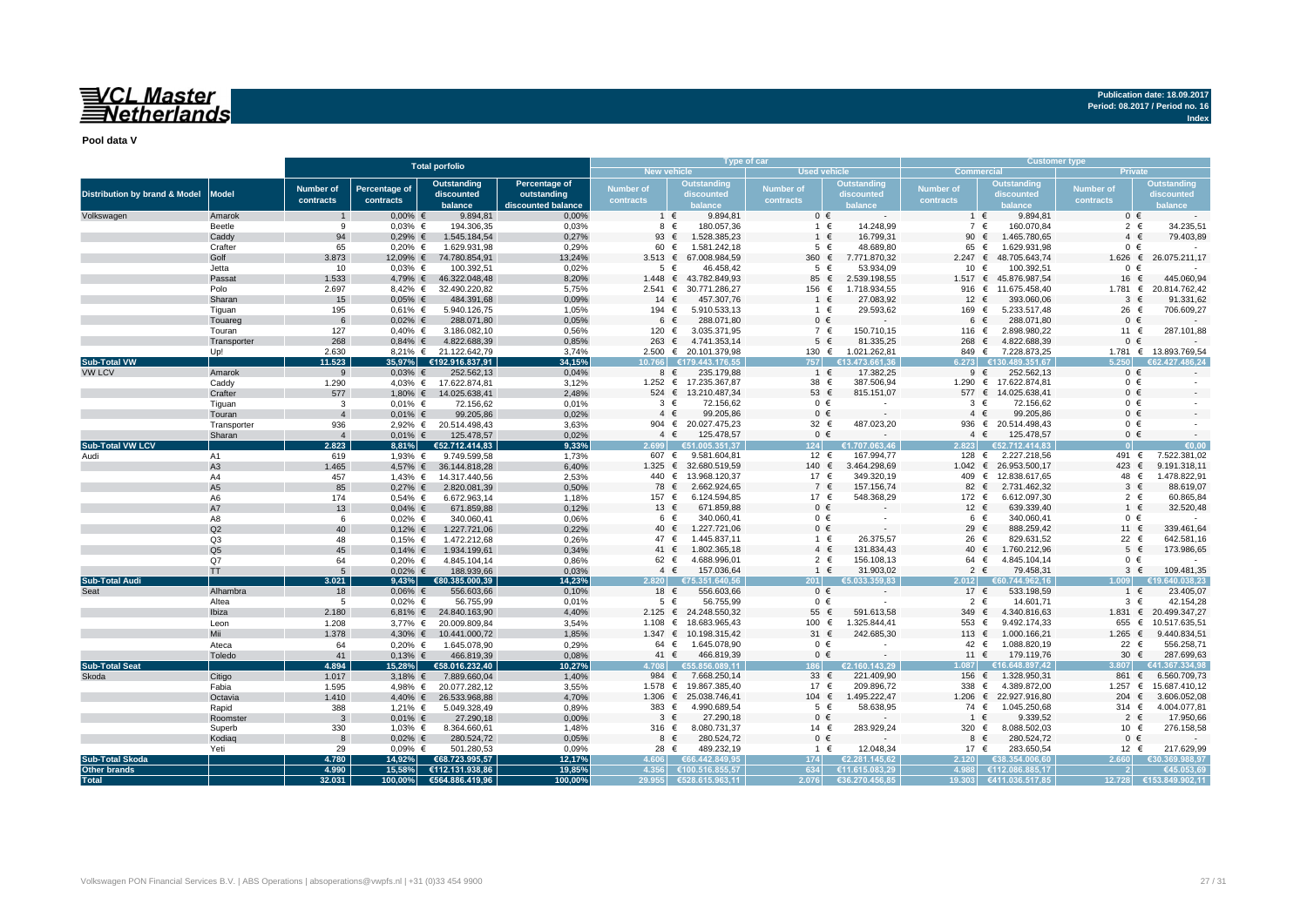

### **Pool data VI**

|               |                     |                            | <b>Total portfolio</b>            |                                                    | <b>Customer type</b> |                                          |                     |                                          |  |  |  |  |  |
|---------------|---------------------|----------------------------|-----------------------------------|----------------------------------------------------|----------------------|------------------------------------------|---------------------|------------------------------------------|--|--|--|--|--|
|               |                     |                            |                                   |                                                    |                      | <b>Commercial</b>                        | <b>Private</b>      |                                          |  |  |  |  |  |
| Type of car   | Number of contracts | Percentage of<br>contracts | Outstanding<br>discounted balance | Percentage of<br>outstanding<br>discounted balance | Number of contracts  | <b>Outstanding</b><br>discounted balance | Number of contracts | <b>Outstanding</b><br>discounted balance |  |  |  |  |  |
| New vehicles  | 29.955              | 93,52% €                   | 528.615.963,11                    | 93,58%                                             | 17.522               | €378.100.270,27                          | 12.433              | €150.515.692,84                          |  |  |  |  |  |
| Used vehicles | 2.076               | 6.48% €                    | 36.270.456.85                     | 6.42%                                              | 1.781                | €32.936.247.58                           | 295                 | €3.334.209.27                            |  |  |  |  |  |
| <b>Total</b>  | 32.031              | 100,00%                    | €564.886.419,96                   | 100,00%                                            | 19.303               | €411.036.517,85                          | 12.728              | €153.849.902,11                          |  |  |  |  |  |

|                      |                     | <b>Total portfolio</b>     |                                          |                                                    |  |  |  |  |  |  |  |  |  |
|----------------------|---------------------|----------------------------|------------------------------------------|----------------------------------------------------|--|--|--|--|--|--|--|--|--|
| <b>Customer type</b> | Number of contracts | Percentage of<br>contracts | <b>Outstanding</b><br>discounted balance | Percentage of<br>outstanding<br>discounted balance |  |  |  |  |  |  |  |  |  |
| Commercial           | 19.303              | 60,26%                     | €411.036.517,85                          | 72,76%                                             |  |  |  |  |  |  |  |  |  |
| Private              | 12.728              | 39,74%                     | €153.849.902.11                          | 27.24%                                             |  |  |  |  |  |  |  |  |  |
| <b>Total</b>         | 32.031              | 100,00%                    | €564.886.419,96                          | 100,00%                                            |  |  |  |  |  |  |  |  |  |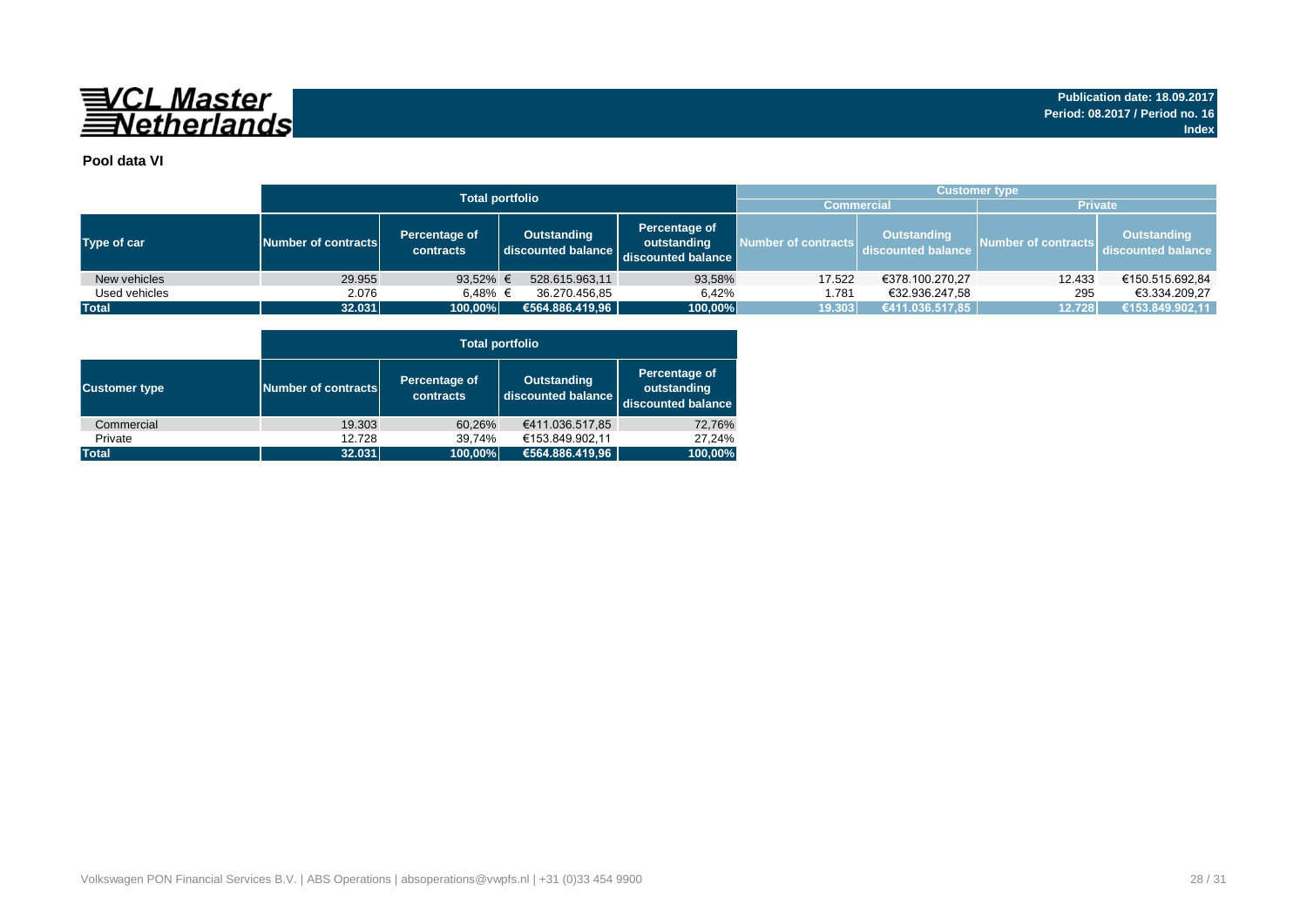## 

**Publication date: 18.09.2017 Period: 08.2017 / Period no. 16 Index**

#### **Pool data VII**

|                            |                        |                            | <b>Total porfolio</b>                |                                                       |                                           | <b>Type of car</b>                   |                               |                                      | <b>Customer type</b>                                                  |                         |                               |                                      |  |  |
|----------------------------|------------------------|----------------------------|--------------------------------------|-------------------------------------------------------|-------------------------------------------|--------------------------------------|-------------------------------|--------------------------------------|-----------------------------------------------------------------------|-------------------------|-------------------------------|--------------------------------------|--|--|
|                            |                        |                            |                                      |                                                       | <b>Used vehicle</b><br><b>New vehicle</b> |                                      |                               |                                      | Commercia                                                             |                         | <b>Private</b>                |                                      |  |  |
| Distribution by motor type | Number of<br>contracts | Percentage of<br>contracts | Outstanding<br>discounted<br>balance | Percentage of<br>outstanding<br>discounted<br>balance | Number of<br><b>contracts</b>             | Outstanding<br>discounted<br>balance | <b>Number of</b><br>contracts | Outstanding<br>discounted<br>balance | <b>Outstanding</b><br>Number of<br>discounted<br>contracts<br>balance |                         | <b>Number of</b><br>contracts | Outstanding<br>discounted<br>balance |  |  |
| EA189 (unfixed)            | 474                    | 1.48%                      | 5.365.109.83                         | 0,95%                                                 | 433                                       | €4.972.969.82                        | 41                            | €392.140.01                          | 459                                                                   | €5.181.732.26           |                               | €183.377,57                          |  |  |
| Other                      | 31.557                 | 98,52%                     | € 559.521.310,13                     | 99,05%                                                | 29.522                                    | €523.642.993.29                      | 2.035                         | €35.878.316.84                       | 18.844                                                                | €405.854.785.59         | 12.713                        | €153.666.524.54                      |  |  |
| <b>Total</b>               | 32.031                 |                            | $100,00\%$ € 564.886.419,96          | 100,00%                                               |                                           | 29.955 € 528.615.963,11              | $2.076$ $\mid$                | 36.270.456.85                        |                                                                       | 19.303 € 411.036.517,85 |                               | 12.728 € 153.849.902,11              |  |  |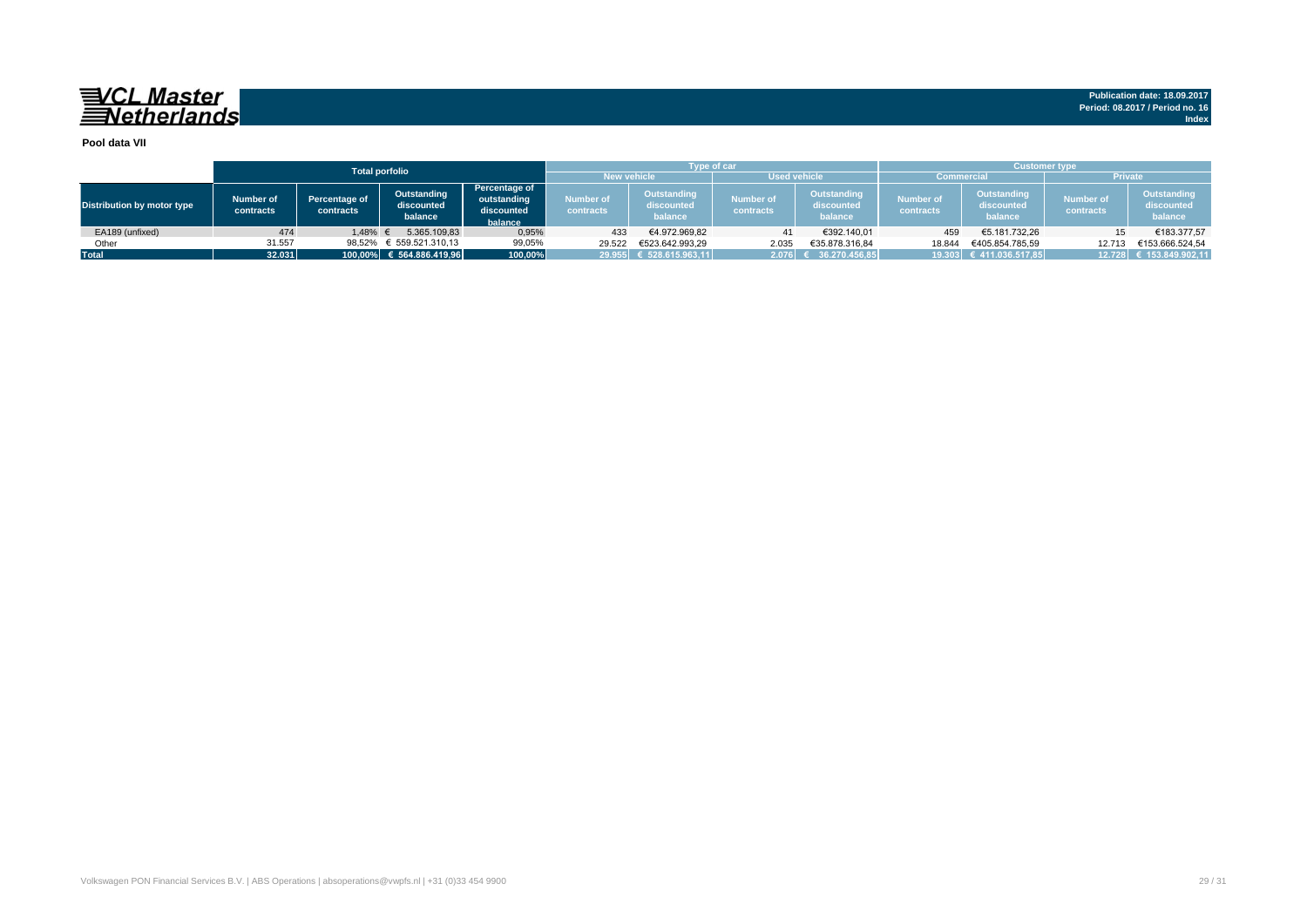

#### **Prepayments**

| <b>Reporting period</b> | <b>Unscheduled payments</b> | Discounted balance as of<br>previous period | <b>Periodic CPR</b> | <b>Annualised CPR</b> |
|-------------------------|-----------------------------|---------------------------------------------|---------------------|-----------------------|
| Pool cut                |                             |                                             |                     |                       |
| 31-5-2016               | €498.994,73                 | €254.509.899,87                             | 0,196%              | 2,328%                |
| 30-6-2016               | €90.546,38                  | €255.186.298,49                             | 0,035%              | 0,425%                |
| 31-7-2016               | €630.907,72                 | €346.248.092,83                             | 0,182%              | 2,165%                |
| 31-8-2016               | €149.257,83                 | €347.052.186,47                             | 0,043%              | 0,515%                |
| 30-9-2016               | €118.674,28                 | €409.005.121,41                             | 0,029%              | 0,348%                |
| 31-10-2016              | €200.293,91                 | €408.532.596,90                             | 0,049%              | 0,587%                |
| 30-11-2016              | €145.231,57                 | €443.219.201,18                             | 0,033%              | 0,393%                |
| 31-12-2016              | €149.774,20                 | €443.088.269,96                             | 0,034%              | 0,405%                |
| 31-1-2017               | €427.650,04                 | €444.454.906,82                             | 0,096%              | 1,149%                |
| 28-2-2017               | €161.859,45                 | €444.520.828,63                             | 0,036%              | 1,149%                |
| 31-3-2017               | €198.635,00                 | €518.870.496,20                             | 0,038%              | 0,458%                |
| 30-4-2017               | €198.635,00                 |                                             |                     |                       |
| 31-5-2017               |                             | €519.662.281,03                             | 0,044%              | 0,522%                |
|                         | €203.476,68                 | €519.617.330,16                             | 0,039%              | 0,469%                |
| 30-6-2017               | €215.892,12                 | €563.390.649,12                             | 0,038%              | 0,459%                |
| 31-7-2017               | €278.939,02                 | €563.447.253,24                             | 0,050%              | 0,592%                |
| 31-8-2017               | €260.693,26                 | €564.451.015,23                             | 0,046%              | 0,553%                |
| 30-9-2017               |                             |                                             |                     |                       |
| 31-10-2017              |                             |                                             |                     |                       |
| 30-11-2017              |                             |                                             |                     |                       |
| 31-12-2017              |                             |                                             |                     |                       |
| 31-1-2018               |                             |                                             |                     |                       |
| 28-2-2018               |                             |                                             |                     |                       |
| 31-3-2018               |                             |                                             |                     |                       |
| 30-4-2018               |                             |                                             |                     |                       |
| 31-5-2018               |                             |                                             |                     |                       |
| 30-6-2018               |                             |                                             |                     |                       |
| 31-7-2018               |                             |                                             |                     |                       |
| 31-8-2018               |                             |                                             |                     |                       |
| 30-9-2018               |                             |                                             |                     |                       |
| 31-10-2018              |                             |                                             |                     |                       |
| 30-11-2018              |                             |                                             |                     |                       |
| 31-12-2018              |                             |                                             |                     |                       |
| 31-1-2019               |                             |                                             |                     |                       |
| 28-2-2019               |                             |                                             |                     |                       |
| 31-3-2019               |                             |                                             |                     |                       |
| 30-4-2019               |                             |                                             |                     |                       |
| 31-5-2019               |                             |                                             |                     |                       |
| 30-6-2019               |                             |                                             |                     |                       |
| 31-7-2019               |                             |                                             |                     |                       |
| 31-8-2019               |                             |                                             |                     |                       |
|                         |                             |                                             |                     |                       |
| 30-9-2019               |                             |                                             |                     |                       |
| 31-10-2019              |                             |                                             |                     |                       |
| 30-11-2019              |                             |                                             |                     |                       |
| 31-12-2019              |                             |                                             |                     |                       |
| 31-1-2020               |                             |                                             |                     |                       |
| 29-2-2020               |                             |                                             |                     |                       |
| 31-3-2020               |                             |                                             |                     |                       |
| 30-4-2020               |                             |                                             |                     |                       |
| 31-5-2020               |                             |                                             |                     |                       |
| 30-6-2020               |                             |                                             |                     |                       |
| 31-7-2020               |                             |                                             |                     |                       |
| 31-8-2020               |                             |                                             |                     |                       |
| 30-9-2020               |                             |                                             |                     |                       |
| 31-10-2020              |                             |                                             |                     |                       |
| 30-11-2020              |                             |                                             |                     |                       |
| 31-12-2020              |                             |                                             |                     |                       |
| 31-1-2021               |                             |                                             |                     |                       |
| 28-2-2021               |                             |                                             |                     |                       |
| 31-3-2021               |                             |                                             |                     |                       |
| 30-4-2021               |                             |                                             |                     |                       |
| 31-5-2021               |                             |                                             |                     |                       |
| 30-6-2021               |                             |                                             |                     |                       |
| 31-7-2021               |                             |                                             |                     |                       |
| 31-8-2021               |                             |                                             |                     |                       |
| 30-9-2021               |                             |                                             |                     |                       |
| 31-10-2021              |                             |                                             |                     |                       |
| 30-11-2021              |                             |                                             |                     |                       |
| 31-12-2021              |                             |                                             |                     |                       |
| 31-1-2022               |                             |                                             |                     |                       |
| 28-2-2022               |                             |                                             |                     |                       |
| 31-3-2022               |                             |                                             |                     |                       |
| 30-4-2022               |                             |                                             |                     |                       |
|                         |                             |                                             |                     |                       |

The annualised constant prepayment rate (CPR) of the underlying receivables based upon the most recent periodic CPR. Periodic CPR is equal to the total unscheduled principal received in the most recent period divided by the start of period principal balance. This is then annualised as follows:

1-((1-Periodic CPR)^number of periods in a year)